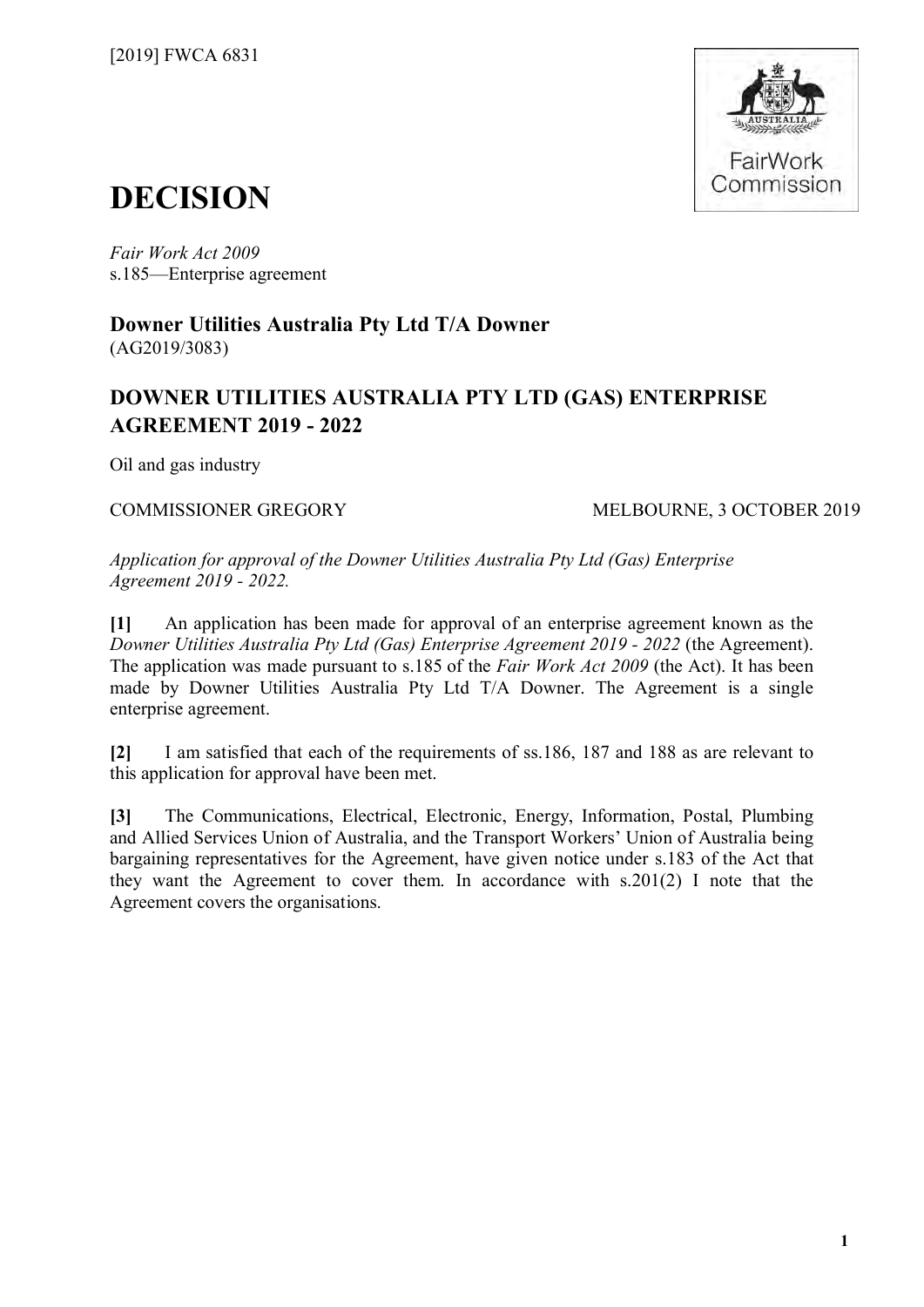**[4]** The Agreement is approved and, in accordance with s.54 of the Act, will operate from 10 October 2019. The nominal expiry date of the Agreement is 30 June 2022.



**COMMISSIONER** 

Printed by authority of the Commonwealth Government Printer

<AE505565 PR712986>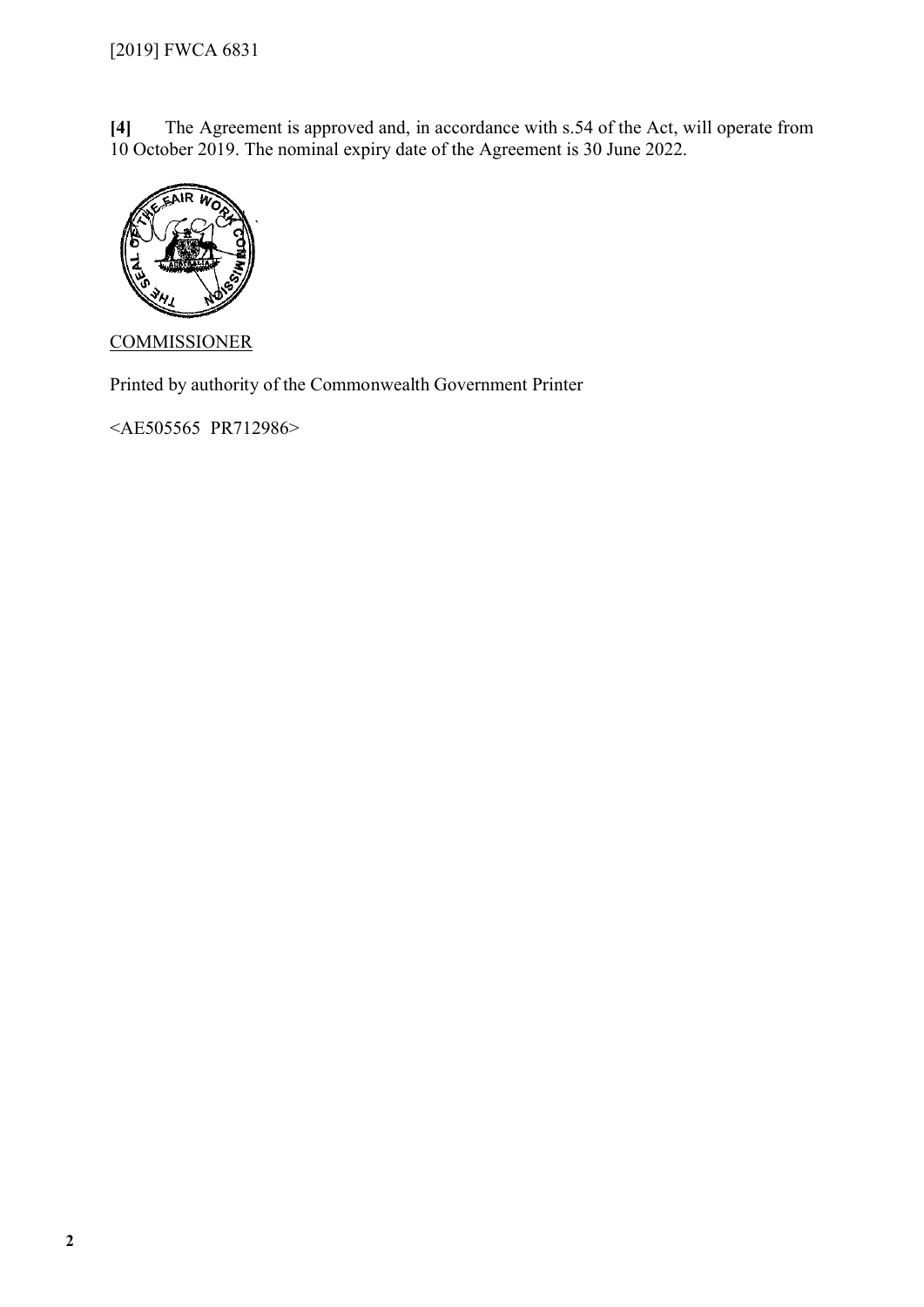

# DOWNER UTILITIES AUSTRALIA PTY LTD ( G A S ) ENTERPRISE AGREEMENT 2019 - 2022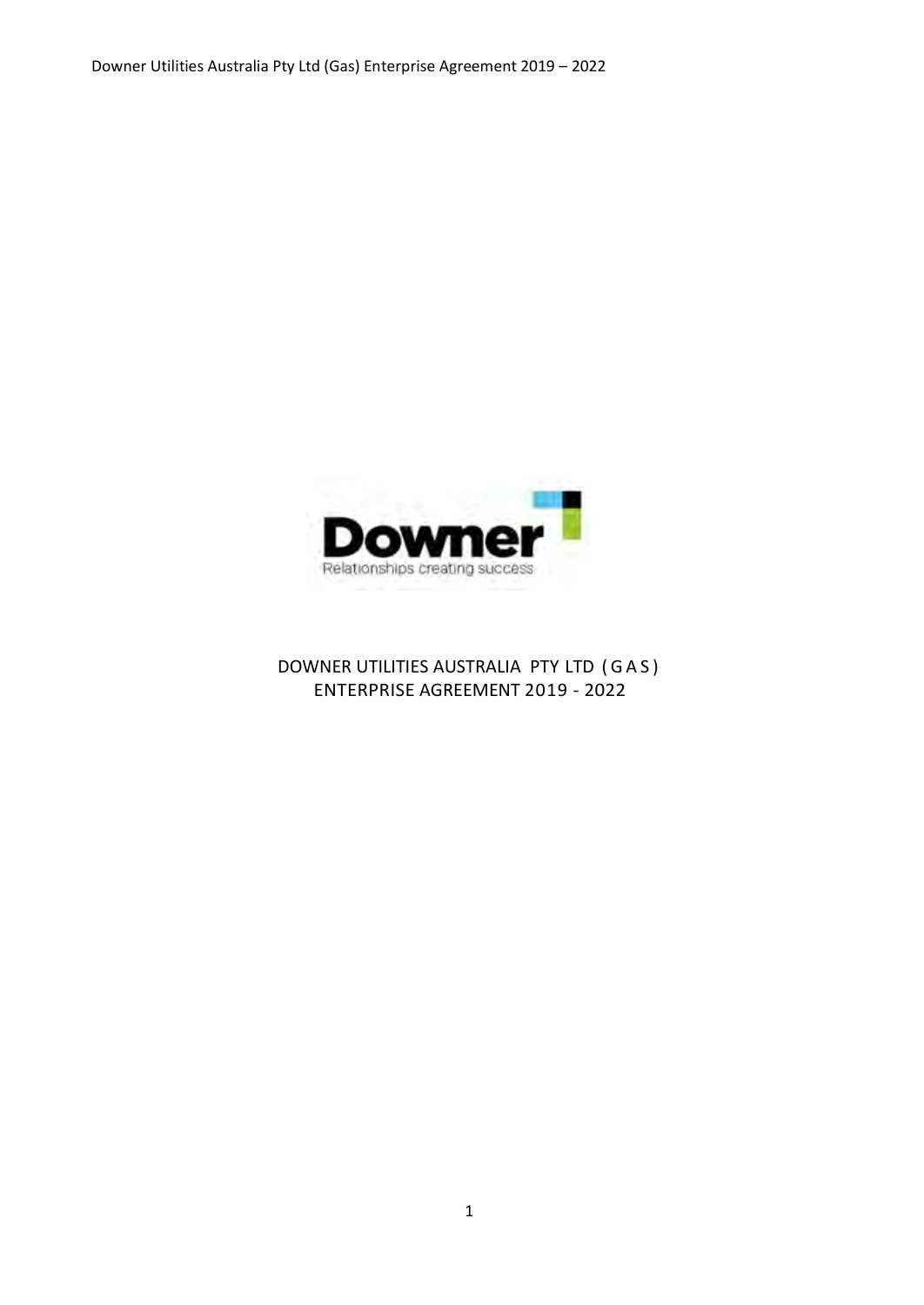### <span id="page-3-0"></span>PART 1-APPLICATION AND OPERATION OF AGREEMENT

#### $1.$ **Title**

1.1 This Agreement shall be known as the Downer Utilities Australia Pty Ltd (Gas) Enterprise Agreement 2019  $-2022.$ 

#### <span id="page-3-1"></span> $2.$ **Arrangement**

| 1.  |                                                                                    |  |
|-----|------------------------------------------------------------------------------------|--|
| 2.  |                                                                                    |  |
| 3.  |                                                                                    |  |
| 4.  | Relationship to the Award, Other Agreements and the National Employment Standards5 |  |
| 5.  |                                                                                    |  |
| 6.  |                                                                                    |  |
| 7.  |                                                                                    |  |
| 8.  |                                                                                    |  |
| 9.  |                                                                                    |  |
| 10. |                                                                                    |  |
| 11. |                                                                                    |  |
| 12. |                                                                                    |  |
| 13. |                                                                                    |  |
| 14. |                                                                                    |  |
| 15  |                                                                                    |  |
| 16  |                                                                                    |  |
| 17  |                                                                                    |  |
| 18  |                                                                                    |  |
| 19  |                                                                                    |  |
| 20  |                                                                                    |  |
| 21  |                                                                                    |  |
| 22  |                                                                                    |  |
| 23  |                                                                                    |  |
| 24  |                                                                                    |  |
| 25  |                                                                                    |  |
| 26  |                                                                                    |  |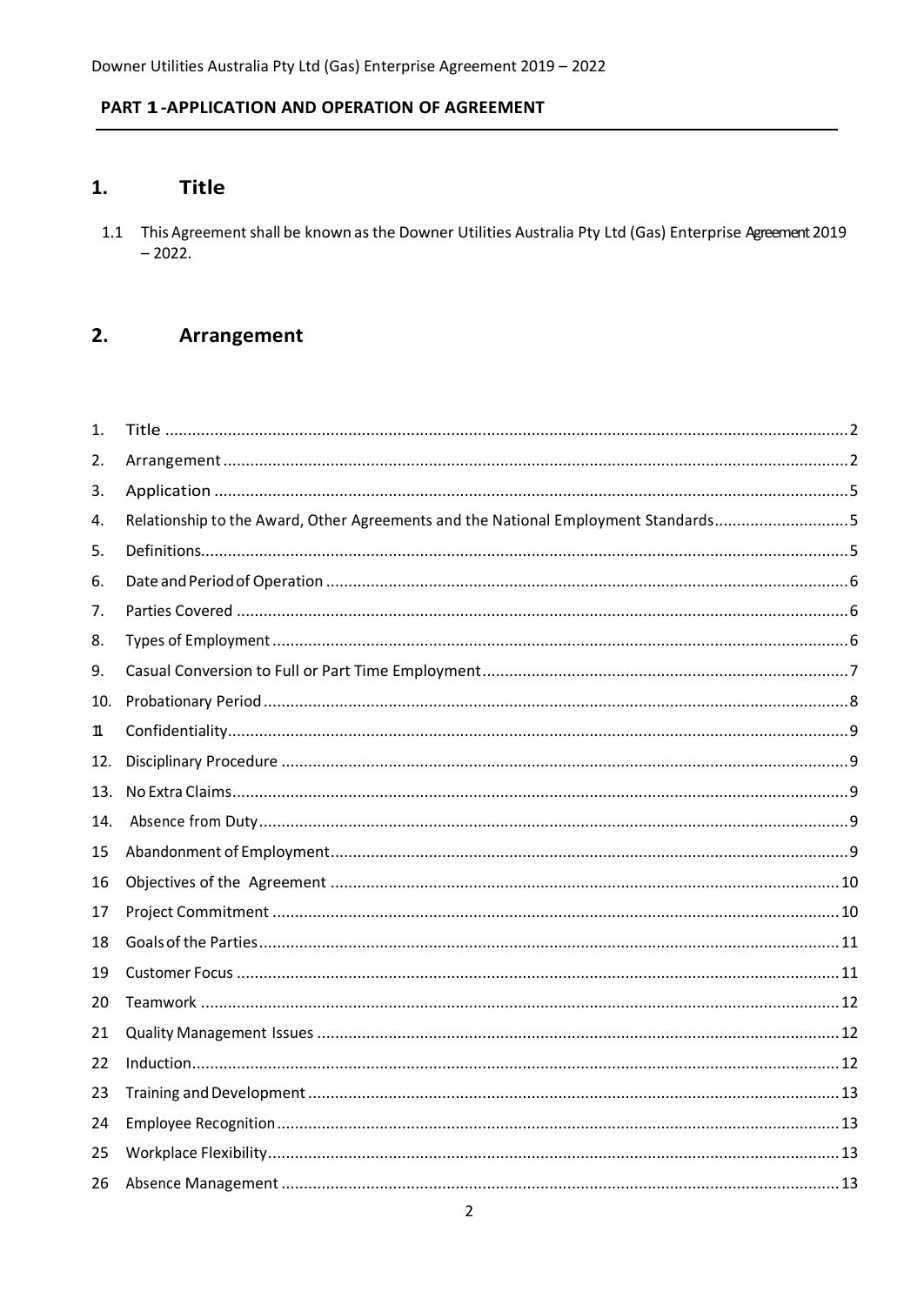| 27 |  |
|----|--|
| 28 |  |
| 29 |  |
| 30 |  |
| 31 |  |
| 32 |  |
| 33 |  |
| 34 |  |
| 35 |  |
| 36 |  |
| 37 |  |
| 38 |  |
| 39 |  |
| 40 |  |
| 41 |  |
| 42 |  |
| 43 |  |
| 44 |  |
| 45 |  |
| 46 |  |
| 47 |  |
| 48 |  |
| 49 |  |
| 50 |  |
| 51 |  |
| 52 |  |
| 53 |  |
| 54 |  |
| 55 |  |
| 56 |  |
| 57 |  |
| 58 |  |
| 59 |  |
| 60 |  |
| 61 |  |
| 62 |  |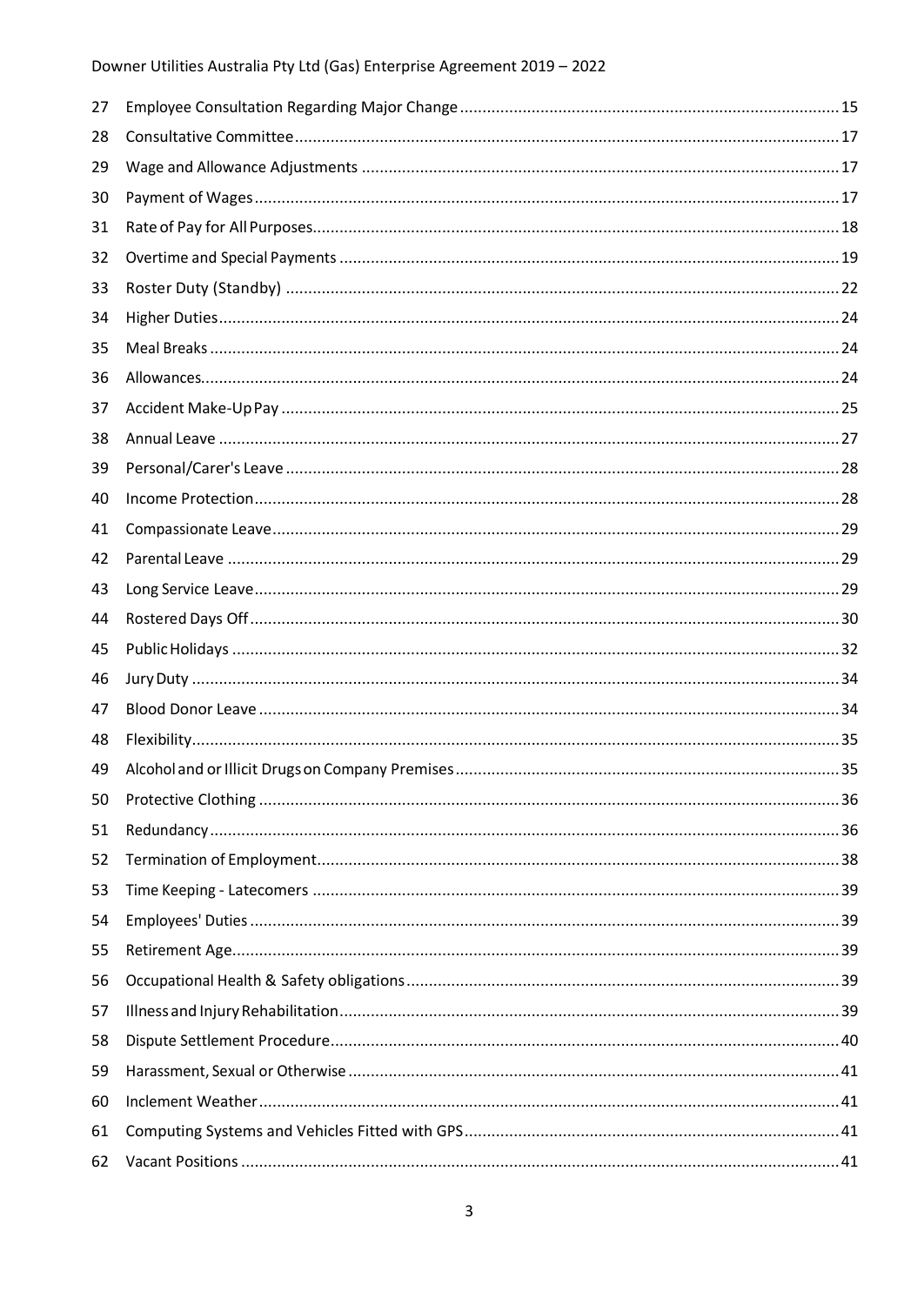| Appendix D - Minimum Requirements for Employees to be included in Roster Duty (standby) 8 |  |
|-------------------------------------------------------------------------------------------|--|
|                                                                                           |  |
|                                                                                           |  |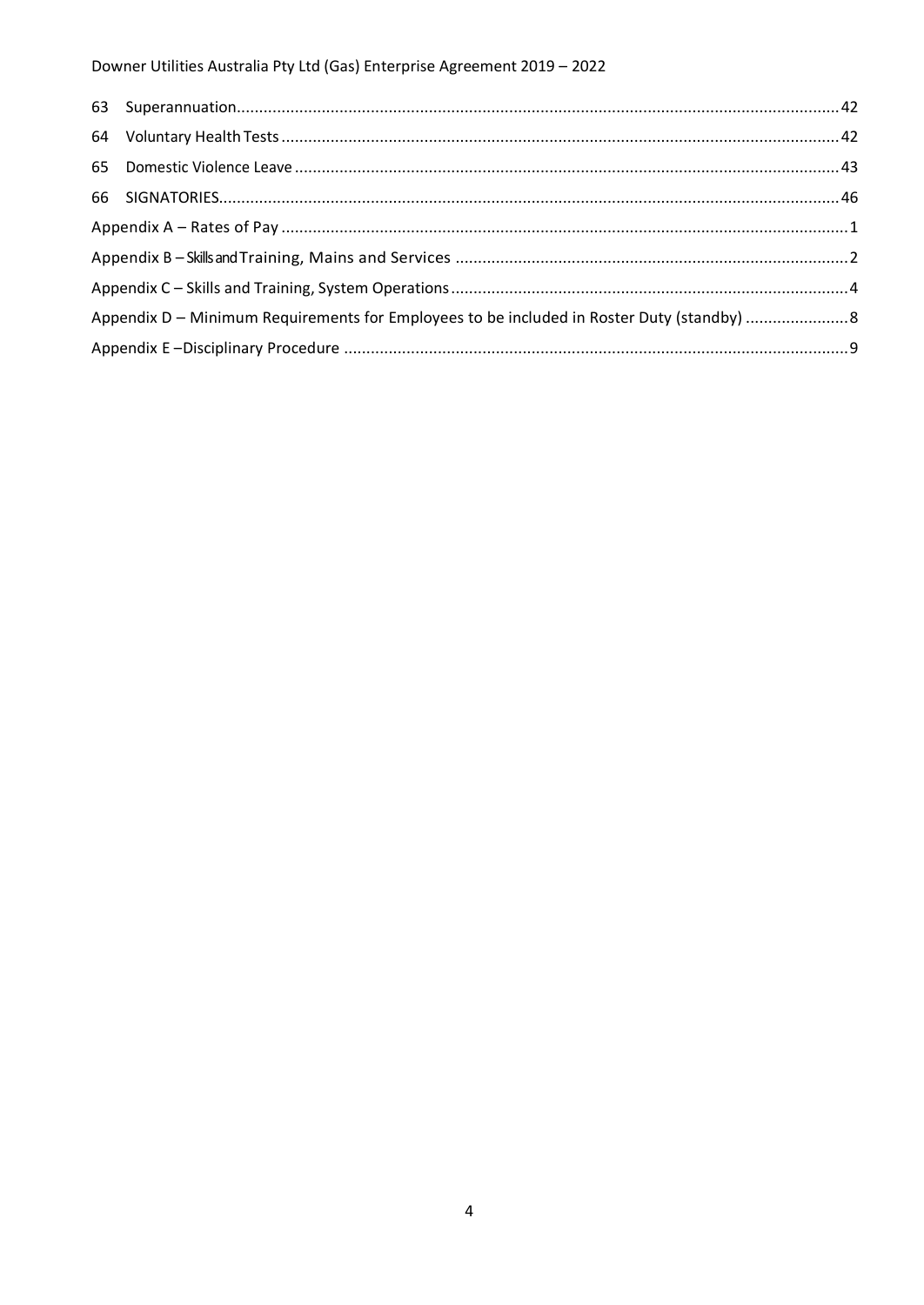# <span id="page-6-0"></span>**3. Application**

3.1 This Agreement shall apply to the employment of all persons employed by the Company throughout Australia (other than in Western Australia) in connection with the provision of utilities services work, as set out in the classifications in this Agreement (Appendix A).

# <span id="page-6-1"></span>**4. Relationship to the Award, Other Agreements and the National Employment Standards**

- 4.1 This Agreement shall apply to the total exclusion of all other industrial awards or agreements as they may apply to the Employees engaged in or in connection with the provision of services to the utilities industry throughout Australia (other than Western Australia).
- 4.2 This Agreement supersedes and wholly replaces all other Enterprise Agreements binding upon the Company, in respect of employees within its scope and displaces any applicable award. This includes agreements which apply to the Company as a party and also those which bind it by operation of the Fair Work Act 2009 or any legislation preceding or succeeding that Act.
- 4.3 Where a provision of this Agreement is inconsistent with the National Employment Standards, the more favourable provision will prevail to the extent of the inconsistency.

### **5. Definitions**

<span id="page-6-2"></span>"Act" means the Fair Work Act 2009.

"Agreement" meansthe Downer Utilities Australia PtyLtd (Gas) Enterprise Agreement 2016 to 2018.

"Company" means Downer Utilities Australia Pty Ltd (ABN 65 075 194 857)

"CPI" means the Consumer Price Index all groups, weighted average of eight capital cities

"Employee(s)" means employee(s) of Downer Utilities Australia Pty Ltd whose job classification and function is within the scope and application of this Agreement.

"FWC" means Fair Work Commission.

"Income Protection" shall be in accordance with clause 40

"Regular casual employee" shall mean a casual Employee who has, in the preceding period of 12 months, worked a pattern of hours on an ongoing basis which, without significant adjustment, the Employee could continue to perform as a full time or part time Employee under the provisions of this agreement.

"Union" or "unions" mean Plumbing and Pipe Trades Employees' Union and/or Transport Workers' Union.

"Work Performance" means an Employee conducting him/herself in accordance with the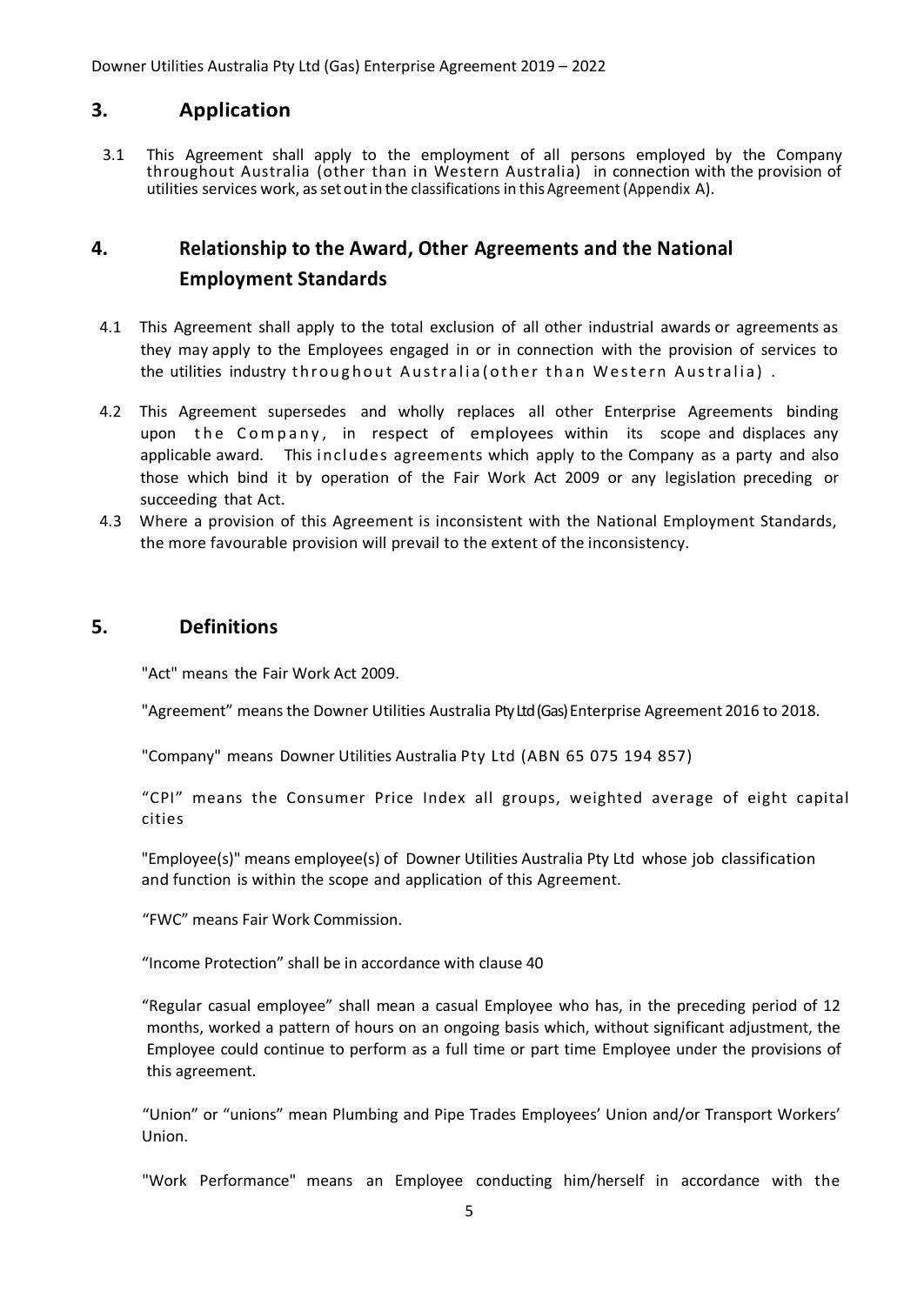Company's Values and general performance of Quality of Work, Quantity of Work and Attendance. A review of an Employee's performance will be conducted using feedback

### <span id="page-7-0"></span>**6. Date and Period of Operation**

<span id="page-7-1"></span>Subject to the Act, this Agreement shall come into operation seven days after the agreement is approved by the Fair Work Commission. The nominal expiry date of the agreement is 30 June 2022.

### **7. Parties Covered**

This Agreement covers:

- 7.1 The Transport Workers Union of Australia ("TWU");
- 7.2 The Plumbing and Pipe Trades Employees Union ("PPTEU");
- 7.3 Downer Utilities Australia Pty Ltd; and
- <span id="page-7-2"></span>7.4 All Employees of the Company falling within the scope of this Agreement.

### **8. Types of Employment**

- 8.1 A **Full time** employee is an employee who works an average of 38 ordinary hours per week.
- 8.2 A **casual** Employee is one who is engaged by the Company by the hour and paid as such.
	- (a) The period of employment will be determined by the Company.

(b) A 25% per cent loading on base rate of pay will be paid to the casual Employee in lieu of payment for personal leave, public holidays, annual leave and any other entitlement to which full time employees are entitled. A 10% loading shall be included for the purposes of calculating any overtime or penalty rates to a casualEmployee. If for any reason a court or a tribunal determines that the Employee is not a casual Employee, the Employer may set off against the all-purpose rate, the value of any paid leave that accrues or has accrued, and any other identified entitlement, that was intended to be covered by the 25% loading. This set off will operate so as to ensure that Employees are not "paid twice" for any such entitlement.

(c) In circumstances where an ongoing Employee is credited with leave as a result of subclause c) (above), the leave will be deemed to have already been paid, and may be taken as unpaid leave, to the extent that the value of that leave has been set off against the casual Employee's all-purpose rate.

(d)A minimum payment of 4 hours at the appropriate rate shall be made for each continuous period worked by a casual Employee.

8.3 A **part-time** employee is an employee who: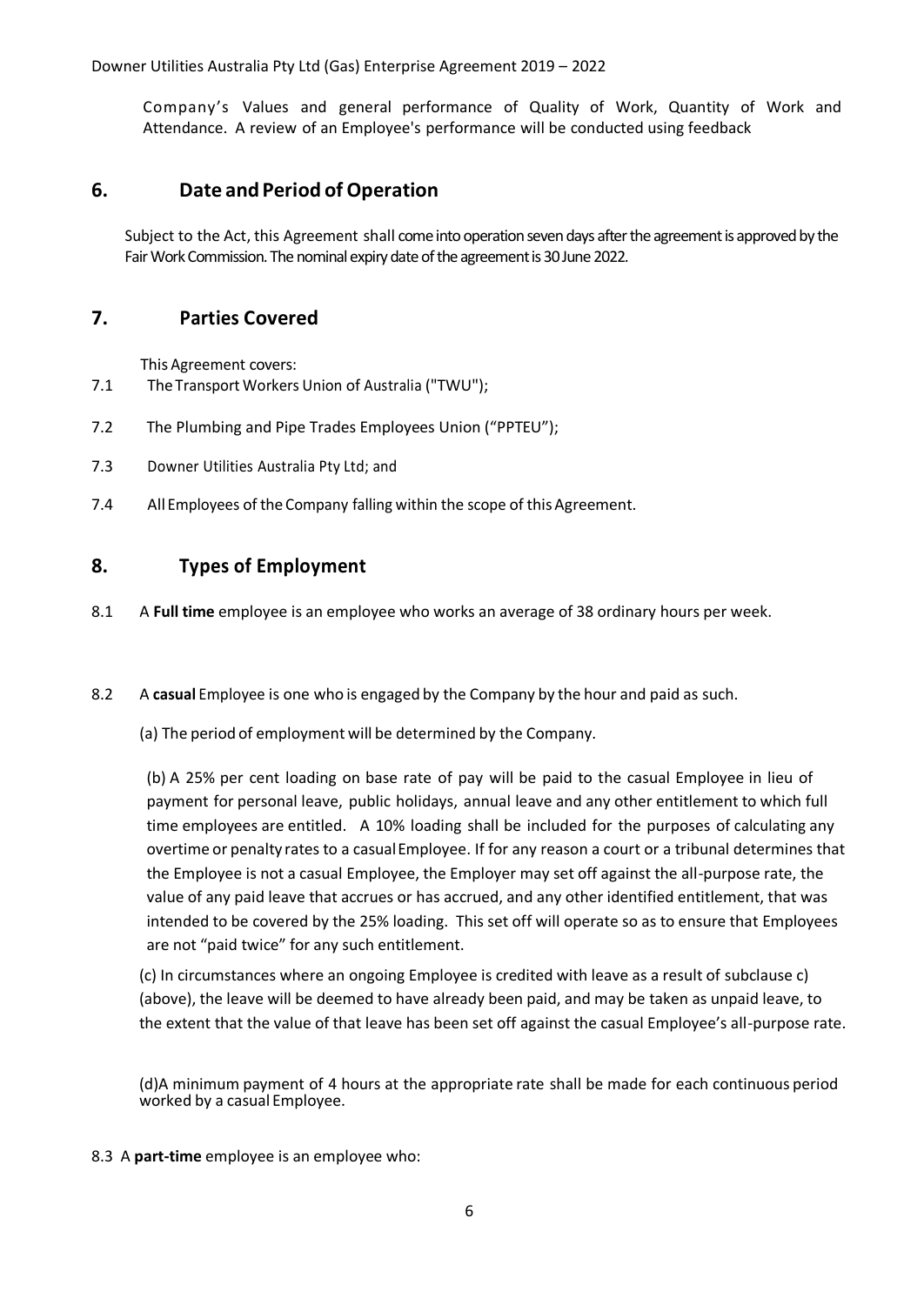**(a)** A part-time employee is an employee who is engaged to work less than 38 ordinary hours per week.

**(b)** Before commencing part-time employment, the employee and employer must agree upon:

**(i)** the hours to be worked by the employee, the days upon which they will be worked and the commencing and finishing times for the work; and

**(ii)** the classification applying to the work to be performed.

**(c)** Except as otherwise provided in this agreement, a part-time employee is entitled to be paid for the hours agreed upon in accordance with b(ii) of this clause.

**(d)** The hours and days of work may be varied by consent.

**(e)** The terms of the part time agreement or any variation to it must be in writing and retained by the employer. A copy of the agreement and any variation to it must be provided to the employee by the employer.

**(f)** A part-time employee must be paid per hour 1/38th of the weekly rate prescribed by Appendix A for the classification in which the employee is engaged. A part-time employee must receive a minimum payment of four hours for each day engaged.

**(g)** The terms of this award apply pro rata to part-time employees on the basis that ordinary weekly hours for full-time employees are 38.

**(h)** All time worked in excess of the agreed hours referred to in clause 8.3(b) (i) will be paid at the appropriate overtime rate

8.4 An **apprentice** is an employee bound by a contract of training registered with the appropriate State or Territory training authority.

# <span id="page-8-0"></span>**9. Casual Conversion to Full or Part Time Employment**

This clause only applies to a regular casual Employee. A regular casual Employee is a casual Employee who has, in the preceding period of 12 months, worked a pattern of hours on an ongoing basis which, without significant adjustment, the Employee could continue to perform as a full time or part time Employee under the provisions of this agreement.

- (i) A regular casual Employee who has worked equivalent full-time hours over the preceding period of 12 months' casual employment may request to have their employment converted to full time employment.
- (ii) A regular casual Employee who has worked equivalent full-time hours over the preceding period of 12 months' casual employment may request to have their employment converted to part time employment consistent with the pattern of hours previously worked.
- (iii) Any request under this subclause must be in writing and provided to the Employer.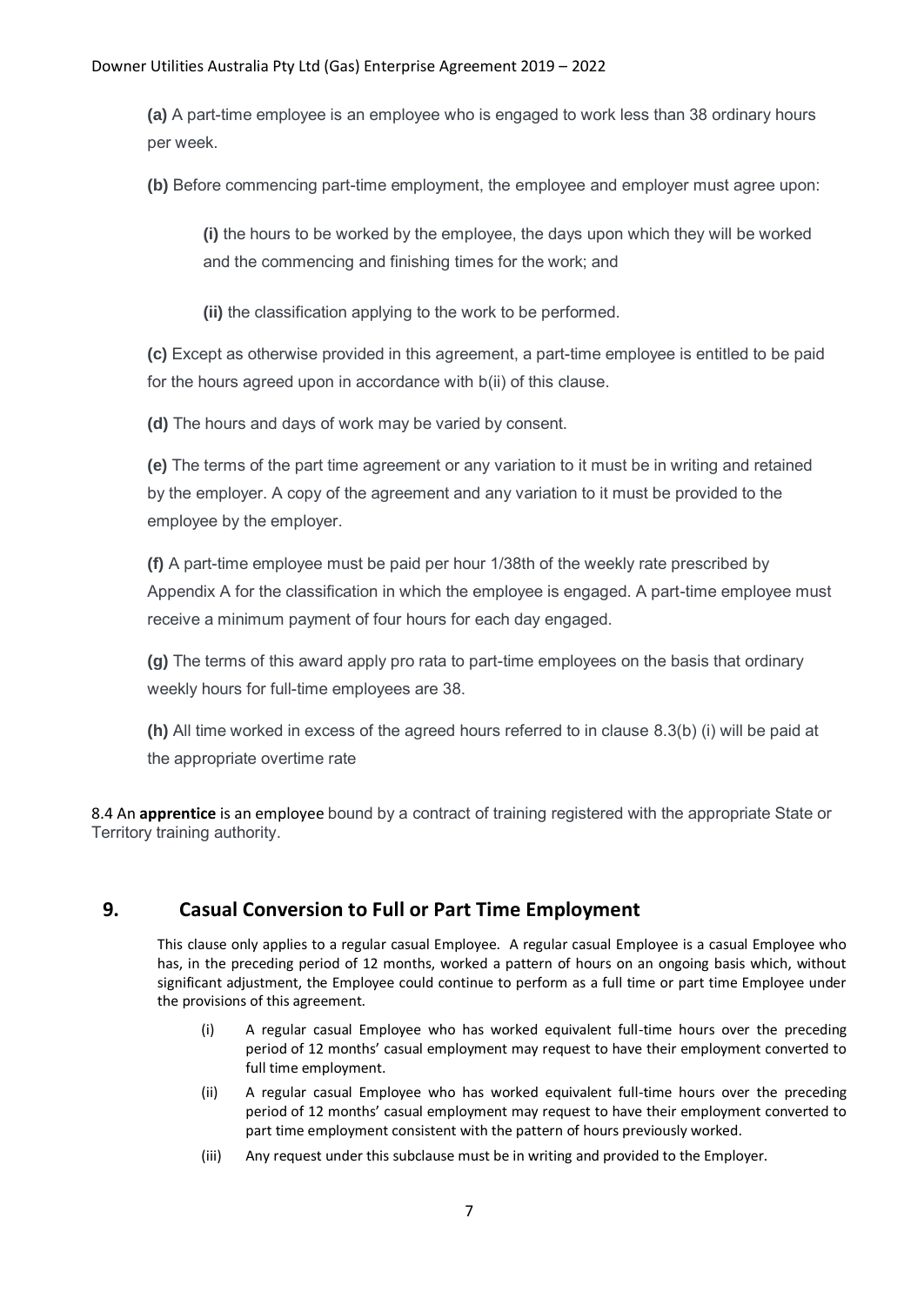- (iv) Where a casual Employee seeks to convert to full time or part time employment, the Employer may consent to or refuse the request, but only on reasonable grounds. In considering a request, the Employer may have regard to any of the following factors:
	- a) The size and needs of the workplace or enterprise;
	- b) The nature of the work the Employee has been doing;
	- c) The qualifications, skills and training of the Employee;
	- d) The trading patterns of the workplace or enterprise (including cyclical and seasonal trading demand factors);
	- e) The Employee's personal circumstances, including any family responsibilities; and
	- f) Any other relevant matter.
- (v) Reasonable grounds for refusal include that:
	- a) It would require a significant adjustment to the casual Employee's hours of work in order for the Employee to be engaged as a full time or part time Employee in accordance with the provisions of this agreement – that is, the casual Employee is not truly a regular casual Employee as defined in clause 5; or
	- b) It is known or reasonably foreseeable that the regular casual Employee's position will cease to exist within the next 12 months; or
	- c) It is known or reasonably foreseeable that the hours of work which the regular casual Employee is required to perform will be significantly reduced in the next 12 months; or
	- d) It is known or reasonably foreseeable that there will be a significant change in the days and/or times at which the Employee's hours of work are required to be performed in the next 12 months which cannot be accommodated within the days and/or hours during which the Employee is available to work.
- (vi) For any ground of refusal to be reasonable, it must be based on facts which are known or reasonably foreseeable.
- (e) Where it is agreed that a casual Employee will have their employment converted to full time or part time employment as provided for in this clause, the Employer and Employee must discuss and agree upon:
	- (vii) The form of employment to which the Employee will convert that is, full time or part time employment; and
	- (viii) If it is agreed that the Employee will become a part time Employee, the matters referred to in clause 8.3 – Part time employment.
- (f) The date from which the conversion will take effect is the commencement of the next pay cycle following such agreement being reached unless otherwise agreed.
- (g) Once a casual Employee has converted to full time or part time employment, the Employee may only revert to casual employment with the written agreement of the Employer.
- (h) An Employee must not be engaged and/or re-engaged (which includes a refusal to re-engage) to avoid any obligation under this agreement.
- (i) Nothing in this clause obliges a casual Employee to convert to full time or part time employment, nor permits the Employer to require a casual Employee to so convert.
- (j) Nothing in this clause requires the Employer to convert the employment of a regular casual Employee to full time or part time employment if the Employee has not worked for 12 months or more in a particular establishment, in a particular classification stream.
- (k) Nothing in this clause requires the Employer to increase the hours of a regular casual Employee seeking conversion to full time or part time employment.

### <span id="page-9-0"></span>**10. Probationary Period**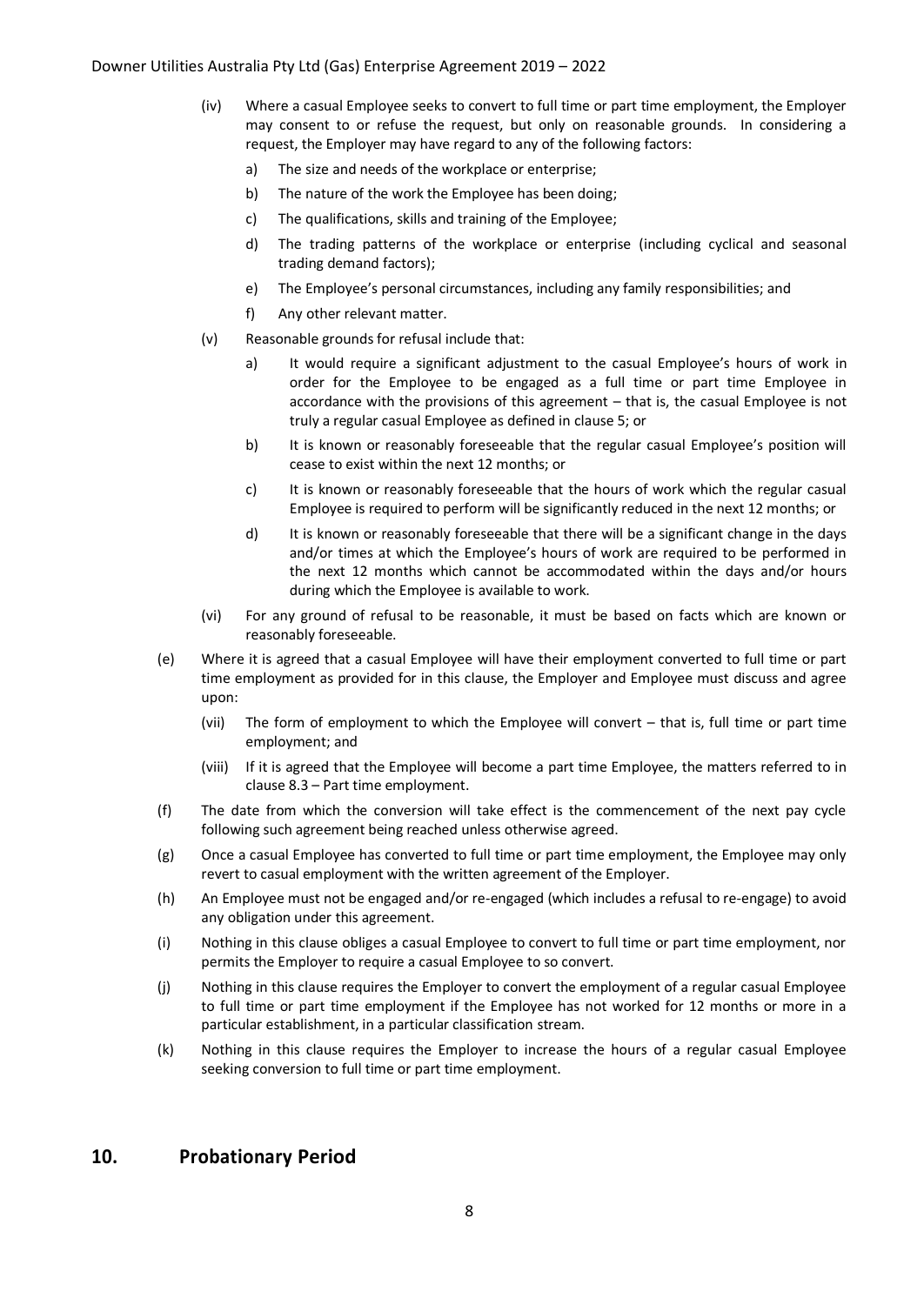- 10.1 Employees will be subject to a probationary period of six (6) months from the date of the Employee's commencement with the Company.
- 10.2 At any time during the probationary period, employment may be terminated by giving one week's notice or as otherwise agreed between parties.

# <span id="page-10-0"></span>**11. Confidentiality**

Employees understand and acknowledge that they owe the Company a duty of fidelity and a duty of confidentiality with such duties having the meaning recognised by law from time to time. Accordingly, and without limiting the meaning of any duties, the Employees agree and undertake that:

- 11.1 They will not at any time knowingly disclose to any unauthorised person confidential information of the Company, which comes to their knowledge during the course of their employment including details concerning this Agreement; and
- 11.2 Upon the termination of their employment an Employee will return all intellectual property of the Company to which he/she has access during the course of their employment, including all documents, materials, processes and date whether in physical, electronic, computerised or any other form.

### <span id="page-10-1"></span>**12. Disciplinary Procedure**

Disciplinary matters shall be dealt with in accordance with the Company's discipline procedure as amended fromtime to time (Appendix E).

### <span id="page-10-2"></span>**13. No Extra Claims**

It is a term of this Agreement that the parties to this Agreement undertake that for the period of this Agreement they will not pursue any extra claims or any other changes in terms and conditions of employment except as where they are provided for under this Agreement with the intent that it shall be binding upon all parties. The dispute settling procedures shall be adhered to at all times.

### <span id="page-10-3"></span>**14. Absence from Duty**

An Employee not attending for duty shall lose pay for the actual time of such non-attendance.

### <span id="page-10-4"></span>**15 Abandonment of Employment**

- 15.1 The absence of an Employee from work for a continuous period exceeding three working days without the consent of the Company and without notification to the Company shall be prima facie evidence that the Employee has abandoned their employment.
- 15.2 Provided thatif within a period of fourteen (14) daysfrom the Employee's last attendance at work or the date of their last absence in respect of which notification has been given or consent has been granted an Employee has not established to the satisfaction of the Company that they were absent for reasonable cause, they shall be deemed to have abandoned their employment.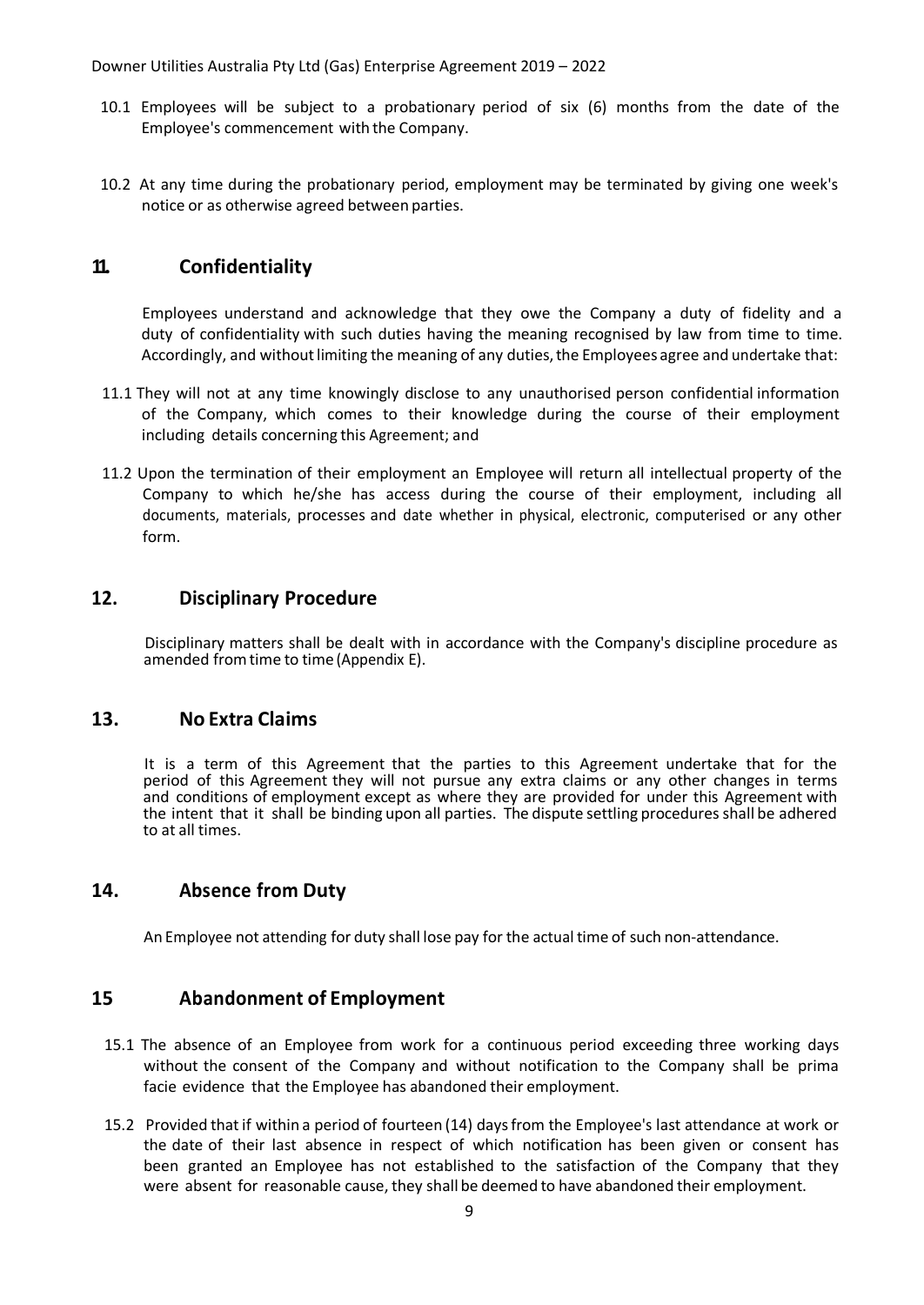15.3 Termination of employment by abandonment in accordance with this sub-clause shall operate as from the date of the last attendance at work or the last day's absence in respect of which consent was granted, or the date of the last absence in respect of which notification was given to the Company, whichever is the later.

### <span id="page-11-0"></span>**PART 2 -OBJECTIVES, COMMITMENTS AND GOALS**

### **16 Objectives of the Agreement**

The parties are united in their aim to reach the Company's goals through the effective utilisation of the skills and the commitment of the Employees, in an environment which recognises, rewards and develops those Employees, in a safe and productive workplace, encouraging ongoing innovation.

The parties to this Agreement are committed to the implementation of measures to improve efficiency, effectiveness and productivity within the context of continuous improvement. Within the Company's Four pillars being Safety, Thought Leadership, Delivery and Relationships, continuous improvement will be addressed through the participation of employees in the identification, development and implementation of productivity initiatives.

### <span id="page-11-1"></span>**17 Project Commitment**

#### 17.1 Occupational Health and Safety Standards

The safety and wellbeing of Employees associated with work involved in maintenance and construction carried out by the Company is paramount to all parties to this Agreement.

The Company has an approach to occupational health and safety, which combines legislative and regulatory requirements with proven safety management systems with regard to escalating to management concerns around unsafe work practices.

#### 17.2 Industrial Relations

The parties agree that utilities maintenance and construction carried out by the Company shall be industrially regulated exclusively inrespect of wages and conditions of employment by this Agreement.

The processes of disputes avoidance and resolution contained in this Agreement will eliminate any industrial activity or disputation which might affect the progress of maintenance and construction whether arising out of site conditions or general industrial activity externalto these works.

The Company and its employees have guaranteed to maintain a rostered crew in each field service centre necessary to cover any emergency response and maintain public safety, regardless of any industrialaction.

#### 17.3 Amenities Standards

It is the intent of this Agreement to ensure that amenities available to Employees shall be of a reasonable and practicable standard.

Further, it is understood that in some areas it may be impracticable or impossible to provide facilities, which would be regarded as normal site standards. However, where practical, adequate facilities will be made available.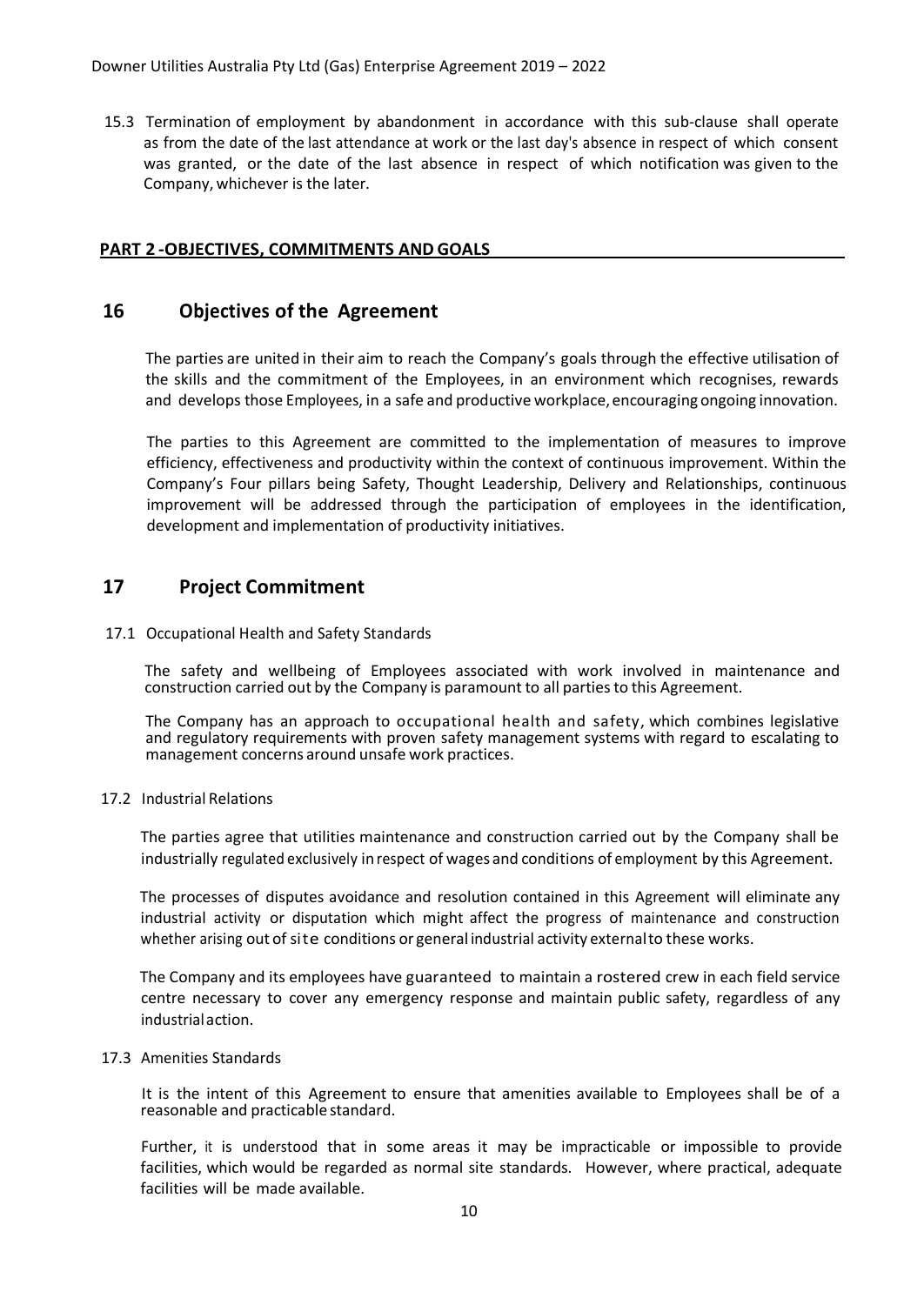#### 17.4 Dispute Resolution

This Agreement makes provision for a clear procedure for dispute resolution, which ensures the expedient resolution of issues and the continuity of normalwork at all times.

As recognition of the unique nature of utilities maintenance and construction, the dispute resolution procedures will be followed without reservation.

#### 17.5 Commitments to Reform

It is a term of this Agreementthe parties undertake to continue with the implementation of structural efficiency measures at the workplace level and assist and actively co-operate in achieving increased productivity, efficiency and flexibility on works which fall within the scope of this Agreement.

### <span id="page-12-0"></span>**18 Goals of the Parties**

It is the objective of the Company and the Employees to implement workplace practices which provide for more flexible working arrangements, improve the efficiency and productivity of the Company, enhance skills, job satisfaction and ensure that the Company becomes a more efficient enterprise.

The parties agree that the objectives of this Agreement are to facilitate:

- 18.1 Satisfaction of its customers' needs by providing service through motivated employees who are committed to improvements in safety, productivity and customer satisfaction.
- 18.2 The continued improvement in efficiency and productivity by ensuring that management and labour practices are more closely attuned to the current and future needs and the objectives of the Company and its clients.
- 18.3 The creation of an environment, which is conducive to flexible work practices and will ensure the Company is well placed to meet changes in markets and technology.
- 18.4 A climate, which provides support for individuals to enhance their existing skills and develop a broader range of skills thereby providing prospects for higher rewards.
- 18.5 Making the Company a viable, productive and enduring enterprise offering secure employment and worthwhile careers for Employees.
- <span id="page-12-1"></span>18.6 An environment in which Employees care about their work and take pride in their contribution.

### **19 Customer Focus**

19.1 Courteous Service

It is essential that all Employees provide the Company's clients and their customers with a courteous and efficient service. It is their repeat business and new business, which will ensure the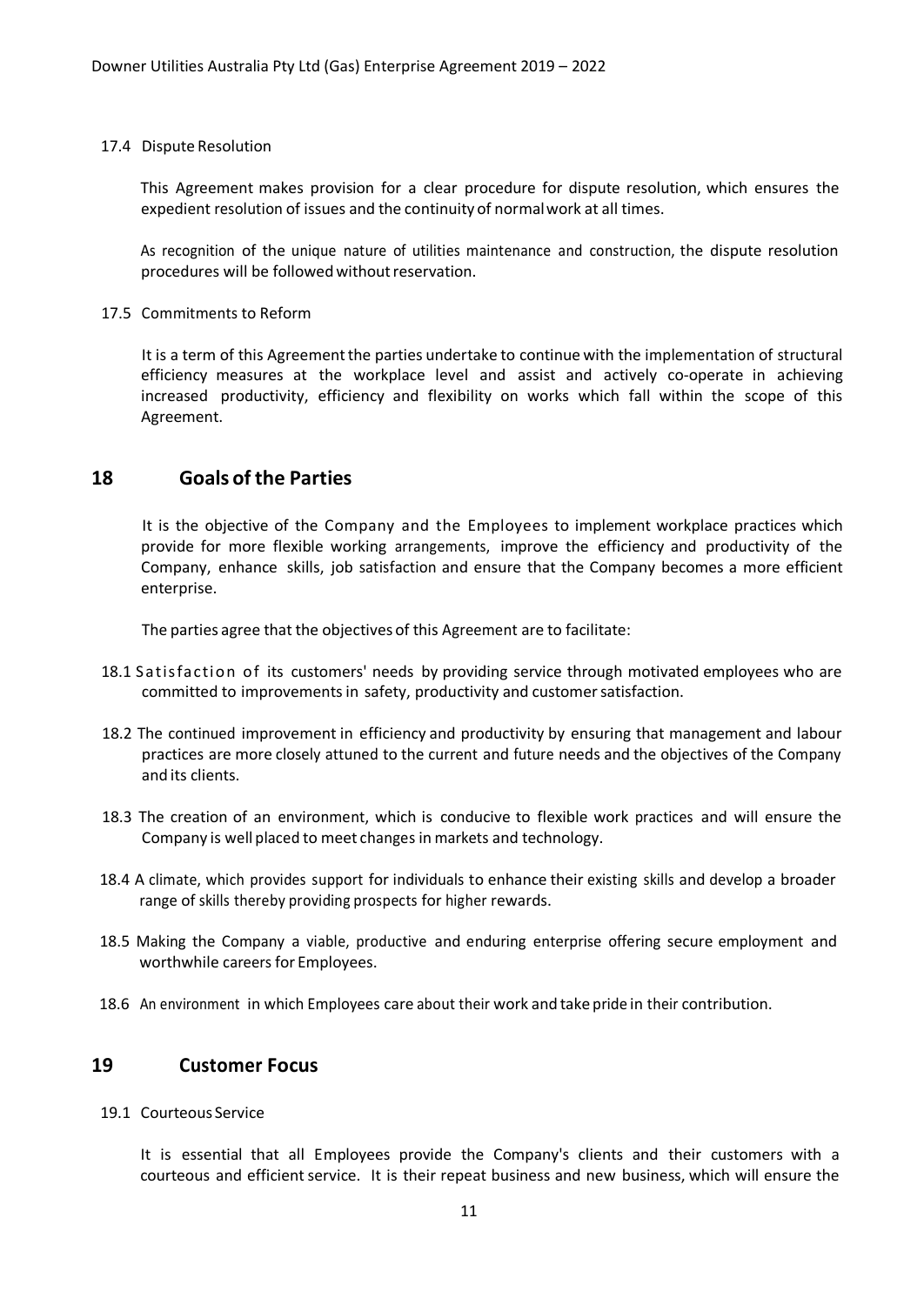ongoing viability of the Company andtherefore ensure job security.

19.2 Timeliness and Quality of Service

Greater care to the timeliness and quality of the Company's finished products will enhance client relations and improve their customer satisfaction, thereby enhancing future job security.

19.3 Customer Complaints

Any problems relating to customers' complaints must be handled by each Employee in a friendly, courteous and professional manner in the first instance and then reported as soon as practical to his/her immediate Supervisor.

### <span id="page-13-0"></span>**20 Teamwork**

- 20.1 In keeping with the intent of this Agreement, greater emphasis will be placed on teamwork. This means that all Employeeswill be responsible forthe quality of the work within their control.
- 20.2 To ensure that communication is improved, all problems/difficulties are to be immediately reported to the appropriate Supervisor. This will ensure that all grievances and problems are dealt with in a timely and satisfactory manner.
- 20.3 To improve the information flow and feedback to Employees, regular staff meetings are to be held. The aim of these meetings is to communicate to employees the Company's progress in relation to profitability {i.e. increased/decreased productivity), quantity and quality issues, reinforce good work and positively deal with problemissues.
- 20.4 To ensure the success of this initiative, it is essential that all Company Employees treat each other in a respectful and cordial manner. Co-operation will be the watchword, as it links directly to the continued viability of the Company.

### <span id="page-13-1"></span>**21 Quality Management Issues**

The parties agree that increased productivity will be achieved through the implementation of quality management concepts. To ensure consistent end product quality, the following are areas which have been identified as areas where improvements can be achieved:

- (a) Improved planning of work.
- (b) Training of new Employees as part of an overall inductionstrategy.
- (c) Greater levels of communication between the office and worksite.
- (d) To ensure the accurate costing and recording of activity undertaken, the Employees will undertake to diligently complete all associated paperwork related to specific items of work.

### <span id="page-13-2"></span>**22 Induction**

Employees upon commencement are to be inducted into the Company by means of: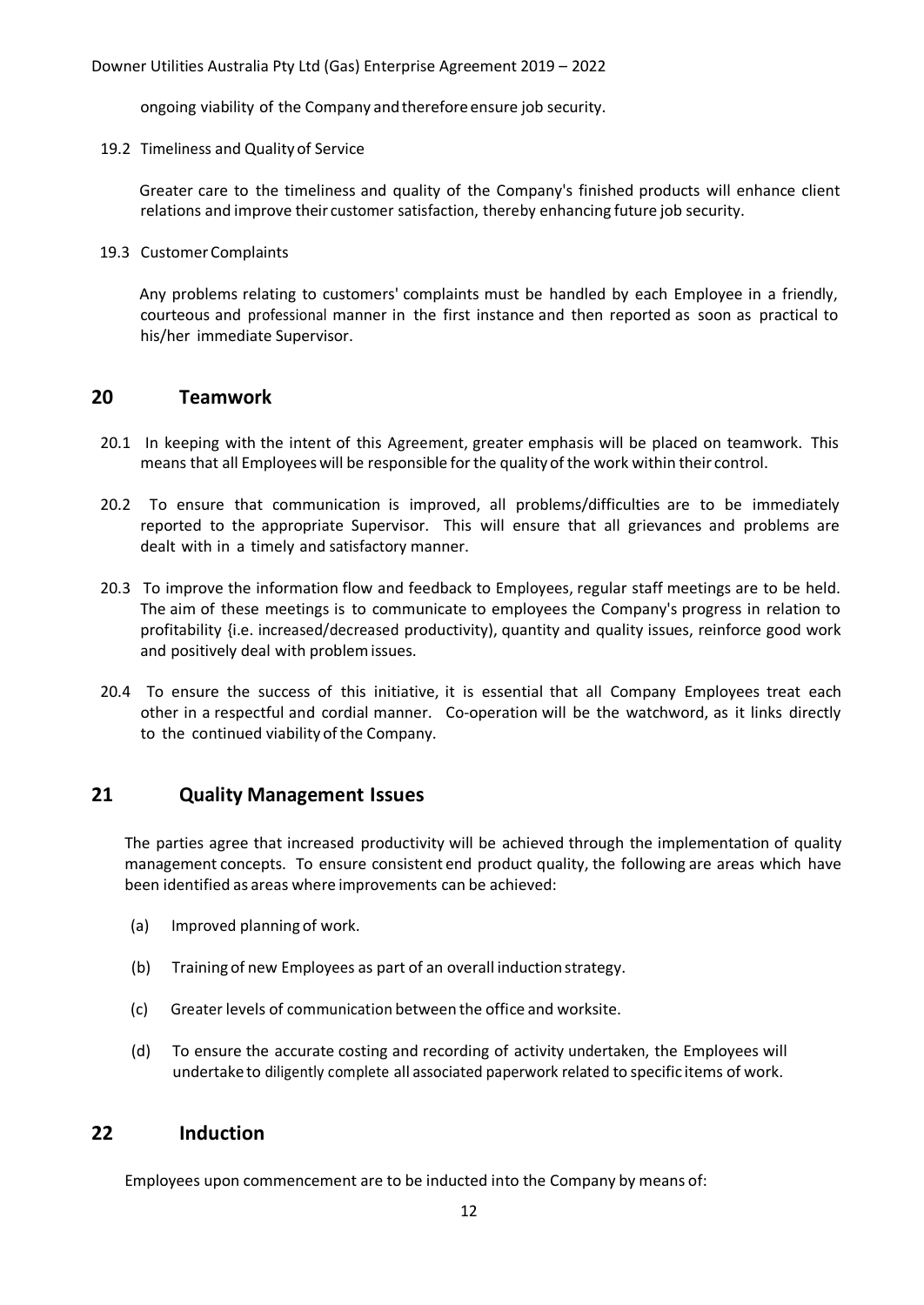- 22.1 The provision and explanation of the induction package
- 22.2 Introduction to personnel responsible for safety, including zero harm advisors and health and safety representatives.

# <span id="page-14-0"></span>**23 Training andDevelopment**

- 23.1 The parties recognise that the achievement of the increased efficiency, productivity and competitiveness requires the Employees to effectively utilise the training provided to them and the Company will ensure training is provided in accordance with equity principles.
- 23.2 Each Employee is required to undertake training as directed by the Company (see Appendices B & C).
- <span id="page-14-1"></span>23.3 The Companymay seek Employeesto undertake other relevant training asrequired.

# **24 Employee Recognition**

The Company will continue to recognise exceptional positive employee behaviour by awards or such other means that may be appropriate from time to time.

# <span id="page-14-2"></span>**25 Workplace Flexibility**

For the purpose of increasing productivity and flexibility, as well as enhancing career opportunities for Employees, workplace flexibility will extend to allow Employees to perform tasks within the scope of their skills and competence. Any flexibility arrangment entered into under this clause must be about permitted matters and must not include a term that would be an unlawful term if the agreement was in an enterprise agreement.

- 25.1 Employees will perform such work as is lawfully required of them by the Company and will accept instructions and direction from authorised personnel.
- 25.2 Employees will take all reasonable steps to ensure the quality, accuracy and completion of any job or task assigned to the Employee.
- 25.3 In keeping with the intent of this clause, all Employees, subject to this Agreement, will become fully conversant with the operation and usage of all relevant technology in their work area.
- 25.4 The Company may direct an Employee to work at a place other that the Employee's normal place of work due to operational requirements such as workload volumes. Reasonable notice of such changes shall be given and applicable living away from home and other applicable allowances shall be paid in such circumstances. Prior to directing an Employee, the Company undertakes to explore other options avenues and take into consideration personal circumstances/hardships. In applying direction, the Company will provide eight weeks' notice.

# <span id="page-14-3"></span>**26 Absence Management**

The parties are committed to co-operate to ensure that absenteeism is kept to a minimum. Where an Employee is absent on sick leave for a period of 10 days over a 3 week period, the Employee agrees to submit to a medical examination by a relevant medical practitioner , and the Company is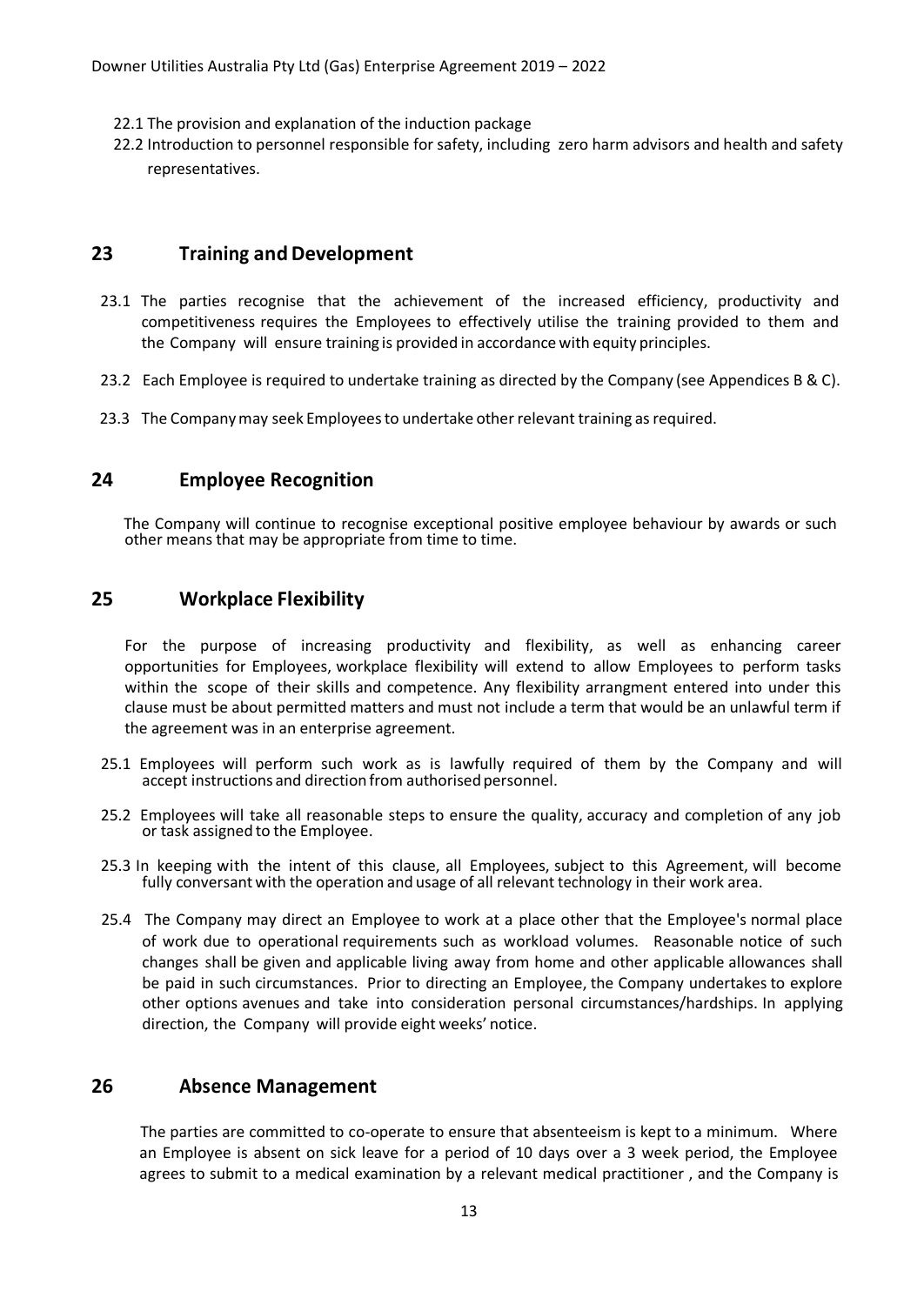authorised by the Employee to consult with that medical practitioner as to the employee's capacity to meet the inherent requirements of their position and prognosis of the Employee. Any medical examinations so required will be at the expense of the Company.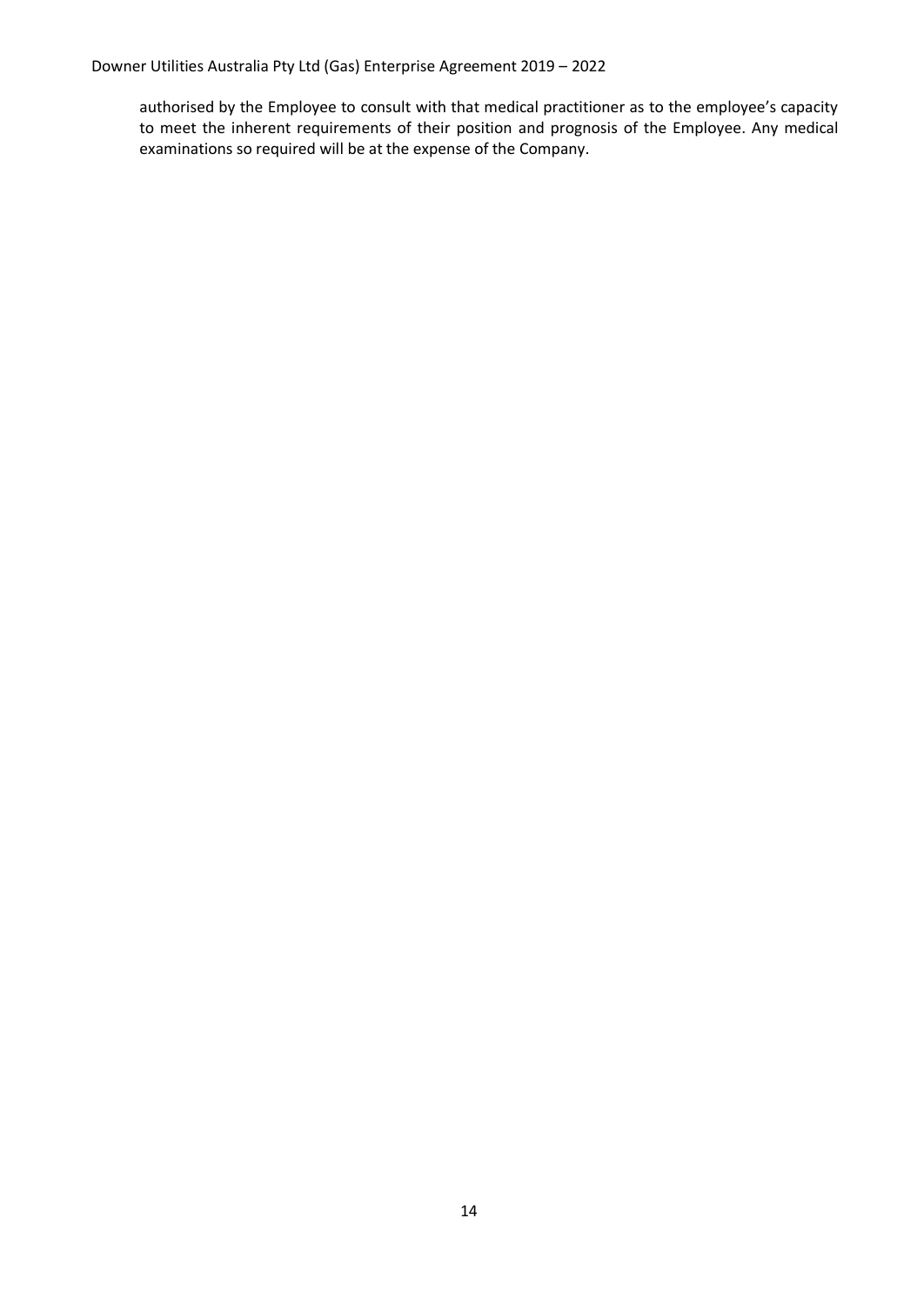### <span id="page-16-0"></span>**27 Employee Consultation Regarding Major Change**

- 27.1 This term applies if the Company:
	- (a) has made a definite decision to introduce a major change to production, program, organisation, structure or technology in relation to its enterprise that is likely to have a significant effect on the employees; or
	- (b) proposes to introduce a change to the regular roster or ordinary hours of work of employees.

#### *Major change*

- 27.2 For a major change referred to in paragraph (1)(a):
	- (a) the Company must notify the relevant employees of the decision to introduce the major change; and
	- (b) subclauses (3) to (9) apply.
- 27.3 The relevant employees may appoint a representative for the purposes of the procedures in this term.

27.4 If:

- (a) a relevant employee appoints, or relevant employees appoint, a representative for the purposes of consultation; and
- (b) the employee or employees advise the Company of the identity of the representative;

the Company must recognise the representative.

- 27.5 As soon as practicable after making its decision, the Company must:
	- (a) discuss with the relevant employees:
		- (i) the introduction of the change; and
		- (ii) the effect the change is likely to have on the employees; and
		- (iii) measures the Company is taking to avert or mitigate the adverse effect of the change on the employees; and
	- (b) for the purposes of the discussion—provide, in writing, to the relevant employees:
		- (i) all relevant information about the change including the nature of the change proposed; and
		- (ii) information about the expected effects of the change on the employees; and
		- (iii) any other matters likely to affect the employees.
- 27.6 However, the Company is not required to disclose confidential or commercially sensitive information to the relevant employees.
- 27.7 The Company must give prompt and genuine consideration to matters raised about the major change by the relevant employees.
- 27.8 If a term in this agreement provides for a major change to production, program, organisation, structure or technology in relation to the enterprise of the Company, the requirements set out in paragraph (2)(a) and subclauses (3) and (5) are taken not to apply.
- 27.9 In this term, a major change is *likely to have a significant effect on employees* if it results in: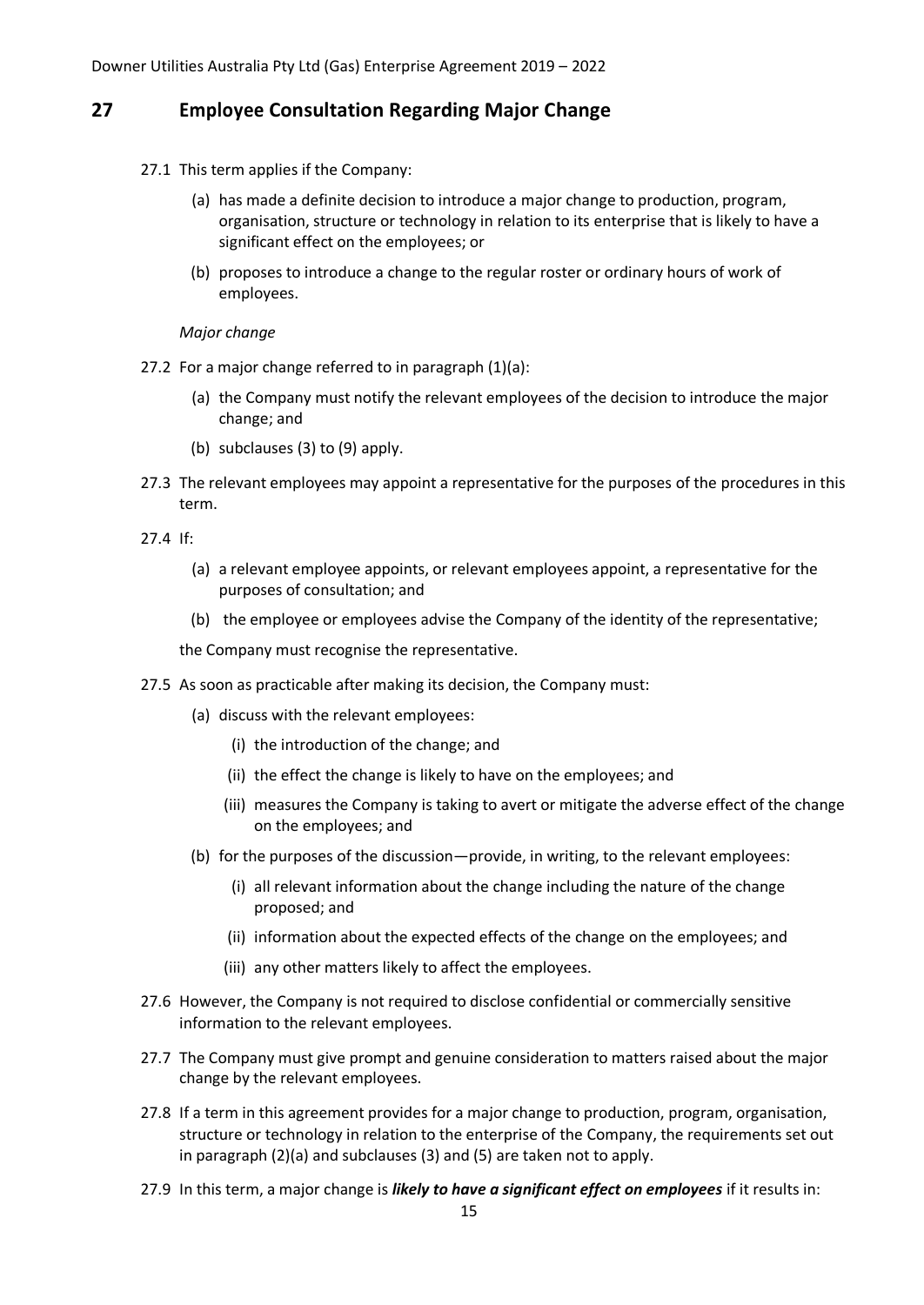- (a) the termination of the employment of employees; or
- (b) major change to the composition, operation or size of the Company's workforce or to the skills required of employees; or
- (c) the elimination or diminution of job opportunities (including opportunities for promotion or tenure); or
- (d) the alteration of hours of work; or
- (e) the need to retrain employees; or
- (f) the need to relocate employees to another workplace; or
- (g) the restructuring of jobs.

*Change to regular roster or ordinary hours of work*

- 27.10 For a change referred to in paragraph (1)(b):
	- (a) the Company must notify the relevant employees of the proposed change; and
	- (b) subclauses (11) to (15) apply.
- 27.11 The relevant employees may appoint a representative for the purposes of the procedures in this term.
- 27.12 If:
	- (a) a relevant employee appoints, or relevant employees appoint, a representative for the purposes of consultation; and
	- (b) the employee or employees advise the Company of the identity of the representative;

the Company must recognise the representative.

- 27.13 As soon as practicable after proposing to introduce the change, the Company must:
	- (a) discuss with the relevant employees the introduction of the change; and
	- (b) for the purposes of the discussion—provide to the relevant employees:
		- (i) all relevant information about the change, including the nature of the change; and
		- (ii) information about what the Company reasonably believes will be the effects of the change on the employees; and
		- (iii) information about any other matters that the Company reasonably believes are likely to affect the employees; and
	- (c) invite the relevant employees to give their views about the impact of the change (including any impact in relation to their family or caring responsibilities).
- 27.14 However, the Company is not required to disclose confidential or commercially sensitive information to the relevant employees.
- 27.15 The Company must give prompt and genuine consideration to matters raised about the change by the relevant employees.
- 27.16 In this term:

*Relevant employees* means the employees who may be affected by a change referred to in subclause (1).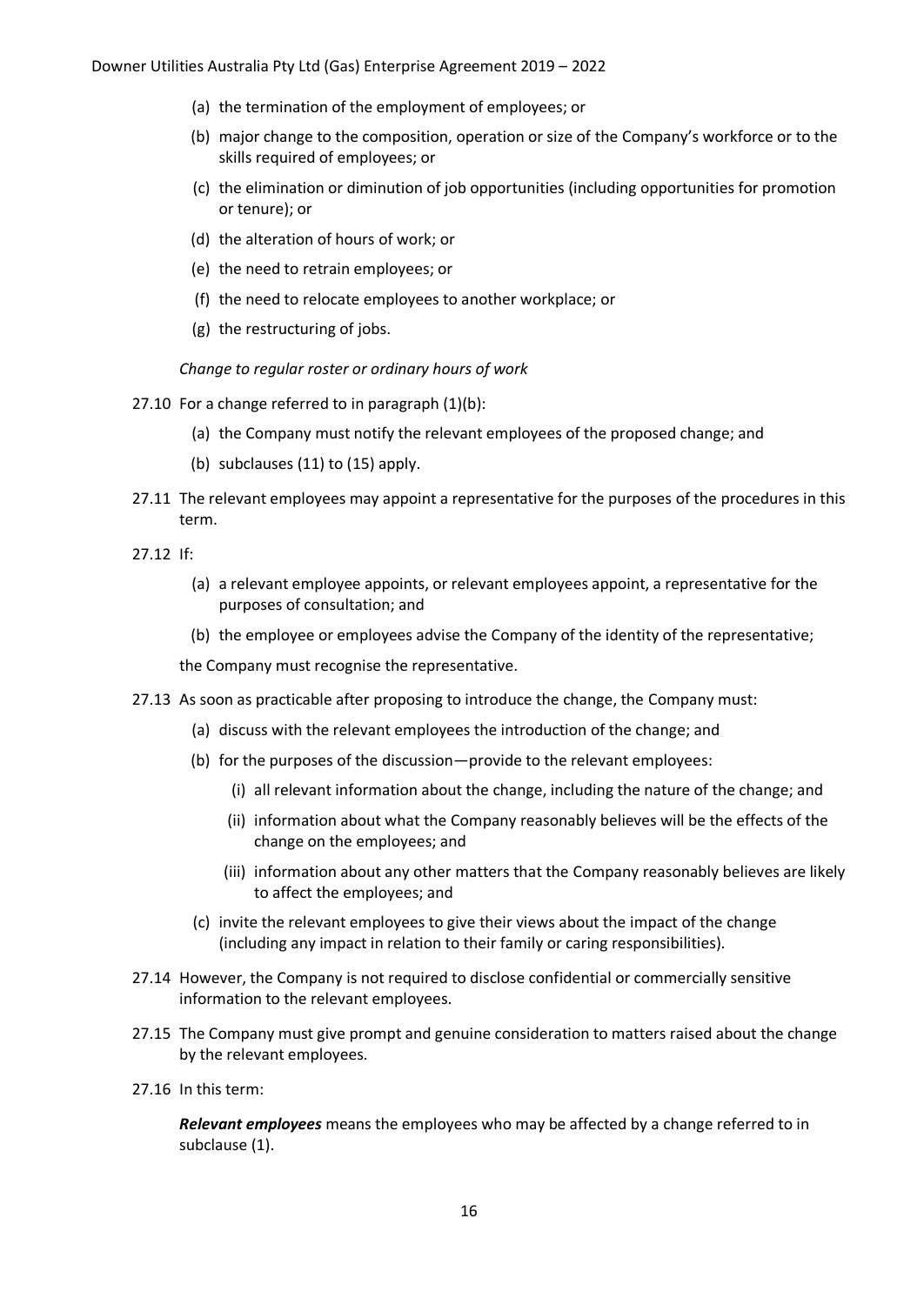### <span id="page-18-0"></span>**28 Consultative Committee**

The parties agree that a consultative committee consisting of representatives of management, nominated by the Company and employee representatives covered by this agreement will meet on a quarterly basis to discuss issues relating to this agreement.

The selection of the employee representatives shall be by nomination and election from within the employees whose employment is subject to this agreement. The term of office of an employee member of the consultative committee shall be by annual election if required or vacated. An employee representative shall be elected from each of the departments and/or Field Service Centres (FSC), i.e:

- Systems Operations,
- Pipeline security,
- Derrimut FSC,
- Geelong FSC,
- Warrnambool FSC,
- Ballarat FSC,
- Bendigo FSC,

### <span id="page-18-1"></span>**PART 3 WAGES AND RELATED MATTERS**

### **29 Wage and Allowance Adjustments**

<span id="page-18-2"></span>The wages, roster duty, travel and meal allowance adjustments are detailed in Appendix A and are effective from the first pay period commencing on or after the date specified.

### **30 Payment of Wages**

All wages shall be paid weekly by Electronic Funds Transfer to the bank, building society or credit co-operative account of the Employee's choice.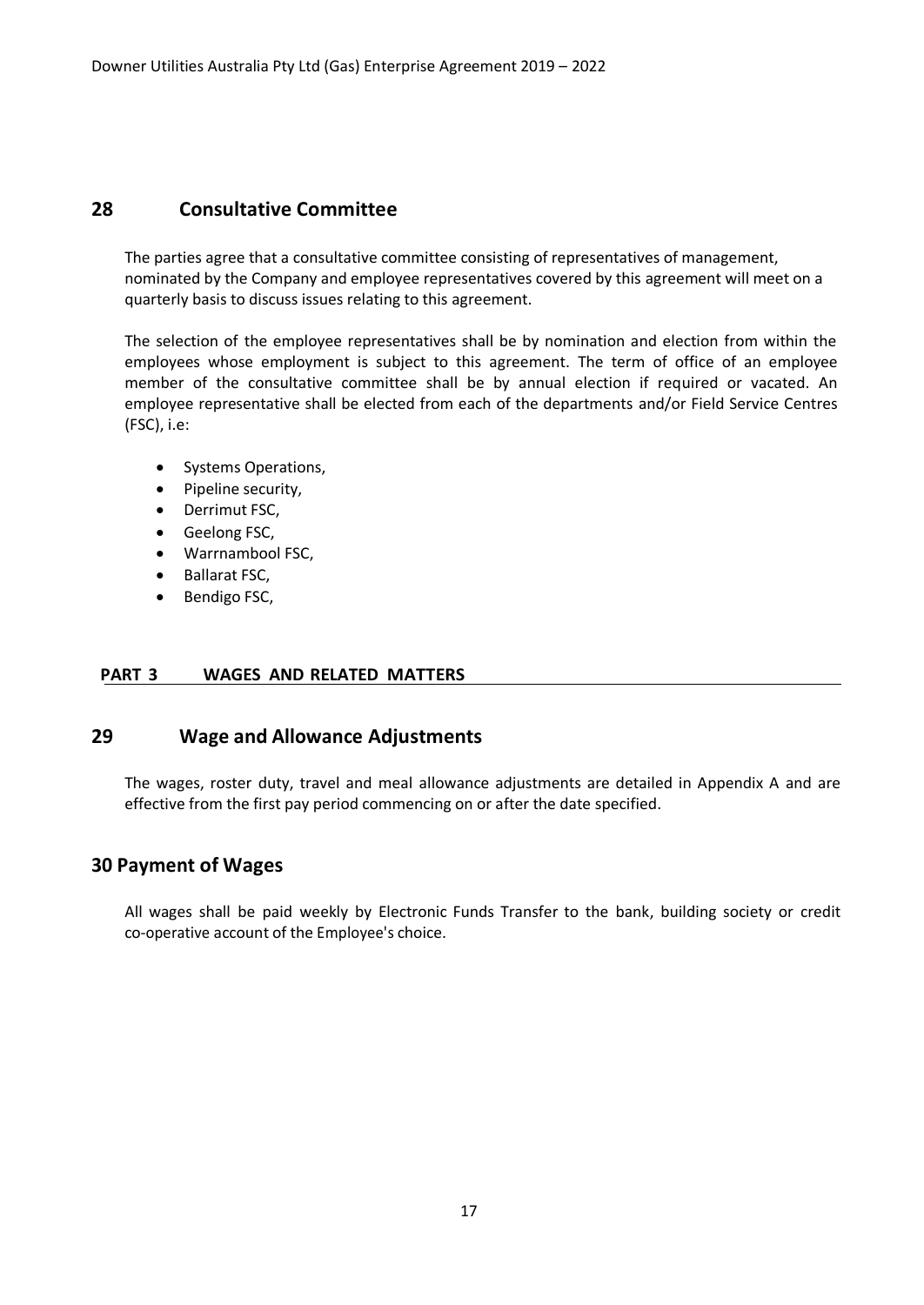### **31 Rate of Pay for All Purposes**

- <span id="page-19-0"></span>31.1 The rate of pay has been loaded to include provision for annual leave loading and the fares and travel allowance except as set out in sub-clause 31.9 below.
- 31.2 The Company is committed to training and developing its Employees through the National Competencies. The classification table set out in Appendix A, B and C will provide a basis for the Company to identify and reward attainment of identified competencies, training and performance levels.
- 31.3 An Employee introduced to the Gas Industry as a Trainee will have their classification reviewed after six months employment, subject to the completion of the relevant training and results of Performance Assessments completed by their Team Leaders during the probationary period (outlined in clause 9).
- 31.4 For rates of payment and minimum details on training for each classification (see appendix A, B &C.)
- 31.5 The classification structure identifies the rates applicable for each level and identifies the minimum training required for advancement to the next level. To advance to an available position at the next classification level the Employee must:
	- (a) Complete the required minimum training as listed in Appendices A, B and C;
	- (b) Demonstrate competency of the trained skills to their Supervisor;
	- (c) Display satisfactory work performance (as defined in clause 5);
	- (d) Apply in writing to their Area Manager for advancementto the next classification level;
	- (e) An application to the Area Manager must be approved or declined within four weeks from the date of receipt by the Area Manager of the initial application; and
	- (f) To receive pay increases in addition to the wage and allowance adjustments contained in AppendixA, the Employeemust move to higher classification level.
- 31.6 The competencies and performance standards required to be attained by the Employee to move to the next classification will be determined by the Company.
- 31.7 An Employee who fails to discharge his/her duties in accordance to the class table will be

subject to:

- (a) A performance review by his/her Supervisor
- (b) If the Performance of the Employee under reviewis notsatisfactory, the Employee will be:
	- (i) Disciplined in accordance with the Company disciplinary procedures;
	- (ii) Reclassified toa level consistent with the Employee's skill and training;and/or
	- (iii) Given the opportunity toretain andregain previous classifications.
- (c) If the Employee and the Company are unable to agree on the required performance level, the dispute resolution procedure is to apply.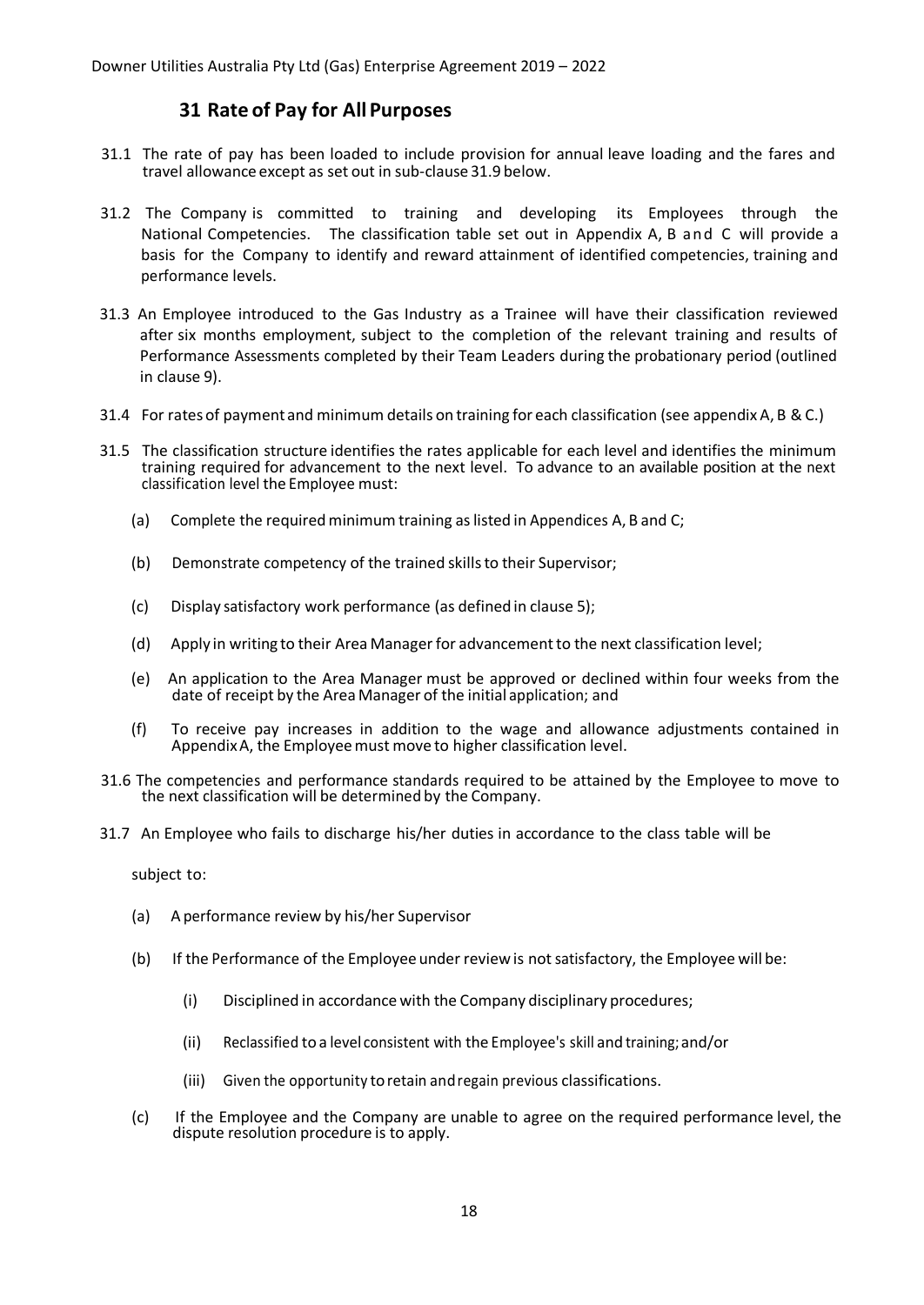31.8 Work days and Working hours

- (a) The ordinary hours of 38 hours per week shall be worked within a 4 week cycle of 19 working days each of 8 hours and 1 rostered day off. Thus ordinary working hours are 38 hours average per week or 7.6 average hours per day, Monday to Friday.
- (b) The ordinary spread of hours is between 6.00am and 6.00pm Monday to Friday. By agreement between the Company and individual Employee(s) the ordinary spread of hours may be amended to 5am to 8pm for a minimum period of four weeks. This would be on a voluntary basis and either party can opt out of this arrangement with a week's notice.
- (c) The Company has the right to implement shifts as provided in clause 32.3(c) below.
- (d) Commencement of Work
	- (i) Where an Employee drives a Company vehicle from his/her home the start and finish times shall be determined from when the Employee arrives at or departs from the work site.
- 31.9 Travelling Timewithin Regional Victoria (defined as being outside the Melbourne Metropolitan Area)
	- (a) In Regional Victoria or in exceptionalcircumstances the travelling time returning fromjob sites by the Employee will be paid at the applicable overtime rates as per clause 32.1. Such travelling time payment shall be authorised in advance by the Company.
- 31.10 Private use of vehicle

Where an employee is required by the company to use their private vehicle to attend a call out or travel between work sites they shall be paid cents per kilometer in accordance with the ATO guideline.

### <span id="page-20-0"></span>**32 Overtime and Special Payments**

- 32.1 Payment
	- (a) Overtime shall be paid at the following rates:
		- (i) Whilst the average number of working hours per day over a 4 week period is 7.6 hours per day due to the operation of rostered days off, each ordinary working day comprises an 8 hour working day. Therefore, all hours worked in excess of 8 hours on any one ordinary working day will be paid at time and a half for the first two (2) hours then double time thereafter.
		- (ii) Shift workers shall be paid time and a half for the first two (2) hours and then double time thereafter, for hours worked in excess of their first 8 hours of them commencing work or their shift.
	- (b) Overtime and penalty paymentsshall,wherever possible, be made in the next available pay period.
	- (c) Overtime andpenalty payments shall be calculated to the 0.25 of anhour.

#### 32.2 Overtime

(a) Requirementto Work Overtime

The Company may require any Employee to work reasonable overtime when required, provided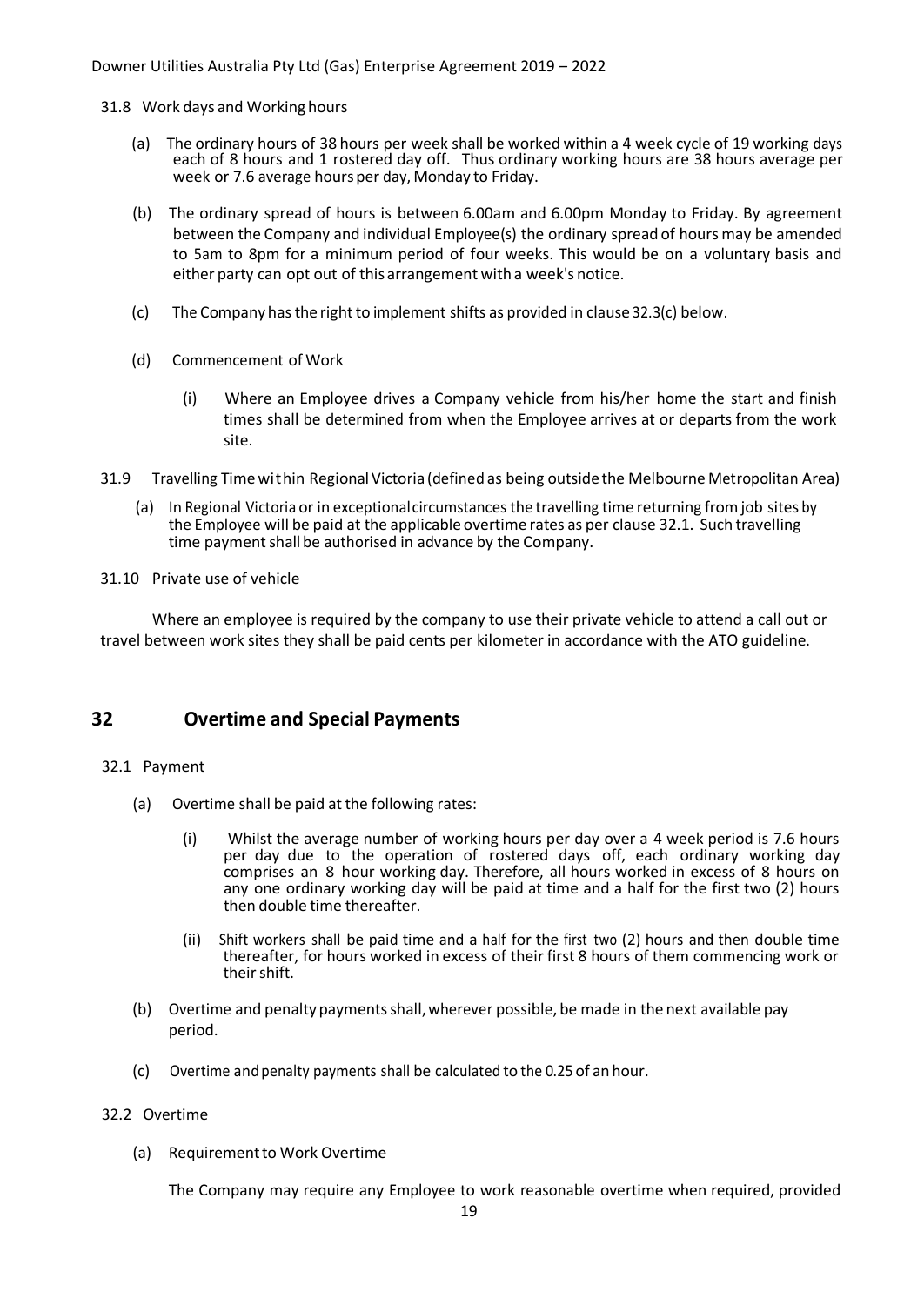that in emergency situations an Employee may be required to work the level of overtime necessary to complete the work.

(b) Approval

Overtime must be approved in advance the appropriate authorised officer of the Company.

(c) Overtime Rates Not Cumulative

If more than one of the following provisions applies, payment shall only be made under the provision which prescribes the higher rate.

(d) Work in excess of ordinary hours

Unless specifically provided for elsewhere in this Agreement, an Employee, for time worked on any one calendar day in excess of ordinary hours of work, prescribed for that day, shall be paid at time and one half for the first two hours and double time thereafter, including work which extends beyond midnight.

(e) Early Start

Where an Employee is required to commence work before normal starting time on an ordinary work day it will be regarded as an early start and not as recall as prescribed in sub-clause 32.2(f) herein and the Employee will be required to remain at work untilnormal finishing time. The period of work up to the normal starting time shall be paid for at time and one half for the first two hours and at double time thereafter.

- (f) Recall
	- (i) An Employee who having returned home or to some other stopping place is recalled for duty without prior notice shall be paid for such work at the rate of double time with a minimum payment equivalentto five and one half hours at ordinary time.
	- (ii) Where a return to work involves work of an emergency nature and notice is given, it shall be paid for according to sub-clause 32.2(d) herein.
- (g) Work after 3.00 am
	- (i) Other than for shift work, if an Employee is released after 3.00 am from overtime or work following recall on a normal working day, the employee will not be required for any further work that day and will not incur a reduction in payment for ordinary hours of work.
	- (ii) If an Employee is released after 3am from overtime or work following a recall on a Saturday or Sunday or the day before a public holiday listed in the Agreement, the Employee will receive a day in lieu to be taken at a mutually agreed time.
- (h) Saturdays
	- (i) An Employee may be required to work on any Saturday.
	- (ii) Unless specifically provided for elsewhere in this Agreement, Employees required to work on a Saturday will be paid at time and one half for the first two hours and double time thereafter for such work, with a minimum payment equivalent to four hours at ordinary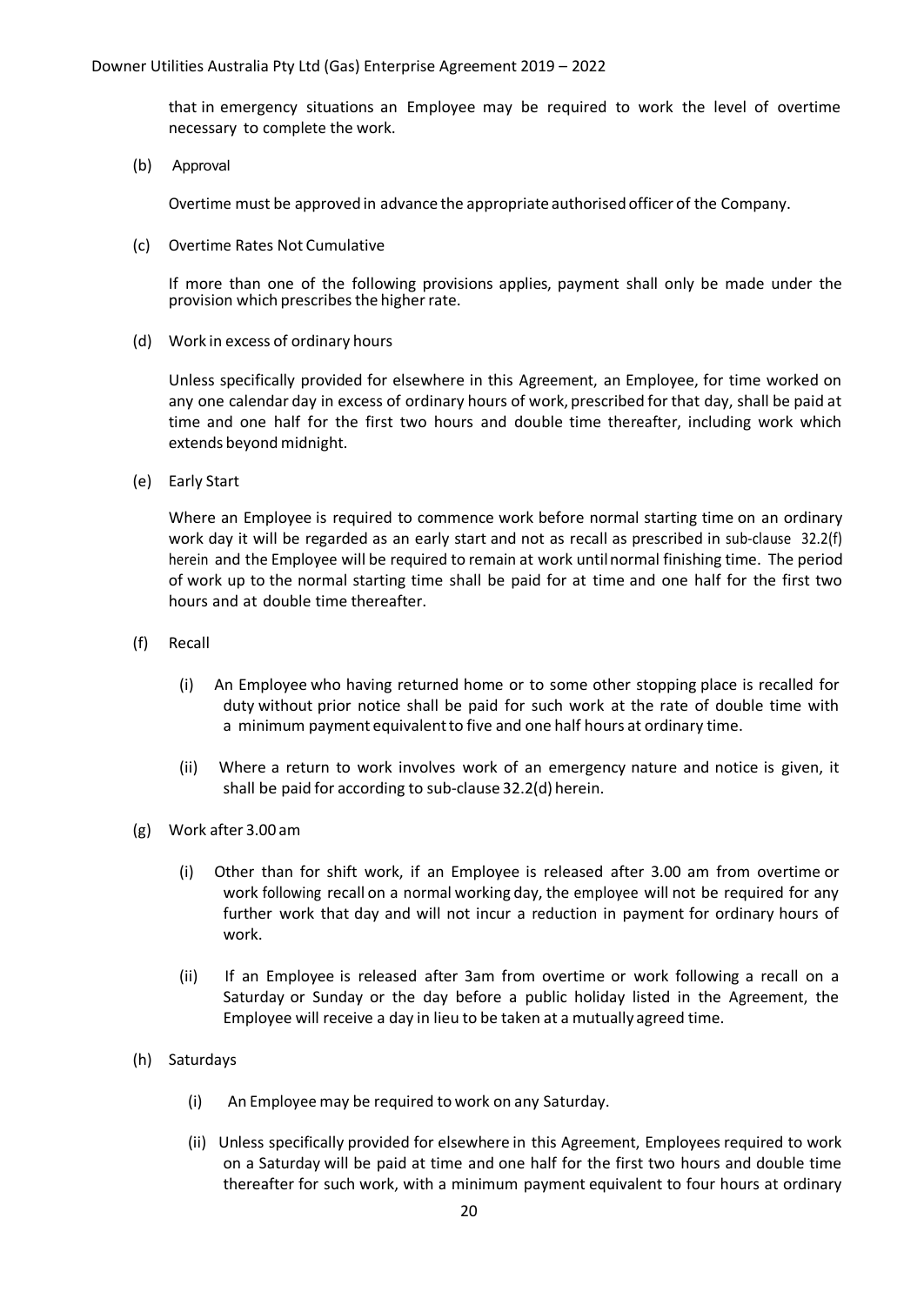time.

- (i) Sundays
	- (i) An Employee may be required to work any Sunday.
	- (ii) Unless specifically provided for elsewhere in this Agreement, Employees required to work on a Sunday shall be paid at double time for such work, with a minimum payment equivalent to four hours at ordinary time.
	- (iii) Payment at double time shall continue to apply to all continuous work commencing on a Sunday but finishing on the following day, provided the following day is not a Public Holiday.
- (j) Transport
	- (i) When an Employee is on overtime duty or roster duty which terminates at an hour when a reasonable means of transport to their place of residence is not available and that Employee does not have their own transport, the Company shall provide suitable transport and bear the cost thereof.

#### 32.3 Special Payments

(a) TenHour Break

An Employee shall be entitled to a break of ten hours between the finish of overtime or work after a recall (including weekends) before reporting again for duty and will not incur a reduction in payment for ordinary hours of work. When directed to resume work before such a break is taken, the Employee shall be paid at the rate of double time for time subsequently worked until a break of at least ten hours has been taken. The ten hour break shall be calculated on the basis of home to home (based on the condition there is a maximum period of one hour travelling).

(b) Fatigue day

A "Fatigue Day" shall apply if the employee on rostered duty and has worked more than 70 hours during a seven (7) day roster for period. The employee shall be able to have the following day off (usually Friday), without deduction of ordinary time earnings. For the sake of clarity, in calculating hours worked, only hours where the employee is physically performing work are to be counted (ie where an employee is stood down during ordinary hours, such hours will not be counted).

(c) Change of Start and Finish Times

Subject to the requirements of clause 27, the Company may determine the start and finish times within the ordinary spread of hours of its Employees provided that it may not change those startor finish times unless it either:

- (i) obtainsthe consent of the majority of the Employees affected;or
- (ii) It givesthe Employees 7 days' notice ofthe change (Employee consent notrequired provided

the requirements of clause 27 have been met).

- (d) ShiftWork
	- (i) Notwithstanding anything else in this Agreement the Company will introduce a shift work roster in consultation with Employees and management on a site-by-site basis, by 3 days'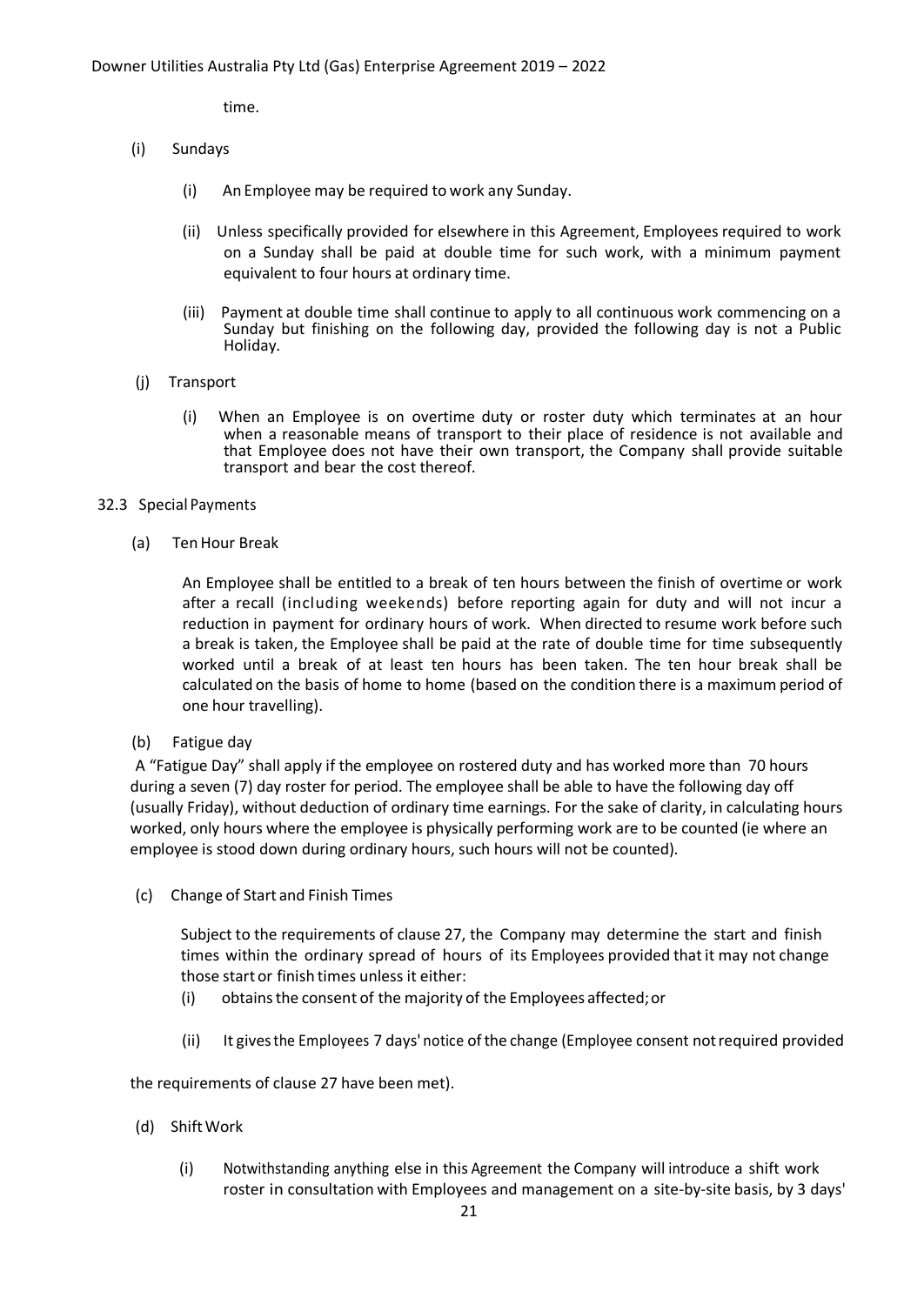notice to the relevant Employees, or such lesser period as agreed by the relevant employees.

- (ii) A shift is one where the 8 work hours in the day commence or conclude outside 6.00am to 6.00pm Monday to Friday.
- (iii) A shift must comprise at least 5 consecutive work days.
- (iv) Shift loading of 30% will apply for the eight  $(8)$  hour period of the approved shift.
- (v) The system for rostered days off in the Agreement shall apply to a shift worker, so that a shift worker shallstill work a 4 week cycle of 19 working days each of 8 hours and 1 rostered day off.
- (vi) The Company may determine the start and finish times of its Employees provided that it may not change those start or finish times unless it either:
	- (A) obtainsthe consent of the employeesin question; or

(B) givesthe employees 7 days' notice of the change, provided the requirements of clause 27 have been met.

# <span id="page-23-0"></span>**33 Roster Duty (Standby)**

This clause applies only to Employees employed under this Agreement and who are entitled to claim overtime under this Agreement. In the event of any inconsistency between this clause and other Agreement clauses, then this clause shall take precedence.

- 33.1 Roster Duty means that the Employee is subject to availability as required and rostered outside normal working hours to attend an urgent or emergency situation when paged or upon receiving a telephone call, and must respond immediately. All Employees on duty will be provided with a pager or other means of communication.
- 33.2 The conditions of Roster Duty are as follows
	- (a) When an Employee is called they must respond to the call within fifteen (15) minutes and be in attendance at the emergency or urgent situation within one hour of the gas retailer receiving the call.
	- (b) This response time arrangement may be altered for a section of the Company's Employees or for particular emergency/urgent situations by agreement between the Company and the Employee.
- 33.3
	- (a) An Employee for any day (defined as a full 24 hour period) they are required for Roster Duty shall receive a payment of the Roster Duty Allowance in Appendix A per day whilst so engaged. When an Employee is on shift work, as described in clause 32.3(d), a 20% reduction in the Roster Duty allowance per day will apply.
	- (b) Subject to the approval of the local supervisor, if the rostered crew (or part of crew) reach their maximum working hours under the Company fatigue Management policy, additional Employee(s) may be required to take on all or a portion of the remaining Roster Duty period. The Employee(s) taking on the Roster Duty will receive a full payment of the daily Roster Duty Allowance.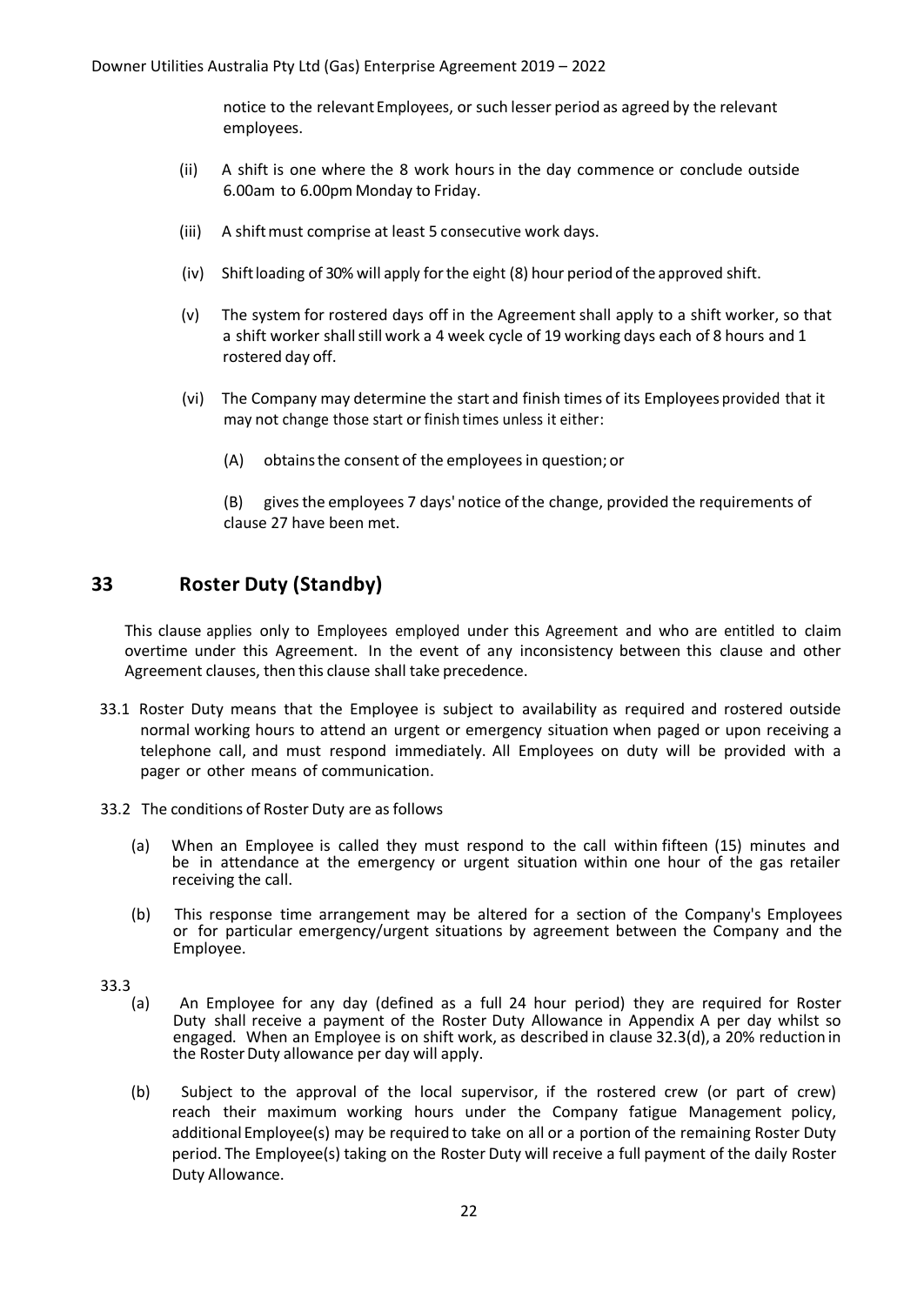- 33.4 For all time worked under this clause, Employees shall be paid at time and one half for the first two hours and at double time thereafter, with a minimum payment equivalent to one and half hours at ordinary rates. In such circumstances time reasonably spent travelling from home to the job and return shall be regarded as time worked for the purposes of this clause. Where an employee has already worked overtime on the day that they are required to perform work on Roster Duty (Standby), the overtime already worked that day will count for the purposes of the calculation of the appropriate overtime rate.
- 33.5 The minimum payments described in clause 33.4, do not apply to situations handled exclusively by means other than direct attendance. Urgent or emergency situations resolved by Employees using means other than direct attendance will receive overtime or penalty payments for all time spent in resolving the urgent or emergency situation.
- 33.6 An Employee shall be entitled to a break of ten (10) hours between the finish of their last callout and before reporting again for duty provided the callout requires direct attendance. In such circumstances the Employee will not incur a reduction in payment for ordinary hours of work. When directed to resume work before such a break is taken the Employee shall be paid at the rate of double time for lime subsequently worked until a break of at least ten hours has been taken.
- 33.7 If an Employee finishes a callout after 3.00 am on a normal working day, the Employee will not be required for any further work that day and will not incur a reduction in paymentfor ordinary hours of work.
- 33.8 If an Employee starts a callout in the period between 3.00am and a time two and a half hours before his/her normal starting time on a normal working day, the Employee will not be required for any further work that day and will not incur a reduction in payment for ordinary hours of work.
- 33.9 If an Employee starts a callout in the period after a time two and one half-hours before normal starting on a normal working day, the 10 hour break does not apply. Payment for the time worked before normal start time is at normal overtime rates (time and one half for the first two hours and double-time thereafter, with a minimum payment equivalent to one and a half hours at ordinary time).
- 33.10 In non-metropolitan workplaces each call out while on roster shall be considered a discrete event and shall be subjectto a minimum one and one half hour payment at ordinary time.
- 33.11 The minimum training requirements for an Employee to be rostered for duty are set outin Appendix D.
- 33.12 Where an Employee is called upon to assume the role of first call they shall be paid at a minimum of TL1 classification for the duration of any work completed during the roster duty (standby) callout(s). The higher classification is not operative during ordinary work hours.
- 33.13 In circumstance where an Employee takes over a portion or remainder of a Roster Duty (Standby) shift and is required to pick up or drop off a Company vehicle, the Employee shall be paid for the pick up or drop off at the applicable overtime rate with a minimum payment equivalent to one hour at ordinary time.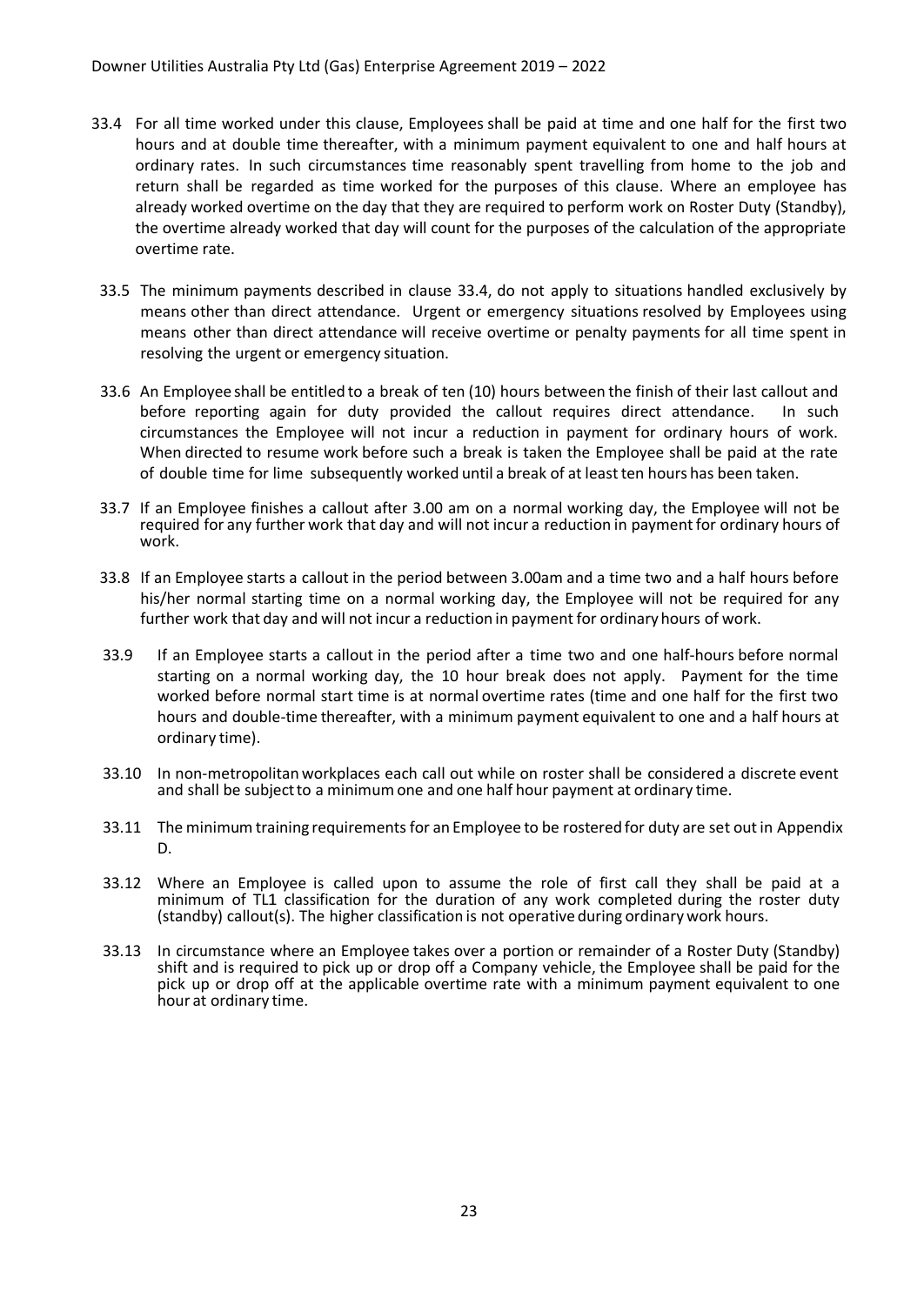### <span id="page-25-0"></span>**34 Higher Duties**

An Employee required by the Company to perform the duties of a higher classified position shall be paid at the higher rate for the duration of that assignment which shall be a whole shift or work period. When requested to perform higher duties, it will be for a minimum of one shift. If the proposed assignment is for a period of one (1) week before and after annual leave has been taken, the payment for annual leave will be made at the higher class duty rate.

When a new or vacant position becomes available, an Employee will not act in the higher position for a period longer than six (6) months for office based roles and three (3) months for field based roles. The position will be advertised at the expiry of the six (6) month or three (3) month period as relevant and an employeeappointed in that position.

### <span id="page-25-1"></span>**35 Meal Breaks**

- 35.1 One unpaidmeal break of notless than 30 minutes will be provided during any normalshift.
- 35.2 It is recognised by the parties that in some cases operational requirements will result in the need to work through such a break. In such cases breaks will be taken at a mutually agreed time. Generally speaking, the meal break shall be taken after four hours' work.
- <span id="page-25-2"></span>35.3 Those employees who work on a 3 x 8 hour continuous shift roster will have a paid meal break.

### **36 Allowances**

36.1 MealAllowance

Except where the Company provides a suitable meal, at least the equivalent value of the meal allowance to an Employee, the Employee shall be paid a meal allowance nominated in the below table where they are:

- (a) working an ordinary workday in the ordinary spread of hours and is required to work continuously on any one day equal to or in excess of ten (10) hours. If work then continues for a further five hours not including the time of the meal break, an Employee will be paid the additional meal allowance.
- (b) working on a shift and they are rostered to start their shift outside 6.00am to 6.00pm,and they work equalto or in excess of ten (10) hours afterthe start of thatshift. If work then continues for a further five (5) hours not including the time of the mealbreak, the Employeewill be paid an additionalmeal allowance.
- (c) working on a weekend and are required to work continuously on any one day equal to or in excess of five (5) hours. If work then continues for a further five (5) hours, not including the time of the meal break, the Employee will be paid an additionalmealallowance.

|                | Effective $1st$ July 2019 | Effective $1st$ July 2020 | Effective $1st$ July 2021 |
|----------------|---------------------------|---------------------------|---------------------------|
| Meal Allowance | \$20.59                   | \$21.21                   | \$21.84                   |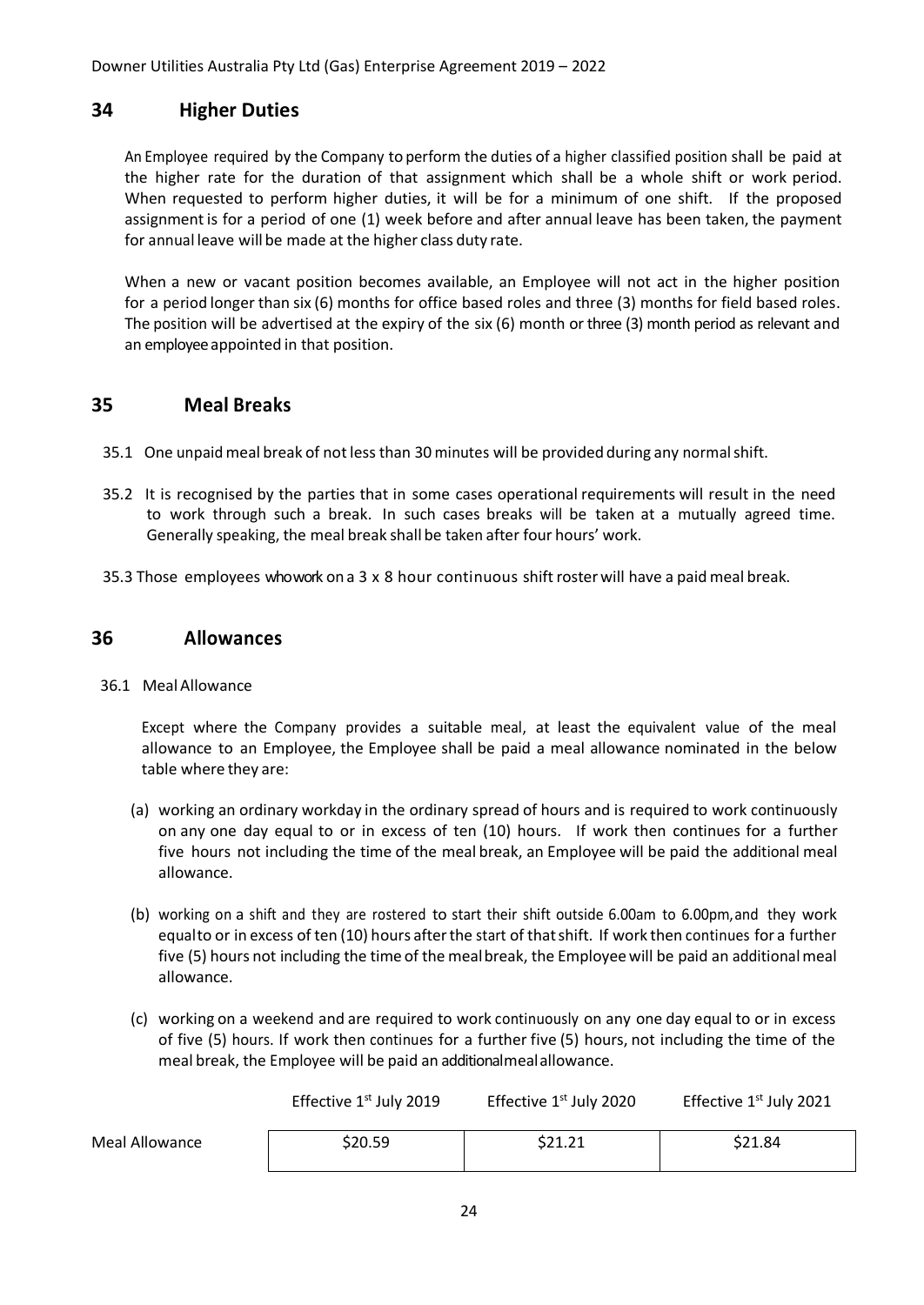#### 36.2 Construction site allowance

Where an employee is required to perform work within a commercial building site, they will be paid an allowance in accordance with the table in Appendix F, which shall be increased in accordance with CPI (all groups, Melbourne) for the preceding July to June period in October 2019, 2020 and 2021.

#### 36.3 Travel Allowance

This clause applies to travelling for work for less than a 21 day period before returning to the employee's

usual place of work. An employee shall only be required to work a maximum of 21 days away before

returning to their usual place of work.

If an Employee is required to travel for work purposes and it is not practicable for them to return home at the cessation of work which, reasonable standard accommodation (motel/hotel short- term rented houses or similar long term) will be provided together with the travel allowances shown below for meal and incidental costs unless alternative arrangements are agreed between the Company and Employee in relation to a specific project.

|                         | Effective 1 <sup>st</sup> July 2019 | Effective 1st July 2020 | Effective 1 <sup>st</sup> July 2021 |
|-------------------------|-------------------------------------|-------------------------|-------------------------------------|
| <b>Travel Overnight</b> | \$96.23                             | \$99.12                 | \$102.09                            |
| Travel Return trip      | \$37.52                             | \$38.65                 | \$39.81                             |

### <span id="page-26-0"></span>**37 Accident Make-Up Pay**

#### 37.1 Definition

(a) Work Injury

For the purpose of this clause of the Agreement, work injury shall be given the same meaning and application as applying under the applicable State accident compensation legislation and no work injury shall result in the application of accident make-up pay unless an entitlement exists under the applicable accident compensation legislation.

(b) Accident Make-Up Pay

Accident Make-up is the difference between workers' compensation payments and the Employee's ordinary wage/salary which would have been paid to them in ordinary working hours if they had been normally engaged upon their usual employment at that time, but excluding Allowances, and other payments suchas roster allowance.

#### 37.2 Operation

(a) The Company shall pay, or cause to be paid, Accident Make-up Pay during the incapacity of the Employee within the meaning of the said appropriate Accident Compensation Act until such incapacity ceases or until the payment has been made for a total aggregate period of 52 weeks in respect of a particular injury or incapacity. whichever occurs first, provided that: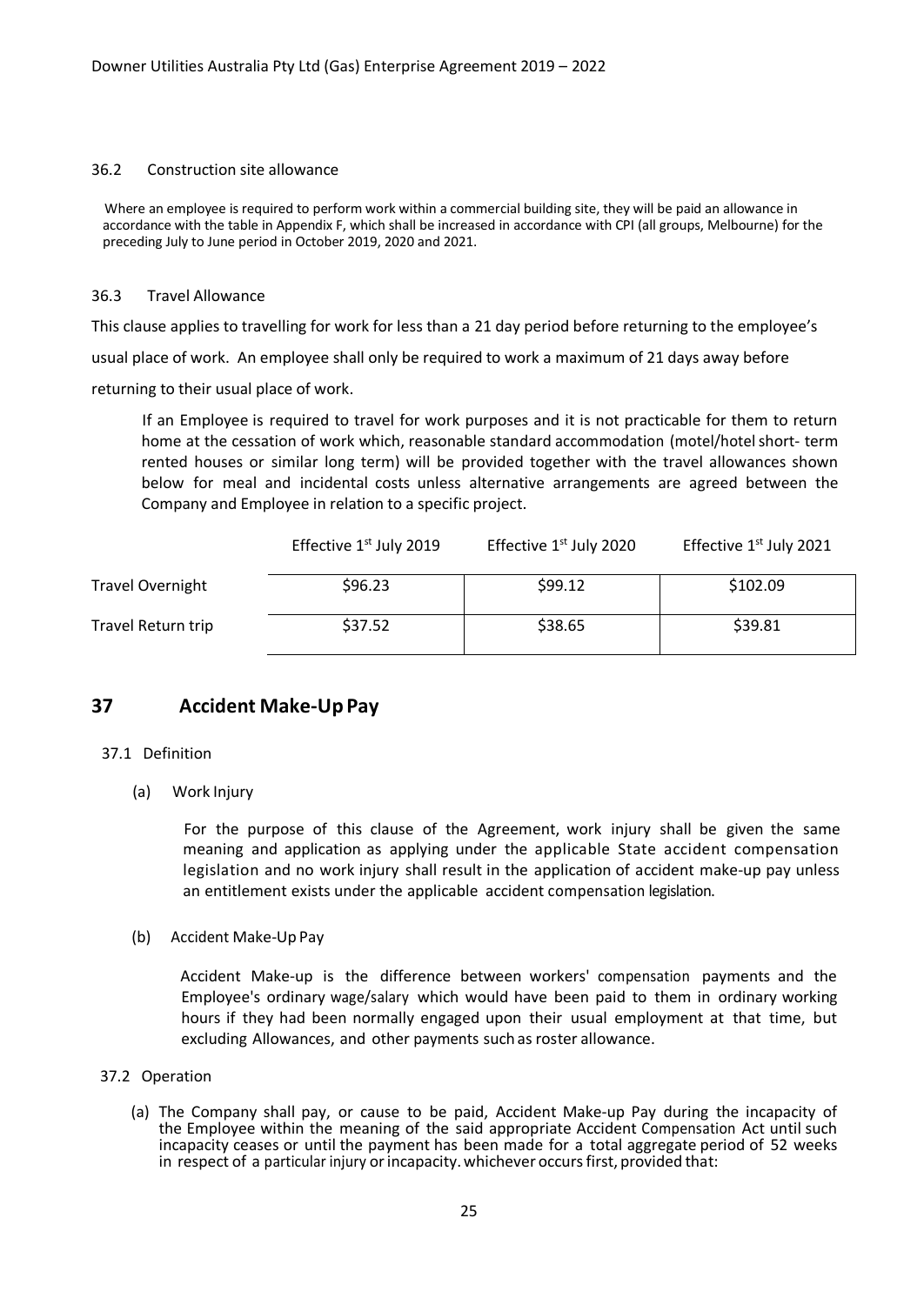- (i) the work injury is reported to the Company immediately and that all absences are properly supported by medical certificates compliant with the Accident Compensation Act; and
- (ii) the Employee submits to a medical examination by a medical practitioner nominated by the Company. Any medical examination so required will be at the expense of the Company; and
- (iii) service with another organisation will not be counted as service with the Company except in the case of a take over or amalgamation;
- (iv) subject to sub-clause 37.2(b) herein, such payments cease on the Employee's retirement, resignation, termination or death.
- (b) The Company may terminate the service of any Employee due to the inability of the Employee to carry out normal duties because of incapacity due to work injury, provided that the Employee's medical adviser and the Company's medical adviser agree that such termination is warranted. In such cases Accident Make-up Pay as provided for in this clause will continue for the period set out in 37.2(a).
- (c) In the case of the death of an Employee no sum shall be payable to the legal or personal representative, next of kin, assignee or dependent of the deceased Employee, with the exception of weekly/fortnightly compensation payments under the Accident Compensation Act, the Company's liability to pay Accident Make-up Pay shall cease from the date of such redemption.
- (d) Accident Make-Up Pay will not be payable underthe following circumstances:
	- (i) Where Common Law proceedings are instituted by the Employee or their agent.
	- (ii) Where an Employee has received Accident Make-up Pay in respect to *any* accident and takes action at Common Law in respect to that same accident the Employee shall refund to the Company all Make-up Pay from any settlement or Award received as a result of the Common Law actions provided that the amount refunded to the Company shall not exceed such.
	- (iii) Settlement or Award after the deduction of legal, medical and like expenses incurred by the Employee as a result of the accident.
	- (iv) Where public holiday pay is payable as provided in this Agreement.
	- (v) For any work injury occurring during the Employee's first three weeks of employment with the Company.
	- (vi) Where liability for workers compensation payments is denied, *any* such payments already made will be refunded.
	- (vii) Where the Employee is entitled to payment from another insurance scheme.
- 37.3 Any changes in compensation rates under the Accident Compensation Act shall not increase the amount of Accident Make-up Pay above the amount that would have been payable had the rates of compensation remained unchanged.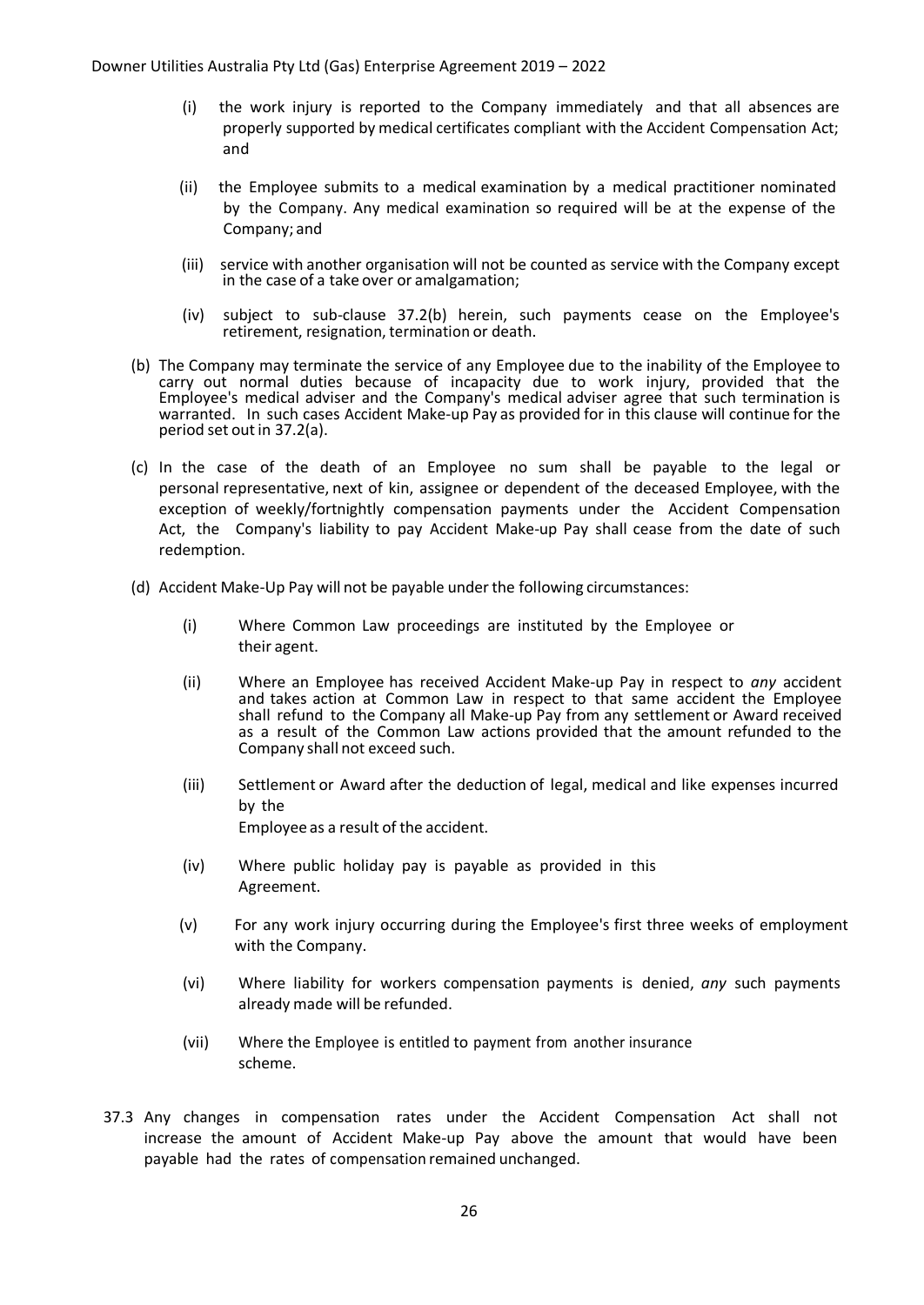- 37.4 Nothing in this clause shall require the Company to insure against the Employee's liability for Accident Make-Up pay
- 37.5 In the event of a dispute as to whether Accident Make-upPay is payable in accordance with this clause of the Agreement, the matter shall be dealt with under the dispute resolution procedure.
- 37.6 Where an Employee refuses a job offered by the Company as part of a rehabilitation program which provides training where necessary, after consultation, and the job meets the requirements of the treating doctor chosen either by the Employee or the Company and is approved by the Company's Rehabilitation Officer, or a Rehabilitation Provider accredited by the relevant State Government Authority then the Employee will not be entitled to Accident Make-up Pay. An employee can be represented during the consultation process.

#### <span id="page-28-0"></span>**PART 4 LEAVE**

### **38 Annual Leave**

- 38.1 Annual leave will be 20 days per year of service. Such leave will accrue progressively. For the purpose of the additional week of annual leave provided for by the NES,a shiftworker is a seven day shiftworker who is regularly rostered to work on Sundays and public holidays.
- 38.2 The times at which annual leave may be taken shall be subject to reasonable operational requirements, and in accordance with the Act the Company may direct an Employee, subject to a minimum notice period of one month, to take annual leave where the accrued annual leave is large (i.e. eight weeks or more).
- 38.3 ScheduledAnnual Leave Periods
	- (a) Annual leave shall normally be taken during either:
		- (i) The Easter holiday period,
		- (ii) The Christmas/New Yearholiday period, or
		- (iii) The spring schoolholiday period.
	- (b) Where an Employee wishes to take annual leave at any other time at least one month's notice shall be given to the Company.
- 38.4 Cashing out annual leave.

An employee may elect to cash out annual leave. Where an employee elects to cash out annual leave:

- (a) Paid annual leave must not be cashed out if the cashing out would result in the employee's remaining accrued entitlement to paid annual leave being less than 4 weeks (152 hours); and
- (b) Each cashing out of a particular amount of paid annual leave must be by a separate agreement in writing between the Company and the employee.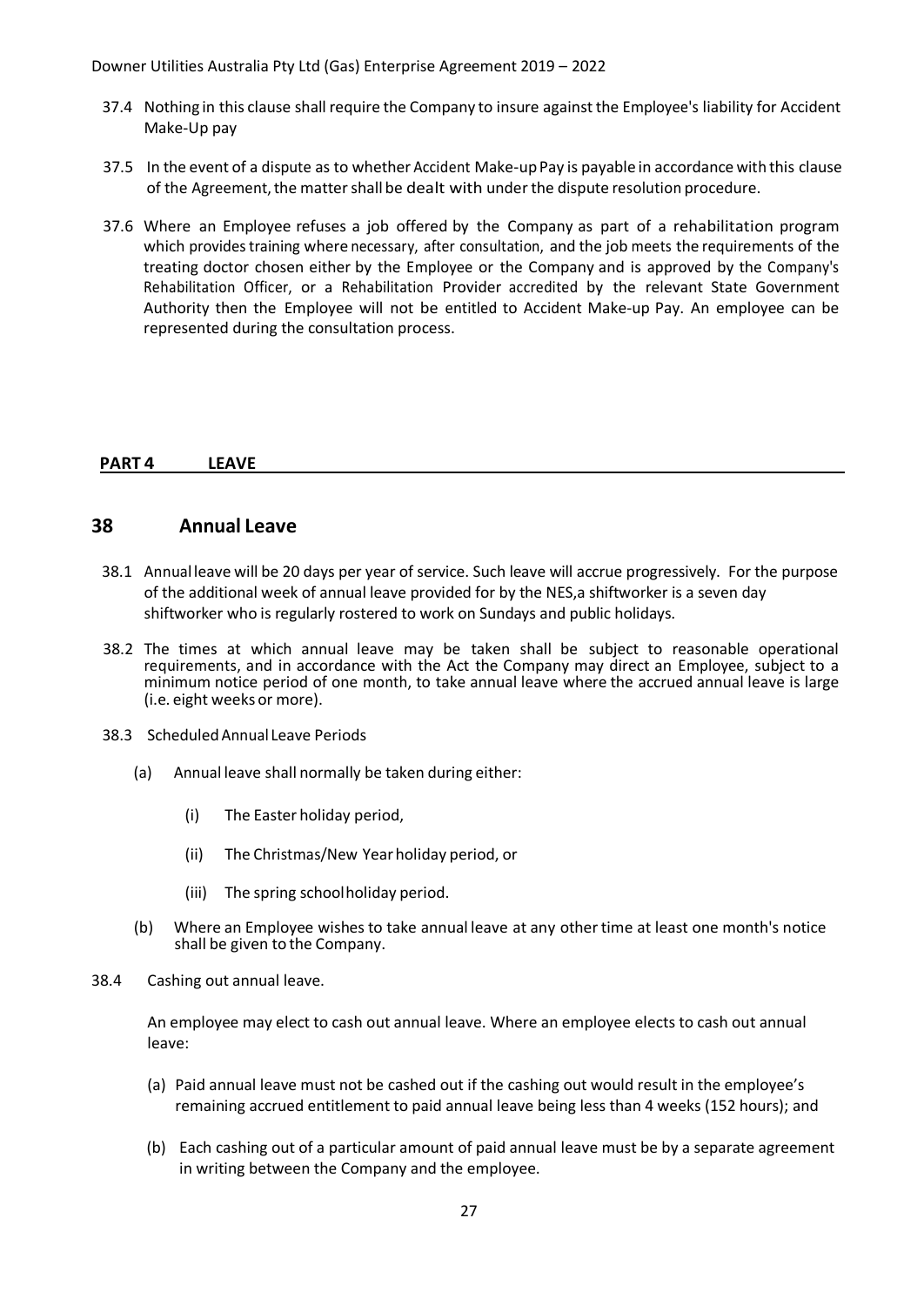Where an employee elects to cash out annual leave, the employee will be paid the full amount that would have been payable to the employee had the employee taken the leave.

### <span id="page-29-0"></span>**39 Personal/Carer's Leave**

The following provisions will not apply to a casual employee.

- a. At the commencement of each year of service an employee will be granted ten days (76 hours) of paid personal/carer's leave.
- b. An employee may take paid personal/carer's leave:
	- Because the employee is not fit for work due to a personal illness or injury affecting the employee; or
	- To provide care or support to a member of the employee's immediate family or a member of the employee's household in accordance with the Act.
- c. Employees must inform the Company of their inability to attend work due to illness or injury as soon as practicably possible, stating the estimated duration of their absence.
- d. Employees shall prove to the satisfaction of the Company that they were unable on account of such illness or injury to attend for duty on the day or daysfor which sick leave is claimed.
- <span id="page-29-1"></span>e. RDOs will continue to accrue during any period of personal/carer's leave.

### **40 Income Protection**

The Company shall arrange for an externally insured Income Protection scheme for its employees, for the life of this agreement.

### 40.1 Application

If an employee sustains a personal (non-work related) injury or contracts a personal (non-work related) illness, the employee can apply for Income Protection provided that the following conditions are met:

- a. The injury or illness is a personal (ie non-work related) injury or illness.
- b. The period required off work exceeds 14 consecutive business/work days. The initial 14 days qualifying period shall be drawn from the employee's personal/carer's leave balance before Income Protection commences.
- c. The employee provides medical evidence satisfactory to the Company from a registered medical practitioner stating the nature of the injury or illness and the duration for which the employee is likely to remain absent from work. This can help decide if an employee should be applying for Income Protection or be paid a different type of leave or entitlement.
- d. The Income Protection insurance provider will manage the claims process, in conjunction with The Company's return to work coordinator.
- 40.2 Benefits
	- a) The externally insured Income Protection scheme selected by the Company ( in Victoria, the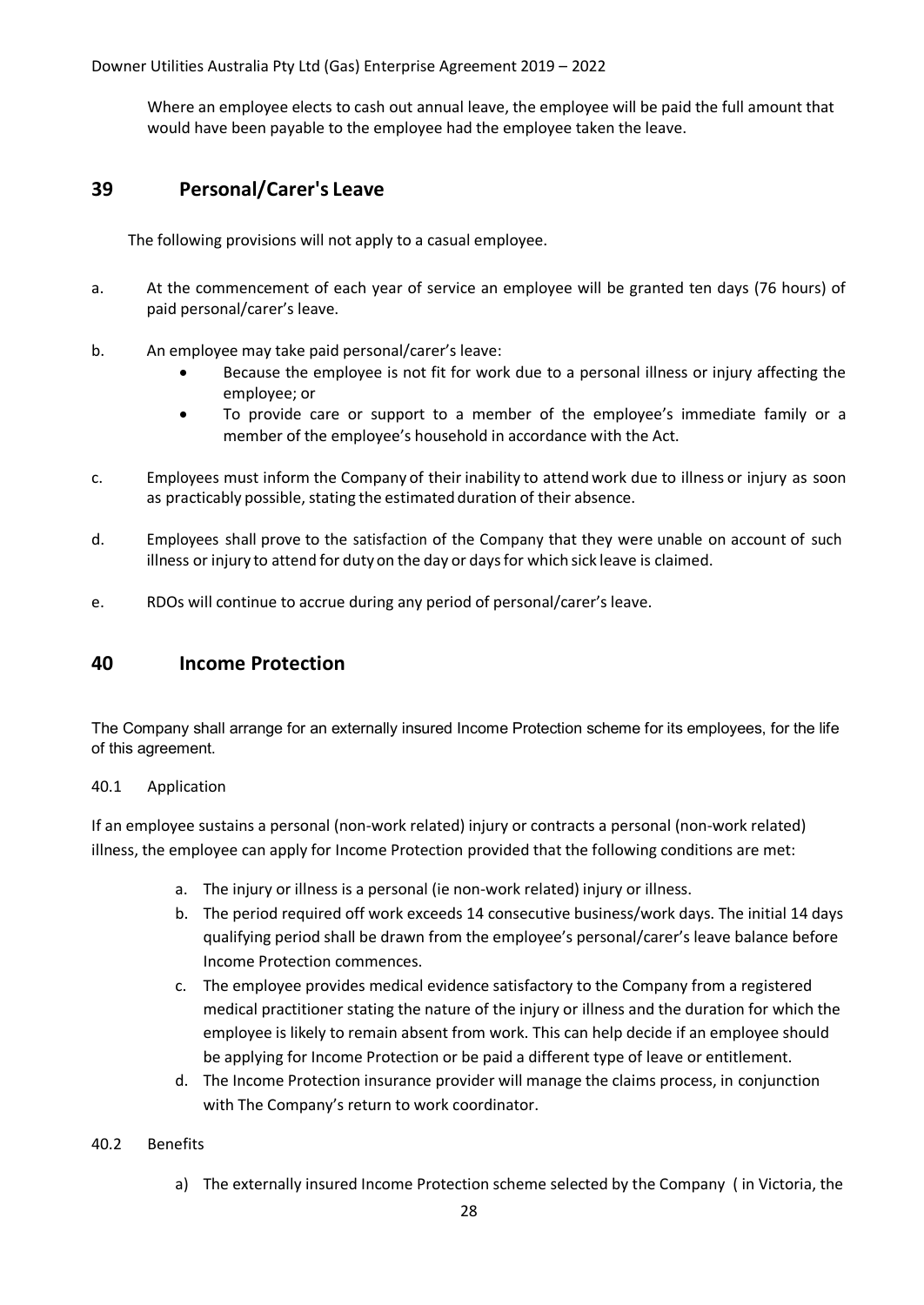Company has agreed to use Total Claims Solutions) will, as a minimum, have the following key features;

- Temporary Total Disablement: 100% of salary to a maximum of \$1,650 a week (gross)
- Excess period: 14 days
- Aggregate Income Protection benefit period: 104 weeks

The Income Protection policy and the supplementary disclosure statement shall be made available to employees upon request.

- b) An employee's personal/carer's leave balance will not be reduced during a period of Income Protection.
- c) RDOs will accrue during periods of Income Protection.
- d) Periods of Income Protection will be counted as service for the purposes of calculating annual leave, personal/carer's leave and long service leave entitlements.
- e) In the case of significant financial hardship, at the discretion of management, an employee may be granted personal/carer's leave in advance to cover the excess period prior to entitlement of Income Protection.
- f) Where an employee has satisfactory evidence of an illness or injury that is expressly excluded from the applicable income protection insurance policy and such illness or injury results in them being absent for more than 15 working days, income protection up to the amount specified in (i) above will be provided by the Company for a maximum of 49 weeks. The total combined period of personal leave and income protection shall not exceed a total of 52 weeks in respect of any one illness or injury.
- g) Any dispute regarding the application of this clause will be dealt with in accordance with the dispute resolution procedure contained in this agreement.

# <span id="page-30-0"></span>**41 Compassionate Leave**

The Company shall grant a maximum of two (2) days leave without loss of pay on each occasion and on the production of satisfactory evidence of the death of or a personal injury or illness that poses a serious threat to the life of an employee's husband, wife, partner, father, mother, brother, sister, child, stepchild or parent- in-law, grandparent or grandparent-in-law. For the purpose of this clause the words husband, partner and wife shall include de-facto husband and de-facto wife and same sex partner respectively.

# <span id="page-30-1"></span>**42 Parental Leave**

Parental leave provisions are set out in detail in the Act and such provisions shall apply under this Agreement in conjunction with any Company policy as may be varied in its discretion from time to time.

# <span id="page-30-2"></span>**43 Long Service Leave**

43.1 General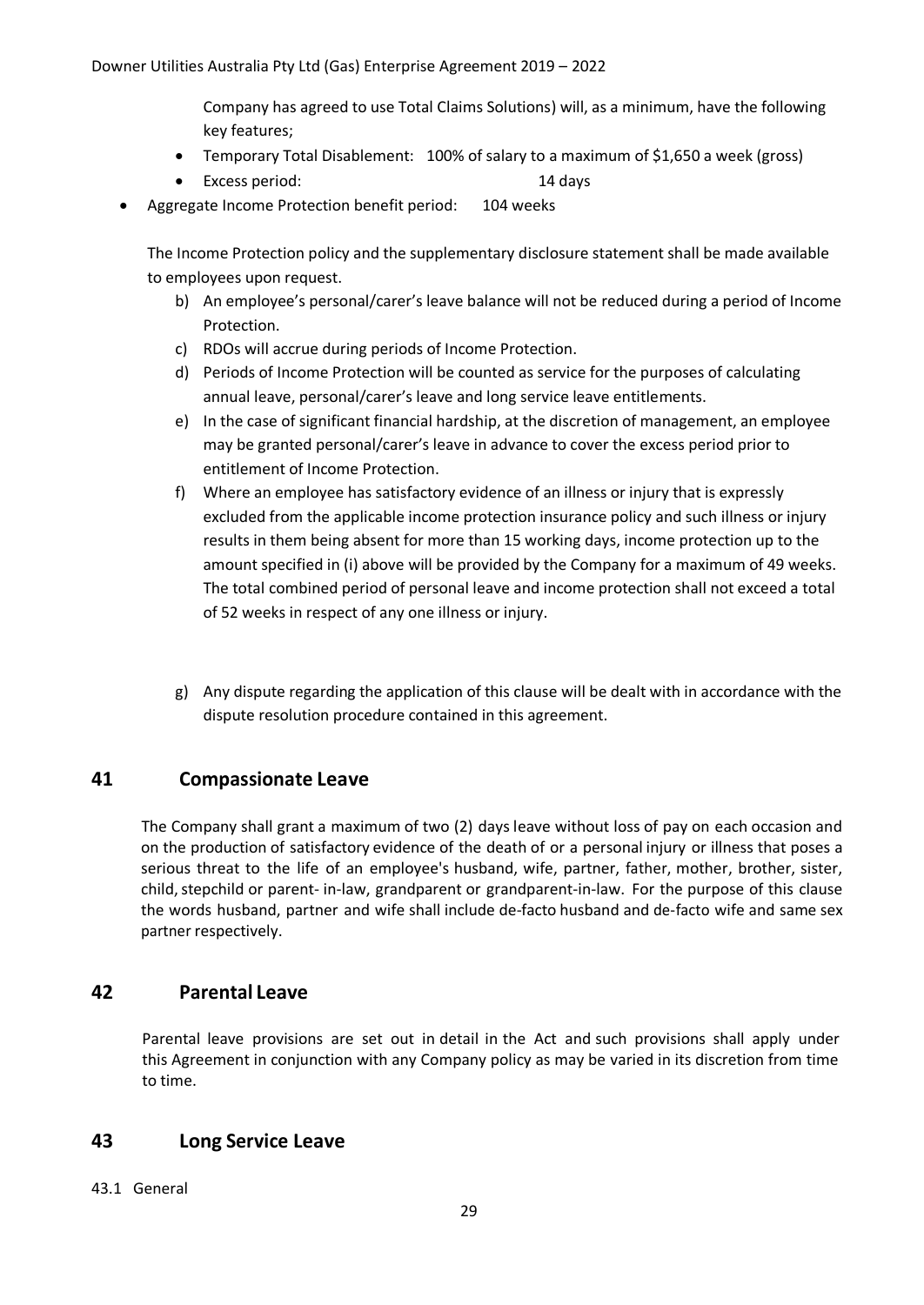- (a) Long service leave shall be provided to Employees in accordance with the provision of the Long Service Leave Act 1992 (Vic) or the appropriate Act in the state where the Employee is employed, as amended from time to time.
- (b) In Victoria the Company will provide this entitlement by participating in the CoiNVEST (Victoria) portable long service leave fund.
- 43.2 How Long Service Leave may be Taken/Paid
	- (a) Employees may by agreement with the Company take and receive payment for long service leave in multiples of complete ordinary weeks as follows:
		- (i) The normal rate of pay (minimum two (2) weeks absence and two (2) weeks pay); or
		- (ii) At halfpay (minimum four  $(4)$  weeks absence and two  $(2)$  weeks pay).
	- (b) In exceptional circumstances, the Company may allow a single ordinary week of long service leave (on full pay) to Employeeswho have no entitlement to other forms of paid leave.
	- (c) Employees must elect the absence (duration/dates) and the payment factor (normal/half) at the time of long service leave application.

### <span id="page-31-0"></span>**44 Rostered Days Off**

- 44.1 The ordinary hours shall be worked within a four week cycle of 19 working days each of 8 hours and one rostered day off. Twenty four (24) minutes of each day worked during a cycle shall accrue as an entitlement to take a day off which shall be paid for as though worked (7.6 hours).
- 44.2 At the beginning of each year the Company will establish a twelve month program for the taking of Rostered Days Off (13 days) in order to provide an adequate number of Employees on duty at any one time to maintain maintenance and construction schedules.
- 44.3 Where the Company determinesthat there are specific needs and schedule requirements for undertaking of works, and it is not practicable for the taking of a rostered day off, such day shall accumulate and be taken at a later, mutually agreed date. RDOs may be banked by an Employee voluntarily and taken at a mutually agreed time. Three (3) rostered days off shall be taken between Christmas and the New Year.
- 44.4 RDO balances will be subject to the following conditions:
	- i. Unless prior agreement is obtained from the Company, rostered days off may be accrued to a maximum of 5 days and can be taken at a time that is mutually agreed;
	- ii. Upon the request of an employee, RDO balances may be cashed out.
- 44.5 In circumstances where RDOs are deferred, the work performed on such days shall be paid in accordance with a normal working day with Twenty Four minutes (24)minutes of that day accruing as an entitlement for a rostered day off.
- 44.6 An Employee who has not worked a complete four week cycle shall receive pro-rata accrued entitlements for each day worked in that cycle.
- 44.7 Such pro-rata entitlements shall be payable for the rostered day off or, in the case of termination of employment, on such termination.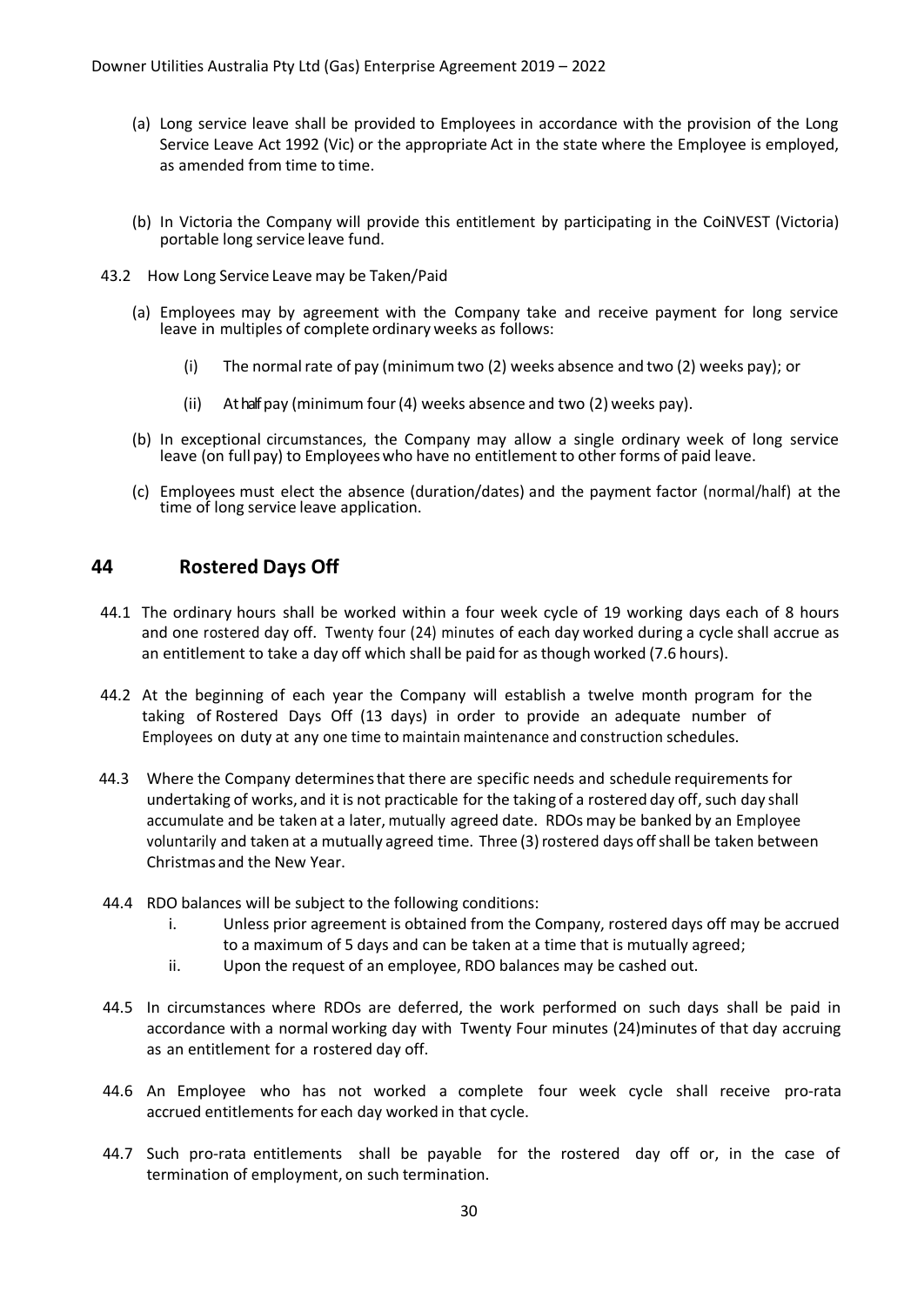- 44.8 On termination of employment unused or accumulated RDO entitlements shall be paid and at the rate of ordinary time.
- 44.9 Each day of paid leave taken and any public holidays occurring during any four week cycle shall be regarded as a day worked for accrualpurposes.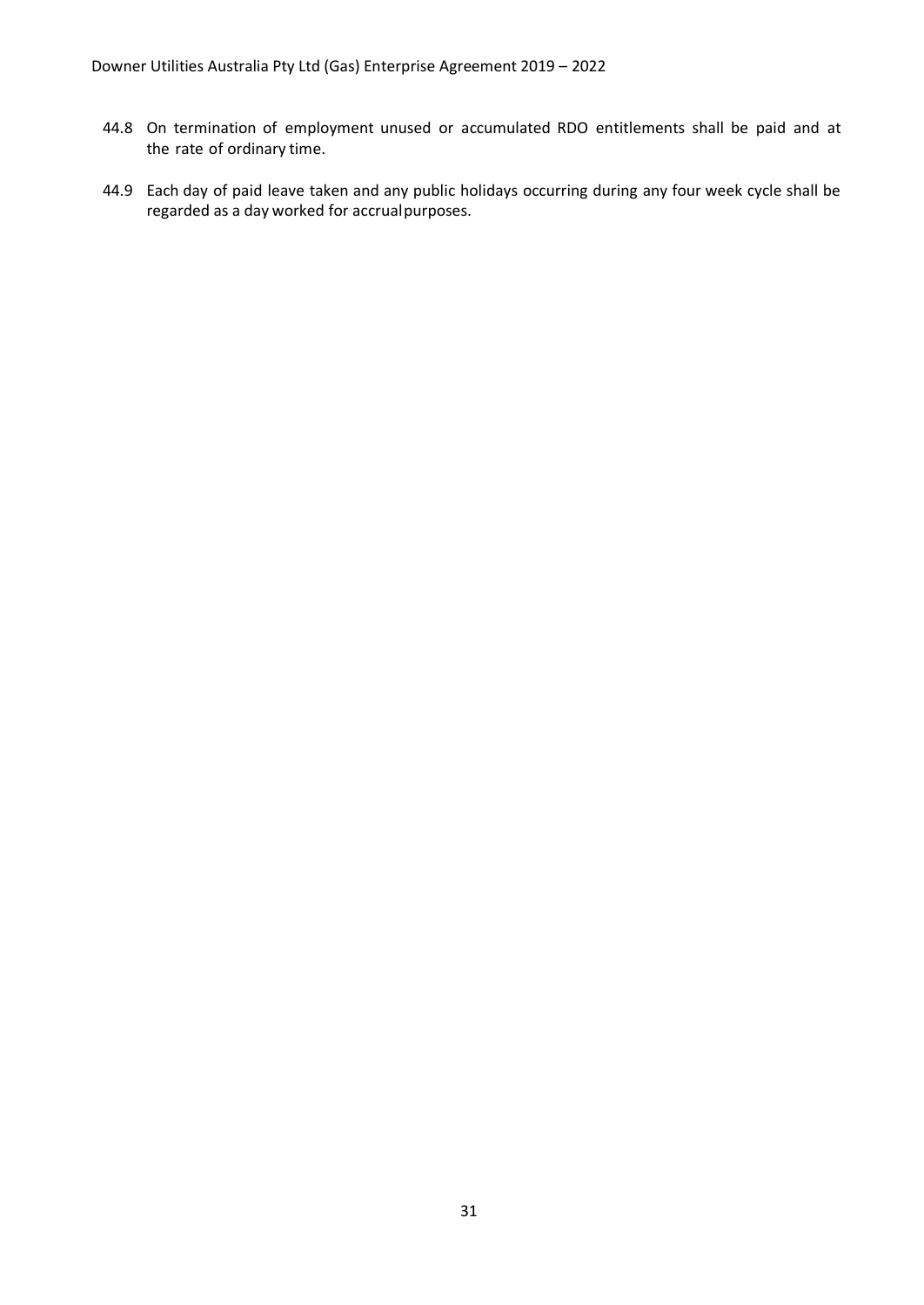### <span id="page-33-0"></span>**45 PublicHolidays**

#### 45.1 Prescribed Holidays

(a) An Employee on weekly hiring shall be entitled, without loss of pay, to gazetted public holidays as follows:

New Year's Day Australia Day Labour Day Good Friday Easter Saturday Easter Sunday Easter Monday AnzacDay Queen's Birthday Grand Final Eve (Victoria Only) Melbourne Cup Day (Victoria only) Christmas Day BoxingDay

or such other day as is generally observed in a locality as a substitute for any of the said days respectively if they are observed in that locality.

Where an additional public holiday is proclaimed or gazetted by the authority of the Commonwealth Government or of the State Government in the State where the Employee is working and such proclaimed or gazetted holiday is to be observed generally by persons throughout the State or a locality thereof, or when such a proclaimed or gazetted day is, by a Judicial or Administrative Order, to be so observed, then such day shall be deemed to be a holiday for the purposes of this Agreement for employees covered by this Agreement who are employed in the State of locality in respect of which the holiday has been proclaimed or Order asrequired.

Employees whose normal place of work is within 60 km of the Melbourne GPO shall be entitled to Melbourne Cup days as a public holiday. Employees whose normal place of work is greater than 60 km from the MelbourneGPO shall be entitled to a day in lieu of Melbourne Cup day, as agreed between the Company and the Employees concerned.

- 45.2 For the purpose of this Agreement
	- (a) Where Christmas Day falls on a Saturday or on a Sunday, the following Monday and Tuesday shall be observed as Christmas Day and Boxing Day respectively;
	- (b) Where Boxing Day falls on a Saturday, the following Monday shall be observed as Boxing Day;
	- (c) Where New Year's Day or Australia Day falls on a Saturday or on a Sunday the following Monday shall be observed as New Year's Day or Australia Day; and the said Saturday and/or Sunday where a substitution occurs shall be deemed not to be holidays.

By agreement between the Company and Employees, other days may be substituted for the said days or any of themas agreed by the Company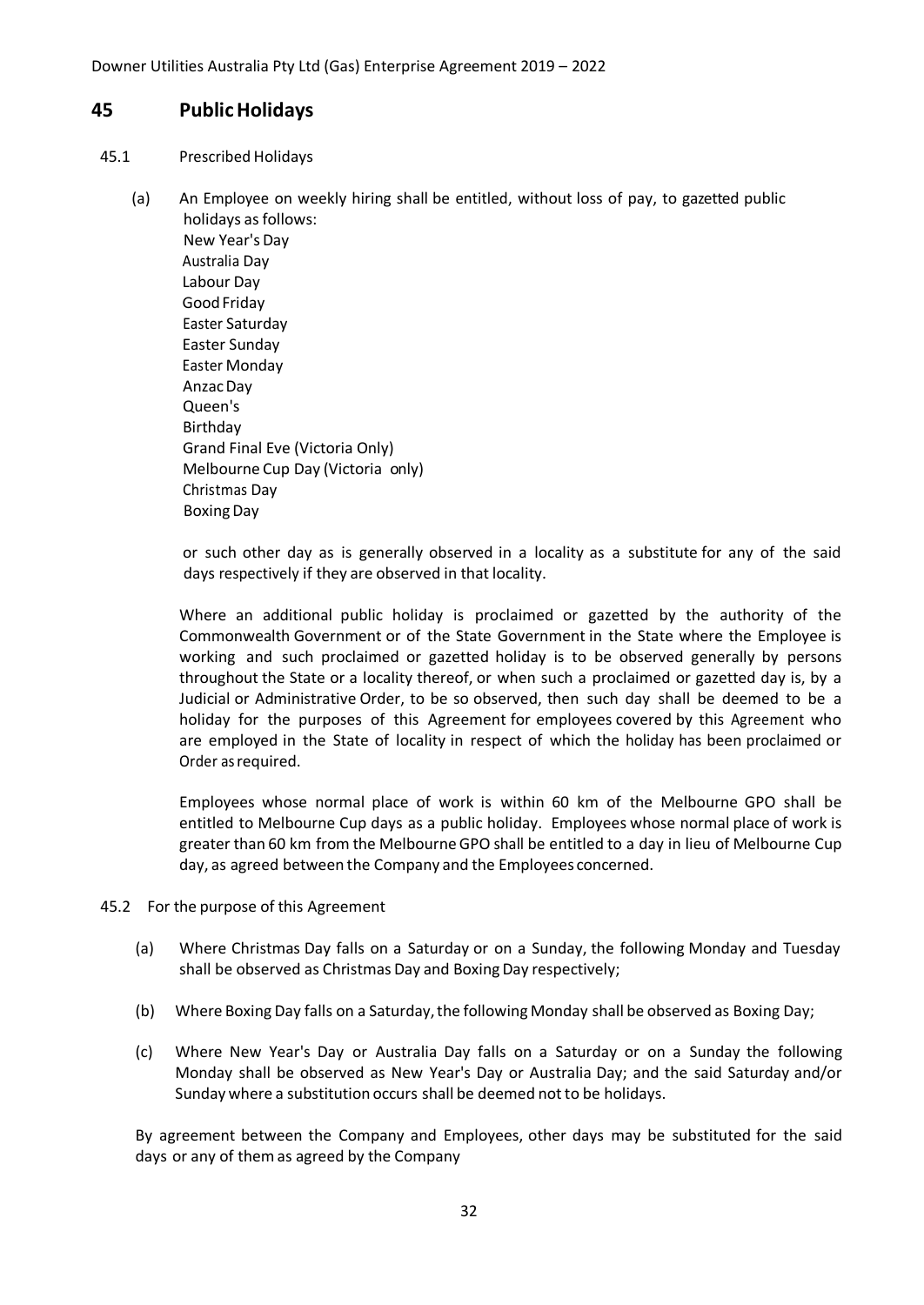#### 45.3 Rest Period - Public Holidays

An Employee, other than a casual Employee, who works on a public holiday and (except for meal breaks) immediately thereafter continues such work shall be entitled to be absent until they have had ten (10) consecutive hours off duty without deduction of pay for ordinary time of duty occurring during such absence.

45.4 Rostered Day Off Falling on Public Holiday

The Company shall endeavor to program Rostered Days Off so as they do not coincide with a public holiday fixed in accordance with this Agreement. In the event that a prescribed public holiday falls on a RDO the employee is to take off and the Company shall allow the Employee to take off on an alternative weekday nominated or agreed by the Company.

- 45.5 Payment for Work on Public Holidays
	- (i) An Employee shall be paid a minimum of four (4) hours work at the rate of double time and a half for work done on public holidays, such double time and a half to continue until they are relieved from duty.
	- (ii) By request an employee may elect to be granted time in lieu as an alternative to payment of overtime. The request must be in writing (including via email) within 24 hours and authorised by an officer of the Company and submitted with the timesheet.
- 45.6 Payment for Work on a Public Holiday on Roster Duty (Standby)

An Employee required to undertake Roster Duty on a public holiday, will be subject to the following conditions:

- (i) The Employee will be paid eight (8) hours ordinary time for the public holiday.
- (ii) If required to work on a public holiday between normal start time and normal finish time the Employee will be paid at a time one and a halftimes the ordinary rate. A minimum payment of worked hours at ordinary rates will apply should the total pay for all hours worked during normalhours (i.e. ordinary rate x 2.5 times) be lessthan eight hours pay at ordinary time.
- (iii) If required to work before normal start time and after normal finish time the Employee will be paid at the rate of two and one half times the ordinary rate of pay with a minimum payment of two and one half hours at ordinary time.
- (iv) By request an Employee may elect to be granted time in lieu as an alternative to payment of overtime for work on a public holiday. The request must be in writing (including via email) within 24 hours and authorised by an officer of the Company and submitted with the timesheet.
- (v) If not required to work during normal working hours on a public holiday the Employee will be granted one day in lieu to be taken at a mutually agreed time between the Employee and the Company.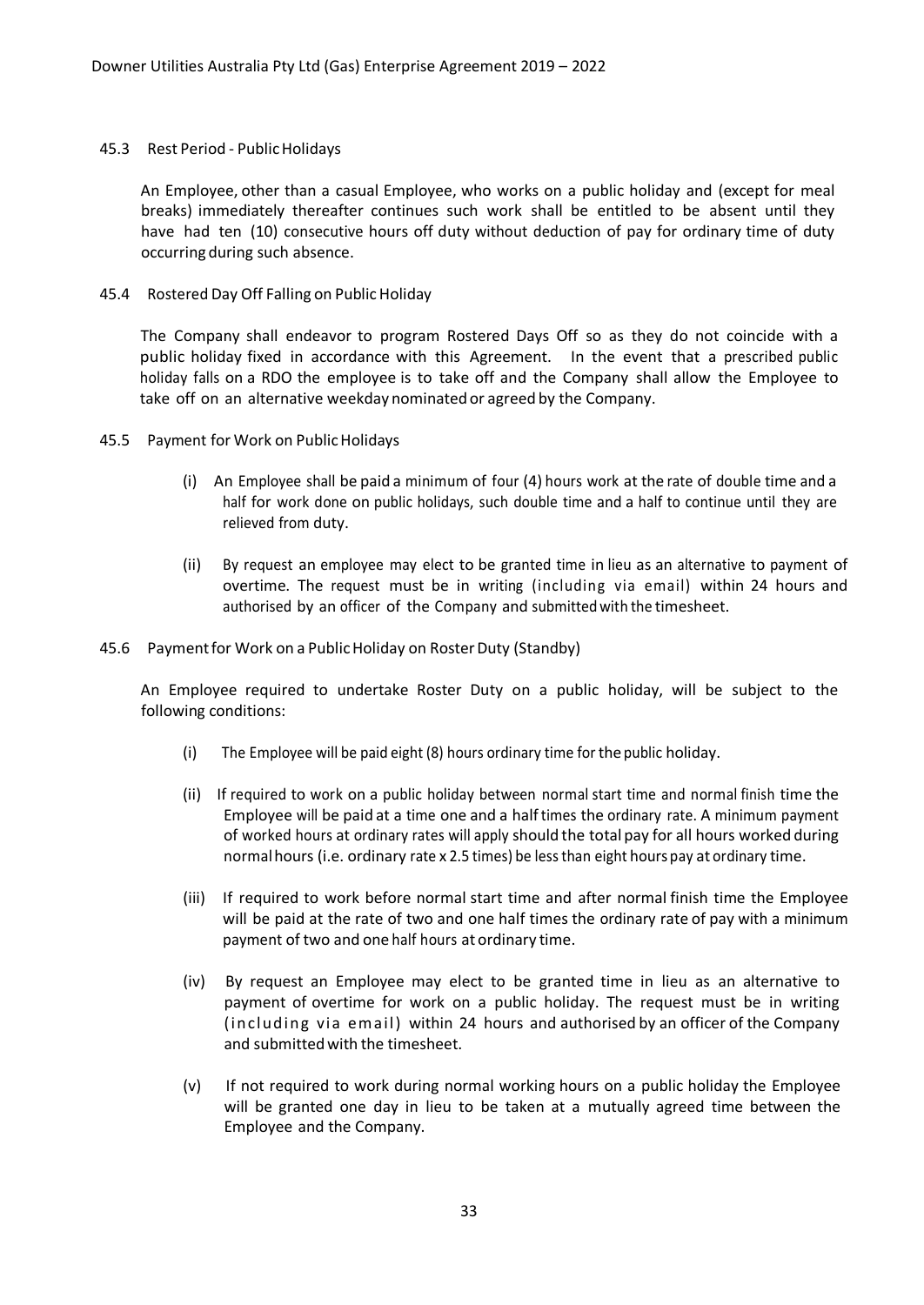### <span id="page-35-0"></span>**46 JuryDuty**

An Employee required to attend for jury service during his/her ordinary working hours will do so without loss of ordinary pay, i.e. the difference between the jury service fee and the Employee's normalrate of pay will be made up by the Company.

### <span id="page-35-1"></span>**47 Blood Donor Leave**

An Employee, being a blood donor registered with the Red Cross Blood Transfusion Service or other similar body and required to donate blood on a regular or emergency basis during ordinary working hours, shall be paid normal wages, provided that the Employee produces satisfactory evidence to the Company that he/she is a registered Blood Donor and, on each occasion, furnishing proof of attendance at the Red Cross Blood Transfusion Service or other similar body.

An Employee who is absent during ordinary working hours for the purpose of donating blood shall not suffer any deduction of pay for a period of two hours on each occasion and subject to a maximum of four separate absences for the purpose of donating blood each calendar year.

An Employee shall arrange for his/her absence to be on a day suitable to the Company and be as close as possible to the beginning or ending of the ordinary working hours.

Proof of the attendance of the Employee at a recognised place for the purpose of donating blood, and the duration of such attendance shall first be furnished to the satisfaction of the Company.

An Employee shall notify the Company as soon as possible of the time and date upon which the Employee is requesting to be absent for the purpose of donating blood.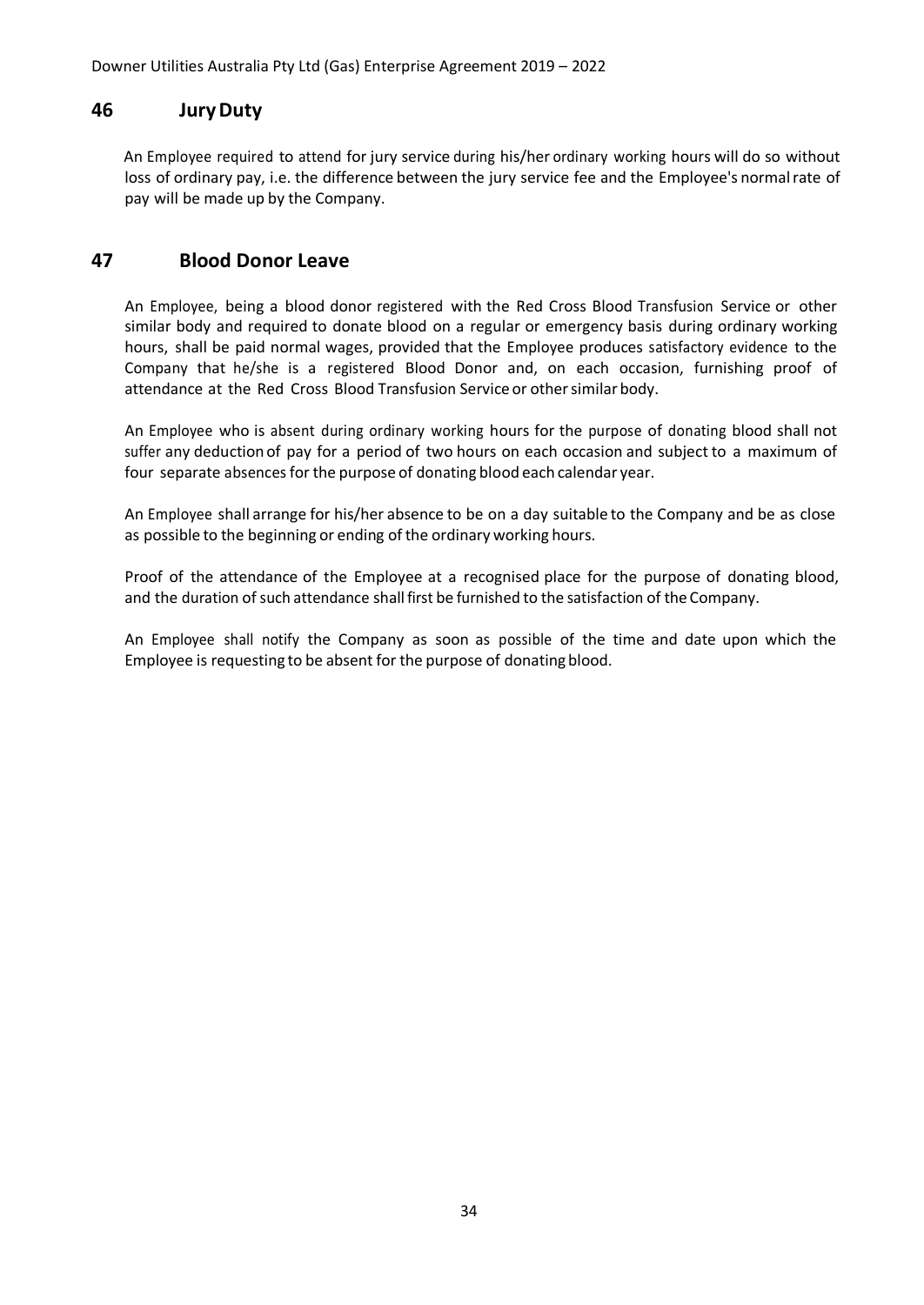### <span id="page-36-0"></span>**48 Flexibility**

48.1 An Company and employee covered by this enterprise agreement may agree to make an individual flexibility arrangement to vary the effect of terms of the agreement if:

(a) the agreement deals with 1 or more of the following matters:

- (i) arrangements about when work is performed;
- (ii) overtime rates;
- (iii) penalty rates;
- (iv) allowances;
- (v) leave loading; and

(b) the arrangement meets the genuine needs of the Company and employee in relation to 1 or more of the matters mentioned in paragraph (a); and

(c) the arrangement is genuinely agreed to by the Company and employee.

- 48.2 The Company must ensure that the terms of the individual flexibility arrangement:
	- (a) are about permitted matters under section 172 of the *Fair Work Act 2009*; and

(b) are not unlawful terms under section 194 of the *Fair Work Act 2009*; and

(c) result in the employee being better off overall than the employee would be if no arrangement was made.

### 48.3 The Company must ensure that the individual flexibility arrangement:

- (a) is in writing; and
- (b) includes the name of the Company and employee; and
- (c) is signed by the Company and employee and if the employee is under 18 years of age, signed by a parent or guardian of the employee; and
- (d) includes details of:
	- (i) the terms of the enterprise agreement that will be varied by the arrangement; and
	- (ii) how the arrangement will vary the effect of the terms; and
	- (iii) how the employee will be better off overall in relation to the terms and conditions of his
	- or her employment as a result of the arrangement; and
- (e) states the day on which the arrangement commences.
- 48.4 The Company must give the employee a copy of the individual flexibility arrangement within 14 days after it is agreed to.
- 48.5 The Company or employee may terminate the individual flexibility arrangement:
	- (a) by giving no more than 28 days written notice to the other party to the arrangement; or (b) if the Company and employee agree in writing—at any time.

### <span id="page-36-1"></span>**PART <sup>5</sup> -OTHER MATTERS**

# **49 Alcohol and or Illicit Drugs on Company Premises**

Alcohol and/or illicit drugs are not to be brought onto or consumed on Company premises, Company vehicles or job sites. The sensible consumption of alcoholmay be permitted only at authorised Company functions. Employees must at all times comply with the requirements of any Company fitness for work or related policy or procedure, including but not limited to procedures for testing for alcohol and other drugs.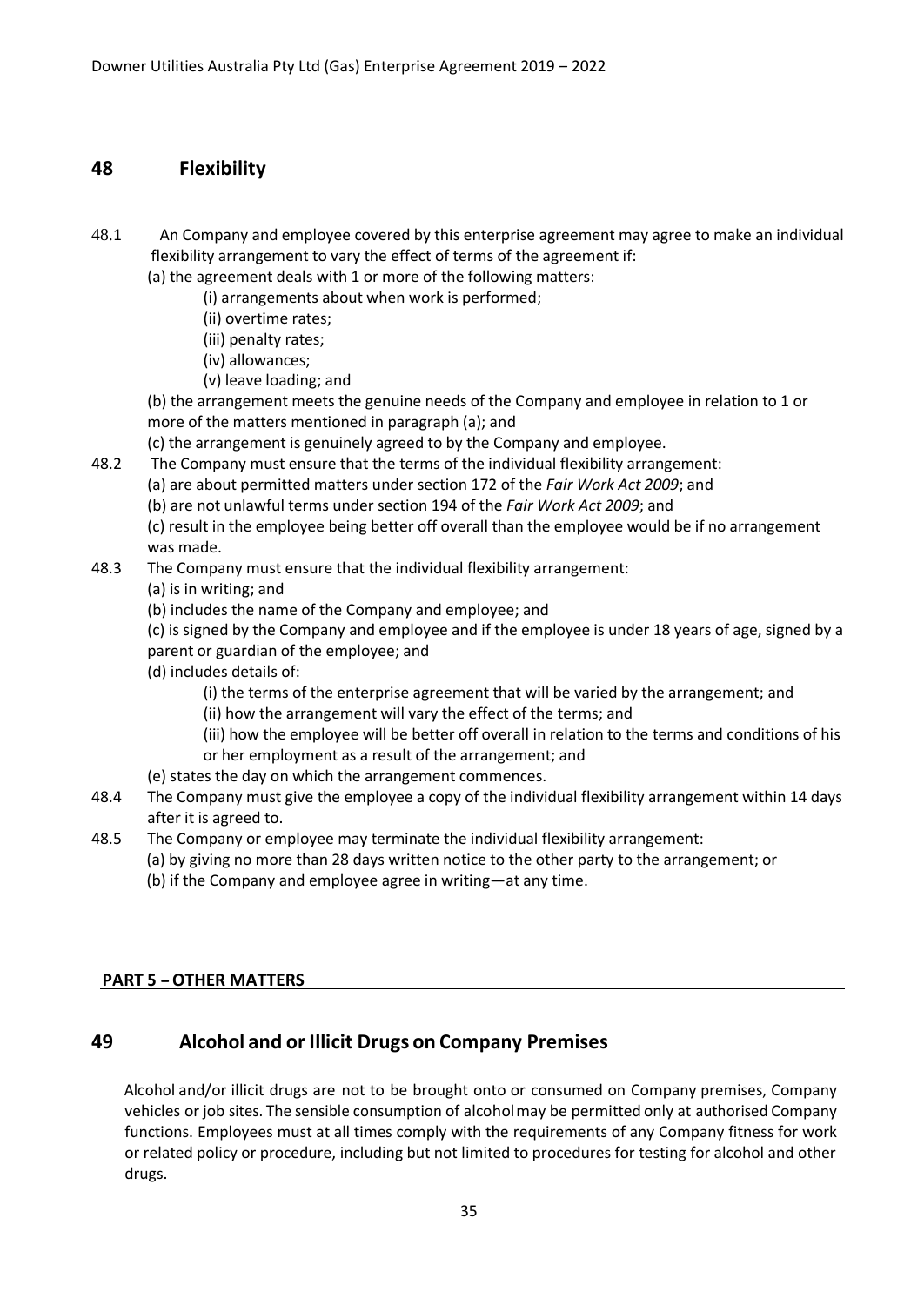### <span id="page-37-0"></span>**50 Protective Clothing**

- 50.1 Employees shall be provided with suitable protective clothing as the Company considers is desirable for the job. Such protective clothing shall be worn by the Employee and shall be issued on a fair wear and tear basis.
- 50.2 Protective clothing and other equipment shall remain the property of the Company at all times and any Employee applying for new issue of any protective clothing supplied by the Company who fails to return the clothing last issued to them, will not be entitled to a new issue. Should any Employee on leaving the Company's service fail to return any protective clothing or equipment, the property of the Company, the Company may deduct from their final wages the value of the articles.

### <span id="page-37-1"></span>**51 Redundancy**

#### 51.1 Discussion before terminations

Where the Company has made a definite decision that it no longer wishes the job the Employee has been doing be done by anyone or there is a downturn in work and this is not due to the ordinary and customary turnover of labour and that decision may lead to termination of employment, the Company shall hold discussions with the Employees directly affected and any appointed representative.

#### 51.2 Transferto Lower Paid Duties

Where an Employee is transferred to lower paid duties because the Company has made a definite decision that it no longer wishes the job the Employee had been doing be done by anyone, the Employee shall be entitled to the same period of notice of transfer as they would have been entitled to if their employment had been terminated, and the Company may make payment in lieu thereof of an amount equal to the difference between the former ordinary time rate of pay and the new lower ordinary time rates for the number of weeks of notice still owing. The avoidance of doubt, in such circumstances of a transfer to low paid duties, no severance paymentis payable by the Company.

#### 51.3 Severance Pay

In addition to the period of notice prescribed for ordinary termination and subject to further order, an Employee other than a casual Employee whose employment is terminated because the Company has made a definite decision that it no longer wishes the job the Employee had been doing be done by any one or there is a downturn in work, shall be entitled to a payment according to the following schedule.

| Period of continuous service  | Severance pay |
|-------------------------------|---------------|
| Less than 1 year              | Nil           |
| 1 year and less than 2 years  | 4 weeks' pay  |
| 2 years and less than 3 years | 6 weeks' pay  |
| 3 years and less than 4 years | 7 weeks' pay  |
| 4 years and less than 5 years | 8weeks' pay   |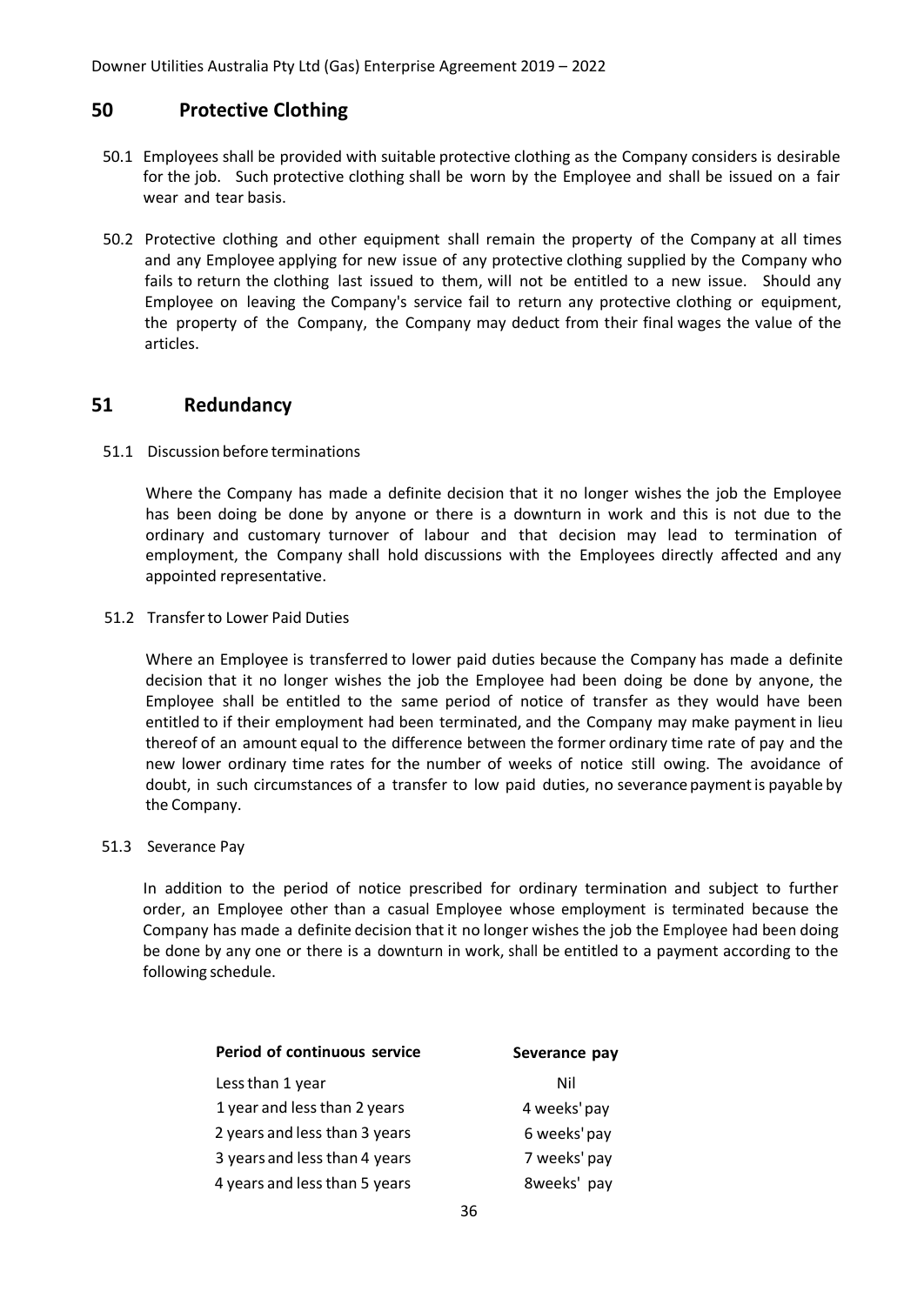| 5 years and less than 6 years  | 10 weeks' pay |
|--------------------------------|---------------|
| 6 years and less than 7 years  | 12 weeks' pay |
| 7 years and less than 8 years  | 14 weeks' pay |
| 8 years and less than 9 years  | 16 weeks' pay |
| 9 years and less than 10 years | 18 weeks' pay |
| 10 years and over              | 20 weeks' pay |

#### 51.4 Employee Leaving During Notice

An Employee whose employment is terminated for reasons set out in sub-clause 52.1 hereof may terminate their employment during the period of notice by agreement with the Company and, if so, shall be entitled to the same benefits and payments under this clause had they remained with the Company until the expiry of such notice, provided that in such circumstances the Employee shall not be entitled to payment in lieu of notice.

#### 51.5 Alternative Employment

The Company, in a particular redundancy case, may have the general severance pay prescription varied if it provides acceptable alternative employmentfor an Employee.

#### 51.6 Employeeswith Less than One Year's Service

This clause shall not apply to Employees with less than one year's continuous service and the general obligation on the Company should be no more than to give relevant Employees an indication of the impending redundancy at the first reasonable opportunity, and to take such steps as may be reasonable to facilitate the obtaining by the Employees of suitable alternative employment.

#### 51.7 Employees Exempted

This clause shall not apply where employment is terminated as a consequence of serious misconduct, or to casual Employees, trainee's/apprentices, or Employees engaged for a specific period of time or for a specific task or tasks.

#### 51.8 Redundancy Not Payable

In the event of the Company;

- transmitting, assigning or otherwise transferring the whole or part of the business in which Employees covered by this Agreement are employed, and in the event of Employees being offered employment in that business by a new Company upon the terms and conditions of employment of this Agreement, or no less favourable terms and conditions of employment, with continuity of entitlements and at the same or similar location; or
- obtaining an offer of suitable alternative employment within the Company or an associated entity,

then the Company will not be liable for payment of any notice amounts or redundancy or severance payments in respect of the termination of employment of such Employees.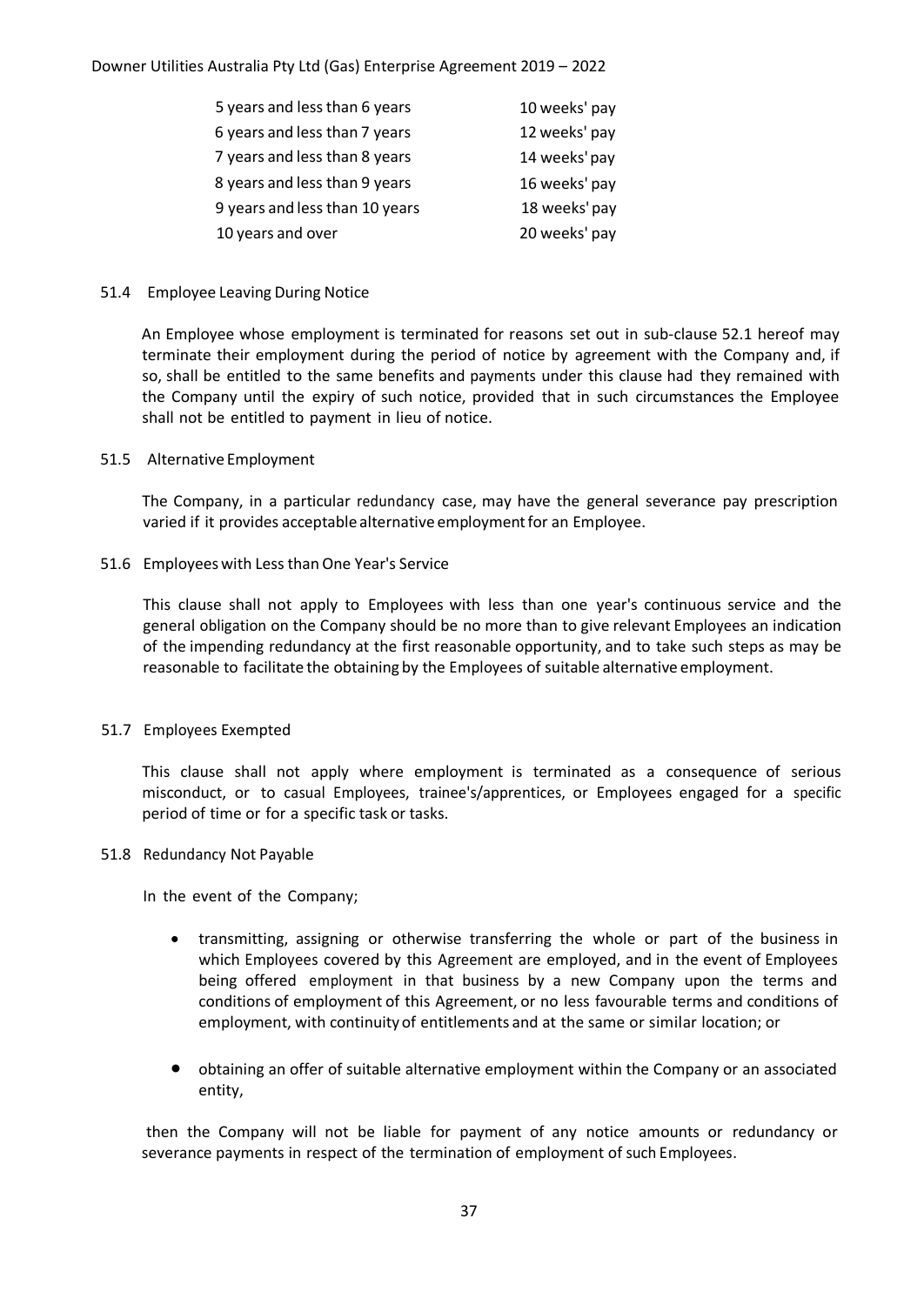### <span id="page-39-0"></span>**52 Termination of Employment**

- 52.1 Notice of Termination by the Company
	- (a) Subject to the relevant provisions of the Act, in order to terminate the employment the Company shall give to the Employee the following notice:

| Period of Continuous Service                | Period of Notice |  |
|---------------------------------------------|------------------|--|
| 1 year or less                              | 1 week           |  |
| 1 year and up to the completion of 3 years  | 2 weeks          |  |
| 3 years and up to the completion of 5 years | 3 weeks          |  |
| 5 years and over                            | 4 weeks          |  |

- (b) In addition to the notice in sub-paragraph (a) above, Employees over 45 years of age at the time of the giving of the notice with not less than two years continuous service, shall be entitled to an additional week's notice.
- (c) Payment in lieu of the notice prescribed in sub-paragraphs 52.1(a) and 52.1(b) shall be made if the appropriate notice period is not given, provided that employment may be terminated by part of the period of notice specified and part payment in lieu thereof.
- (d) In calculating any payment in lieu of notice, the wages an Employee would have received in respect of the ordinary time they would have worked during the period of notice, had the Employee's employment not been terminated,shall be used.
- (e) The period of notice in this clause shall not apply in the case of dismissal tor conduct that justifies summary dismissal, including but not limited to serious misconduct, inefficiency or neglect of duty, refusal of duty, or in the case of casual Employees, apprentices, or Employees engaged for a specific period of time or for a specific task or tasks.
- 52.2 Notice of Termination by Employee
	- (a) The notice of termination required to be given by an Employee shall be the same as that required of an Company, save and except that there shall be no additional notice based on the age of the employee concerned.
	- (c) If an Employee fails to give notice the Company shall have the right to withhold monies due to the Employee with a maximum amount equal to the ordinary time rate of pay for the period of notice.

#### 52.3 Statement of Service

The Company shall, upon receipt of a request from an Employee whose employment has been terminated, provide to the Employee a written statementspecifying the period of their employment and the classification of or the type of work performed by the Employee.

#### 52.4 Summary Dismissal

Notwithstanding the provisions in sub-paragraph 52.1(a) the Company shall have the right to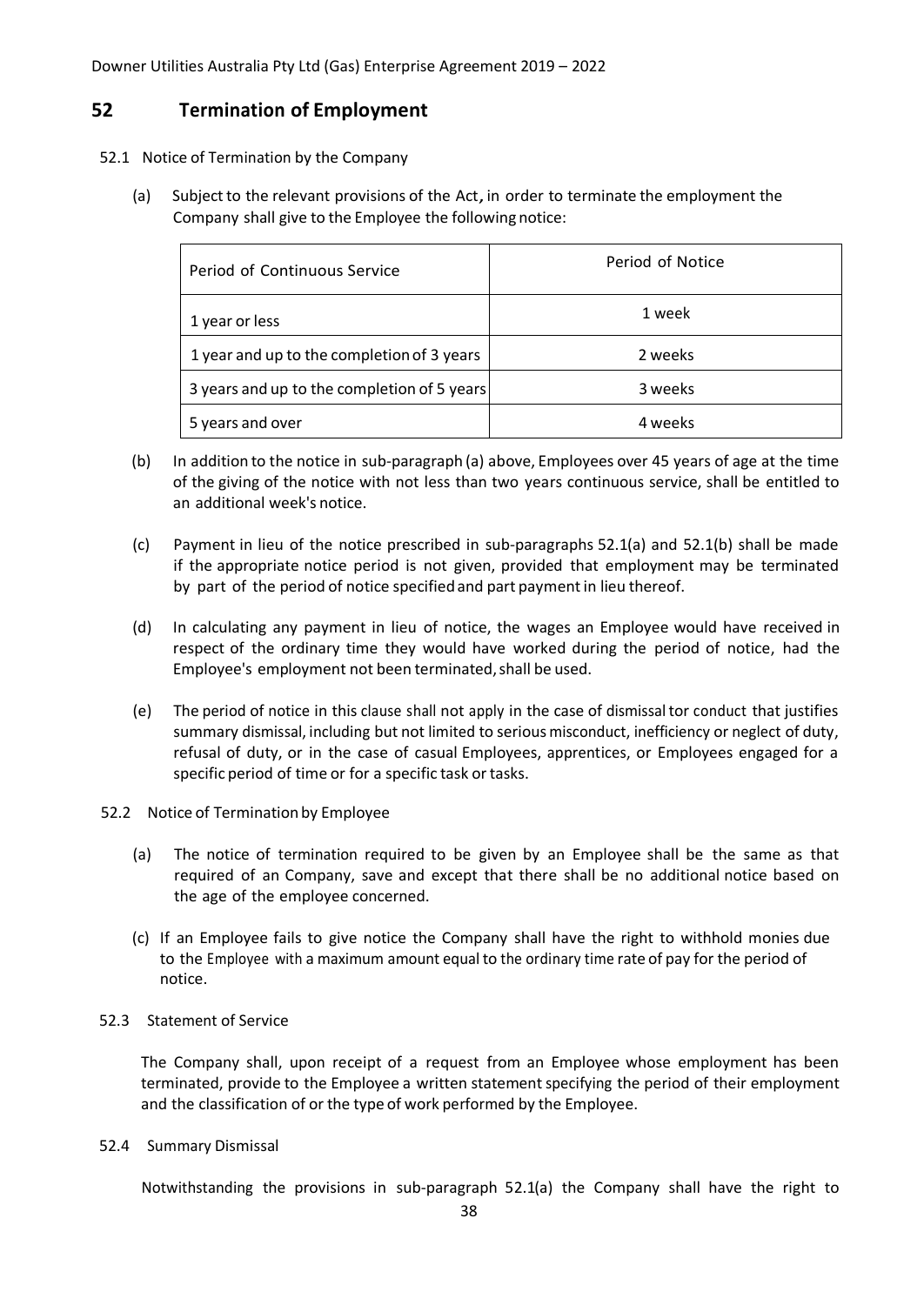dismiss any Employee without notice for serious misconduct or neglect of duty. In such cases wages shall be paid up to the time of dismissal only.

### <span id="page-40-0"></span>**53 Time Keeping - Latecomers**

The Company may select and utilise for time keeping purposes any fractional or decimal proportion of an hour (not exceeding quarter of an hour) and may apply such proportion in the calculation of the working time of Employees who, without reasonable cause promptly communicated to the Company, report for duty after their appointed starting times or cease duty before their appointed finishing times. If the Company adopts a proportion for the aforesaid purpose, it shall apply the same proportion for the calculation of overtime.

### <span id="page-40-1"></span>**54 Employees' Duties**

- 54.1 The Company may direct an Employee to carry out such duties as are within the limits of the Employee's skill, competence and training. This shall include participation in toolbox meetings and other management and continuous improvementinitiatives.
- 54.2 The Company may direct an Employee to carry out such duties and use such tools and equipment as may be required provided that the Employee has been properly trained in the use of such tools and equipment.

### <span id="page-40-2"></span>**55 Retirement Age**

The Employee understands that the Company does not have a compulsory retirement age. The Company reserves the right to have the Employee's employment reviewed on the basis of their capacity to perform their duties, in a safemanner, and to the standardsrequired by the Company.

### <span id="page-40-3"></span>**56 Occupational Health & Safety obligations**

All Employees are to be aware of and report all potential safety hazards to the supervisor. The Company is committed to providing a safe work environment. The Occupational Health and Safety Act 2004 (Vic), provides that all Employees are personally responsible for taking due care for themselves and their work colleagues who might be affected by their actions.

### <span id="page-40-4"></span>**57 Illness and Injury Rehabilitation**

- 57.1 If an Employee is injured at work and has his/her Workcover claim accepted, the Company is committed to their rehabilitation. The Employee shall fully co-operate with the Company's rehabilitation coordinator so as to return to full duties in the earliest possible time.
- 57.2 Where an Employee has suffered an illness or injury that is not subject to a Workcover claim the Company will provide, where reasonable and practicable, that Employee with alternative or modified duties applicable to their condition with the objective of providing reasonable assistance in their rehabilitation and return to normalduties.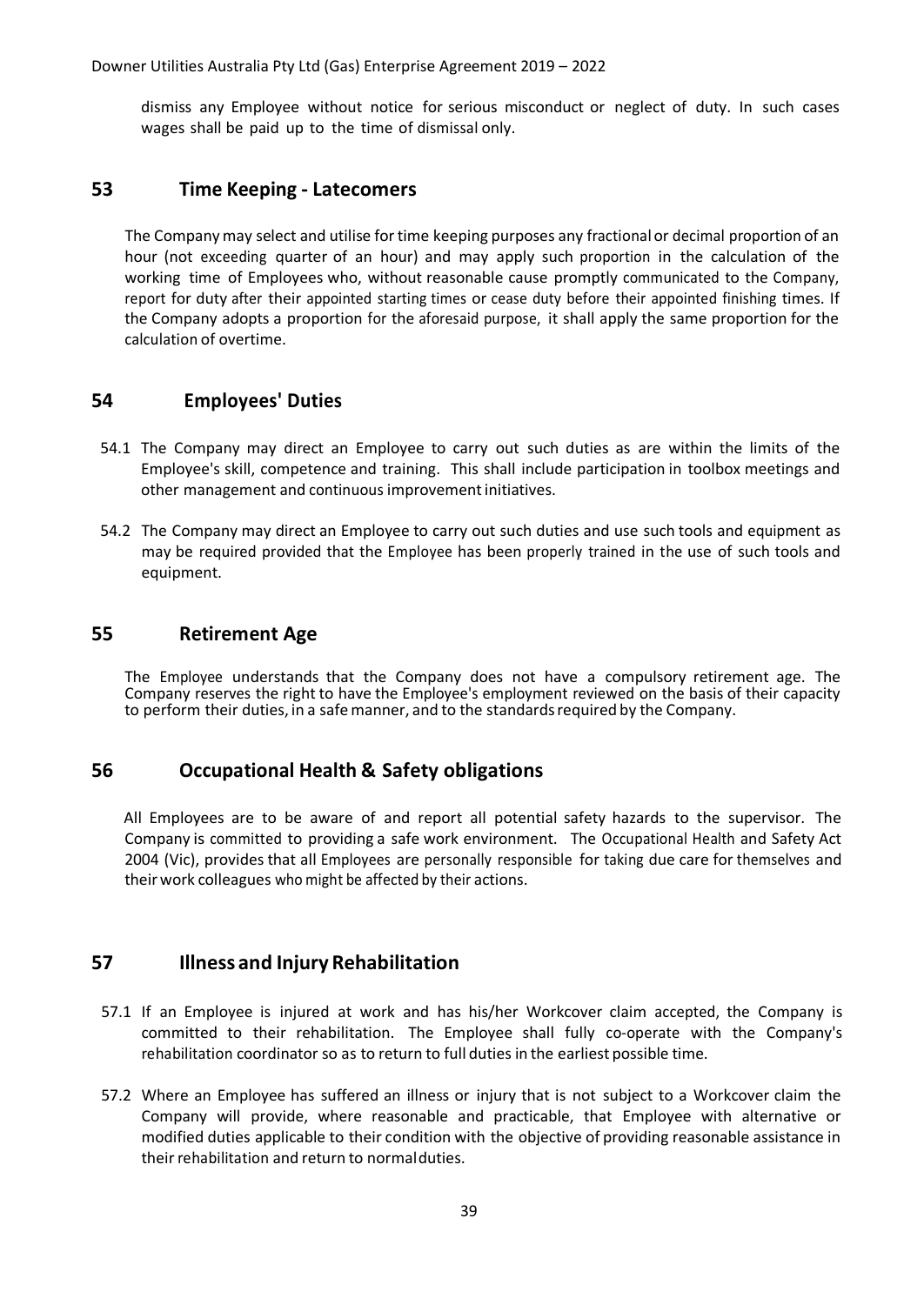### <span id="page-41-0"></span>**58 Dispute Settlement Procedure**

- (a) Any dispute or grievance that arises at the workplace between an employee and the Company about:
	- (i). the interpretation or application of this agreement or the NES including, but not limited to, a refusal by an employee to work additional hours;
	- (ii). any matters pertaining to the relationship of the Company and the Employee
- (b) Either party can be represented by a representative of their choice at all stages of this procedure.
- (c) The matter must first be discussed by the aggrieved employee(s) directly with his or her immediate supervisor.
- (d) If the matter remains in dispute, it must next be discussed with the supervisor's immediate superior or another representative of the Company appointed for the purpose of this procedure.
- (e) If the matter remains in dispute, it must next be discussed with the relevant manager of the Company.
- (f) If the matter remains in dispute, it must next be submitted to the Fair Work Commission (FWC) for conciliation. For this purpose, it is agreed that the action the FWC may take includes:
	- (i). arranging conferences of the parties or their representatives at which the FWC is present; and
	- (ii) arranging for the parties or their representatives to confer among themselves as conferences at which the FWC is not present.
- $(g)$  If the matter is not resolved in conciliation conducted by the FWC, the parties agree that either party may elect that the FWC arbitrate the dispute. In relation to such an arbitration, the parties agree that:
	- (i). The FWC may give all such directions and do all such things as are necessary for the fair and just resolution of the dispute, including but not limited to those things set out in sections 577 and 578 and Division 3 of Chapter 5 of the Fair Work Act 2009.
	- (ii). Before making a determination the FWC will give the parties an opportunity to be heard formally on the matter(s) in dispute including the presentation of evidence.
	- (iii). In making its determination the FWC will only have regard to the materials, including witness evidence, and submissions put before it at the hearing and will disregard any admissions, concessions, offers or claims made in conciliation.
	- (iv). Any decisions by the FWC must not be inconsistent with the requirements of the Code for the Tendering and Performance of Building Work 2016.
- (h) The decision of the FWC will be binding on the parties subject to the following agreed matters:
	- (i). There shall be a right of appeal to a Full Bench of the FWC against the decision, which must be exercised within 21 days of the decision being issued or within such other time as the Full Bench may allow.
	- (ii). The appeal will be conducted in accordance with the legal principles applying to an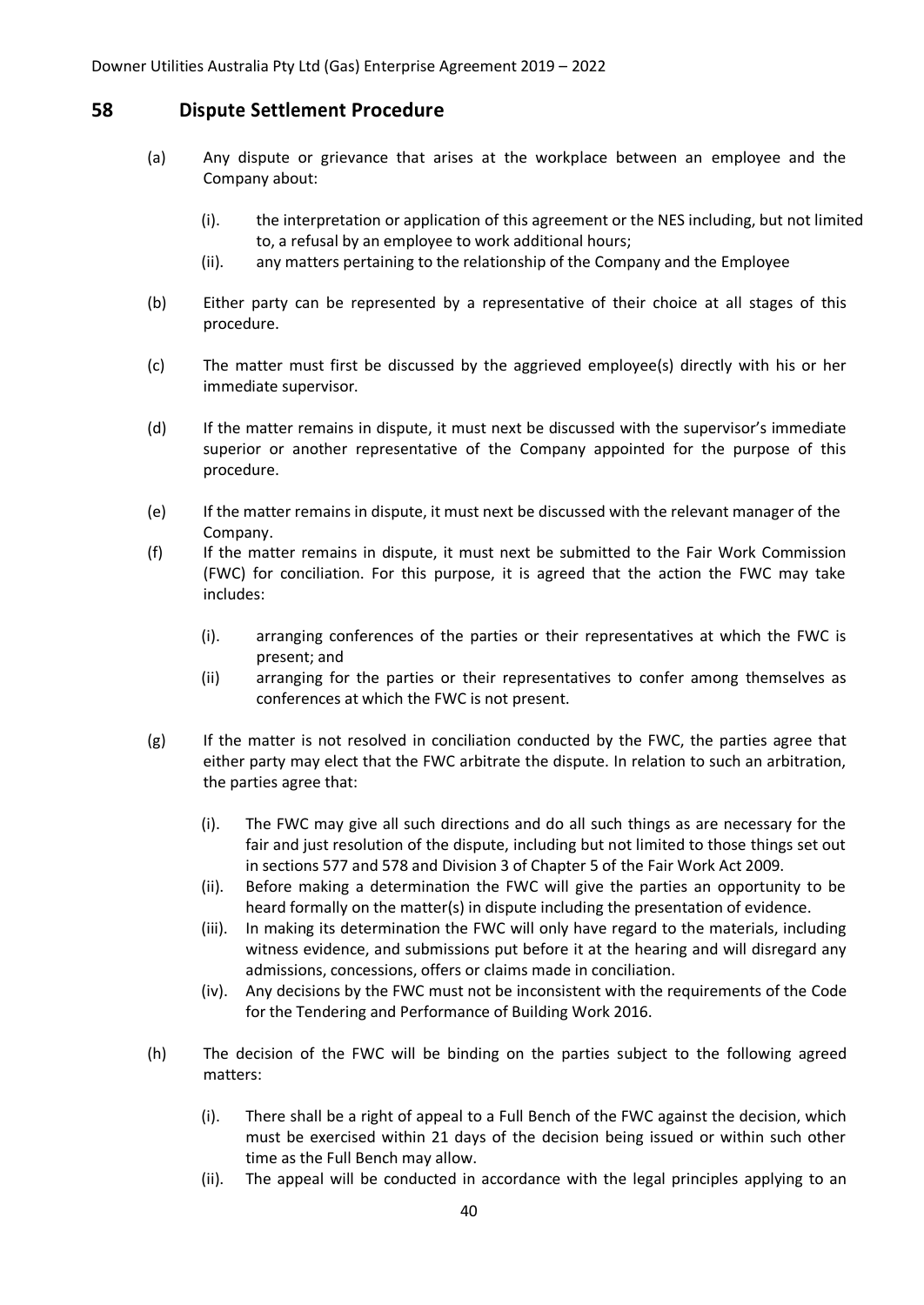appeal in the strict sense.

- (iii). The Full Bench shall have the power to stay the decision pending the hearing and determination of the appeal.
- (iv). The decision of the Full Bench in the appeal will be binding upon the parties.
- (i) Until the matter is resolved at first instance by agreement, conciliation or arbitration, work will continue in accordance with the status quo. Neither party is to be prejudiced as to the final settlement by the continuance of work in accordance with this procedure.
- <span id="page-42-0"></span>(j) Both parties must at all times act in good faith in respect to one another and co-operate to ensure that these procedures are carried out expeditiously. Both parties undertake to resolve any disputes in a timely manner in accordance with the Disputes Settlement Procedure clause of this agreement.

### **59 Harassment, Sexual or Otherwise**

- 59.1 The Company is firmly committed to maintaining a workplace where all can work without feeling threatened or discomforted by the prospect of being harassed. Complaints of harassment will be handled confidentially, fairly and promptly as per Company procedures. The Company aims to provide a workplace free of sexual harassment and general or intimidatory harassment including bullying and victimisation and will comply with all relevantstate and federal legislation.
- 59.2 It is also acknowledged by all parties to this Agreement that bullying in the workplace is a health and safety issue and that all forms of bullying including emotional or physical bullying, intimidation, threats, racial vilification and practical jokes which can be detrimental to the health and well-being of Employees is not an acceptable practice within the workplace. Any Employee breaching this code is liable to disciplinary action which may include termination of employment.

### <span id="page-42-1"></span>**60 Inclement Weather**

<span id="page-42-2"></span>General common sense and OHS guidelines will apply to working during periods of inclement weather.

### **61 Computing Systems and Vehicles Fitted with GPS**

- 61.1 The Company will install inboard computing systems/ mobile computing in determined vehicles with the co-operation of Employees, providing such data received is not used for internal disciplinary proceedings.
- 61.2 The GPS protocol, shall apply in relation to employees employed under this agreement who are required in the course of their employment, to use vehicles fitted with GPS technology. All employees under this agreement are required to use vehicles fitted with GPS technology.

### <span id="page-42-3"></span>**62 Vacant Positions**

The Company will advertise all vacant positions internally and allow internal applicants to apply prior to seeking applicants outside the Company for recruitment.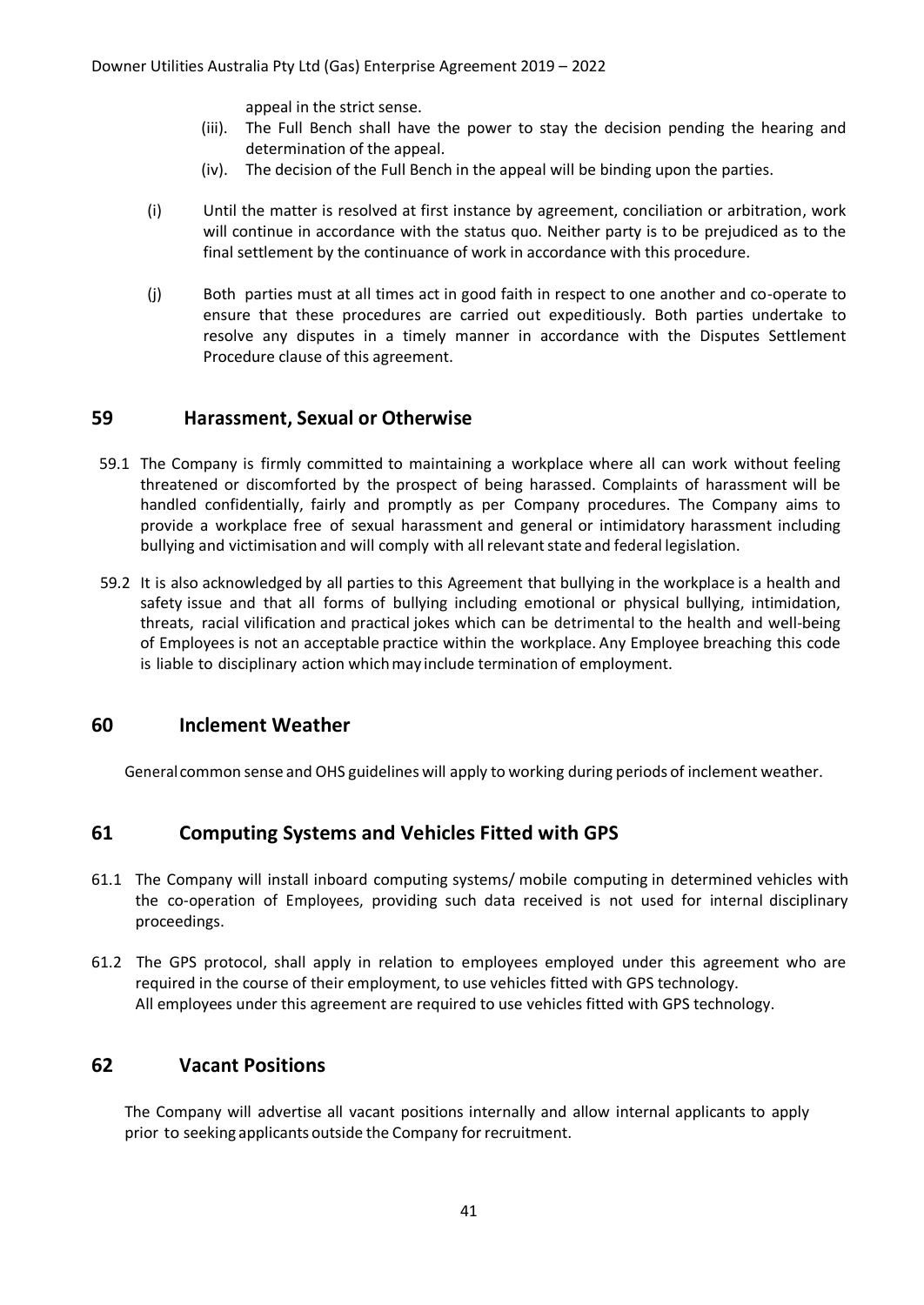### <span id="page-43-0"></span>**63 Superannuation**

- 63.1 Superannuation will be paid in accordance with the Superannuation Guarantee Levy. C-Bus Superannuation fund shall be the default fund tor all superannuationcontributions unless another fund is so specified by the Employee. It is a requirement that the default fund offer a MySuper product.
- 63.2 Employees will be paid in a manner which would allow the Employee as part of the employment relationship to voluntarily utilise part of their pre-tax wages to salary sacrifice additional superannuation contributions.
- 63.3 In the event that an Employee chooses to salary sacrifice additional superannuation they shall do so in accordance with relevant legislation.

### <span id="page-43-1"></span>**64 Voluntary Health Tests**

- 64.1 The parties to this Agreement are determined to provide a safe place of work and to acknowledge the commitments given in Clause 17.1, the Company shall arrange for all Employees to undergo a voluntary annual health check. The purpose of the health check is to:
	- (a) promote Employee health and well-being
	- (b) provide an early warning to Employees of any current or impending health problems they may have
	- (c) ensure that no Employee is put at preventable risk during the conduct of their work and
	- (d) Verify that Employees are physically capable of performing their allotted work tasks in a safe manner.
- 64.2 The Company will meet the cost of the health checks.
- 64.3 The Company shall only have access to medical information relevant to the capacity of an Employee, at the Employee's consent, to complete the required duties. Disclosure of medical information is voluntary.
- 64.4 In the event of serious illness, the Company may consent to the acceptance of medical advice from the Employee's chosen medical practitioner. The Company will not withhold consent unreasonably.
- 64.5 Where an Employee chooses to disclose a medical condition and as a result is found to be unfit for his/her work duties, the Company shall:
	- (a) Depending on the severity of the health problem either be transferred to alternative duties or, subject to the terms of clause 39, take personal leave.
	- (b) Be provided with a plan designed to rectify the problems identified and hence subsequently return to normal duties.
	- (c) If determined to be permanently unable to return to work have his/her case dealt with in accordance to normal procedures including redeployment to an alternative job (subject to availability), early retirement including access to superannuation entitlements in accordance with the rules of the fund in question or termination of employment. Where an employee has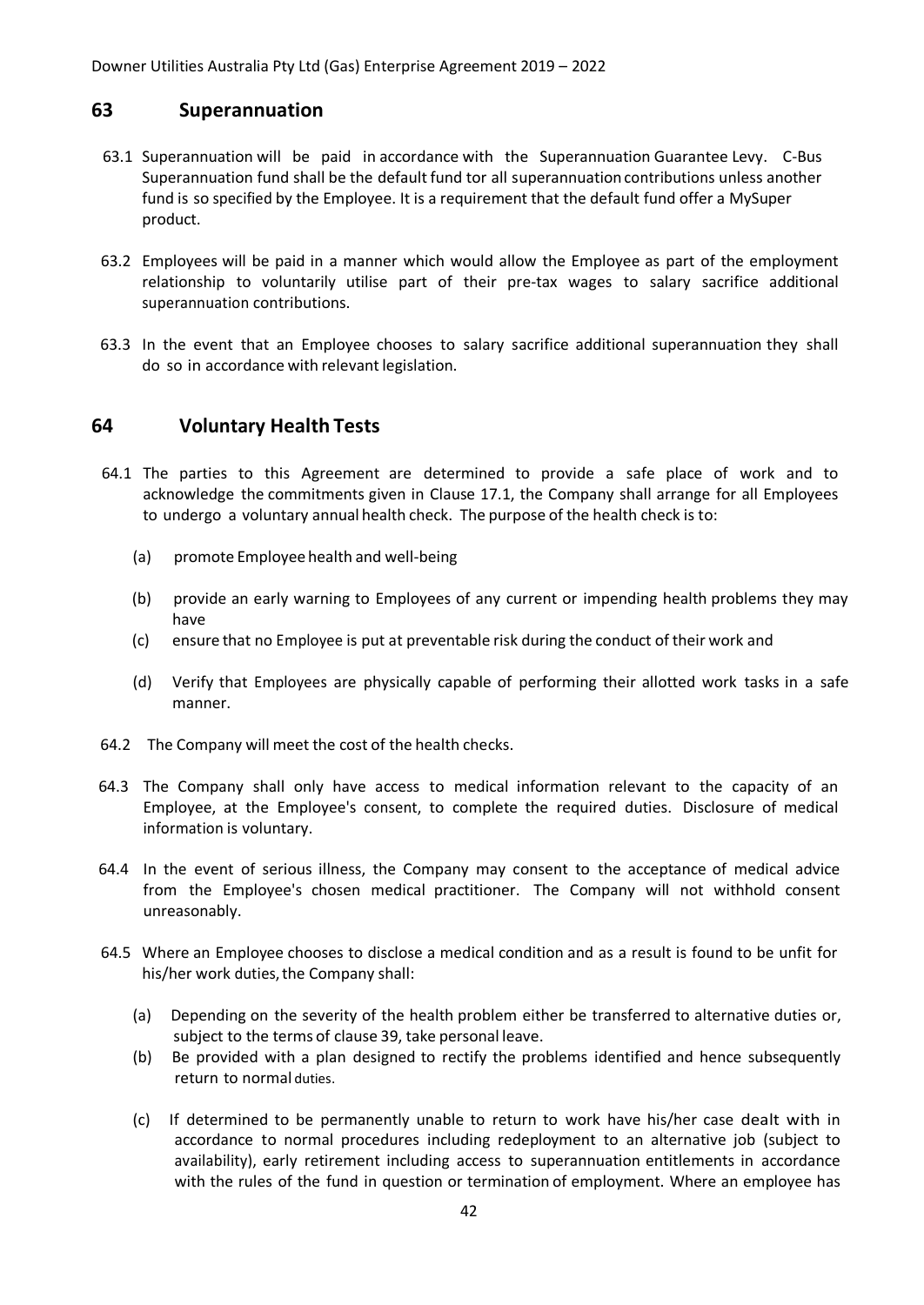been notified that their employment will end as a result of redundancy, this clause will not be used for the purpose of avoiding severance payments.

64.6 The Company is not authorised to disclose private medical information to a third party without the Employee's consent.

### <span id="page-44-0"></span>**65 Domestic Violence Leave**

This clause applies to all employees, including casuals.

**65.1** In this clause:

*(a)family and domestic violence* means violent, threatening or other abusive behaviour by a family member of an employee that seeks to coerce or control the employee and that causes them harm or to be fearful.

*family member* means:

**(i)** a spouse, de facto partner, child, parent, grandparent, grandchild or sibling of the employee; or

**(ii)** a child, parent, grandparent, grandchild or sibling of a spouse or de facto partner of the employee; or

**(iii)** a person related to the employee according to Aboriginal or Torres Strait Islander kinship rules.

**(b)** A reference to a spouse or de facto partner in the definition of family member in this clause includes a former spouse or de facto partner.

#### **65.2 Entitlement to unpaid leave**

An employee is entitled to 5 days' unpaid leave to deal with family and domestic violence, as follows:

**(a)** the leave is available in full at the start of each 12 month period of the employee's employment; and

**(b)** the leave does not accumulate from year to year; and

**(c)** is available in full to part-time and casual employees.

Note: 1. A period of leave to deal with family and domestic violence may be less than a day by agreement between the employee and the employer.

2. The employer and employee may agree that the employee may take more than 5 days' unpaid leave to deal with family and domestic violence.

#### **65.3 Taking unpaid leave**

An employee may take unpaid leave to deal with family and domestic violence if the employee:

**(a)** is experiencing family and domestic violence; and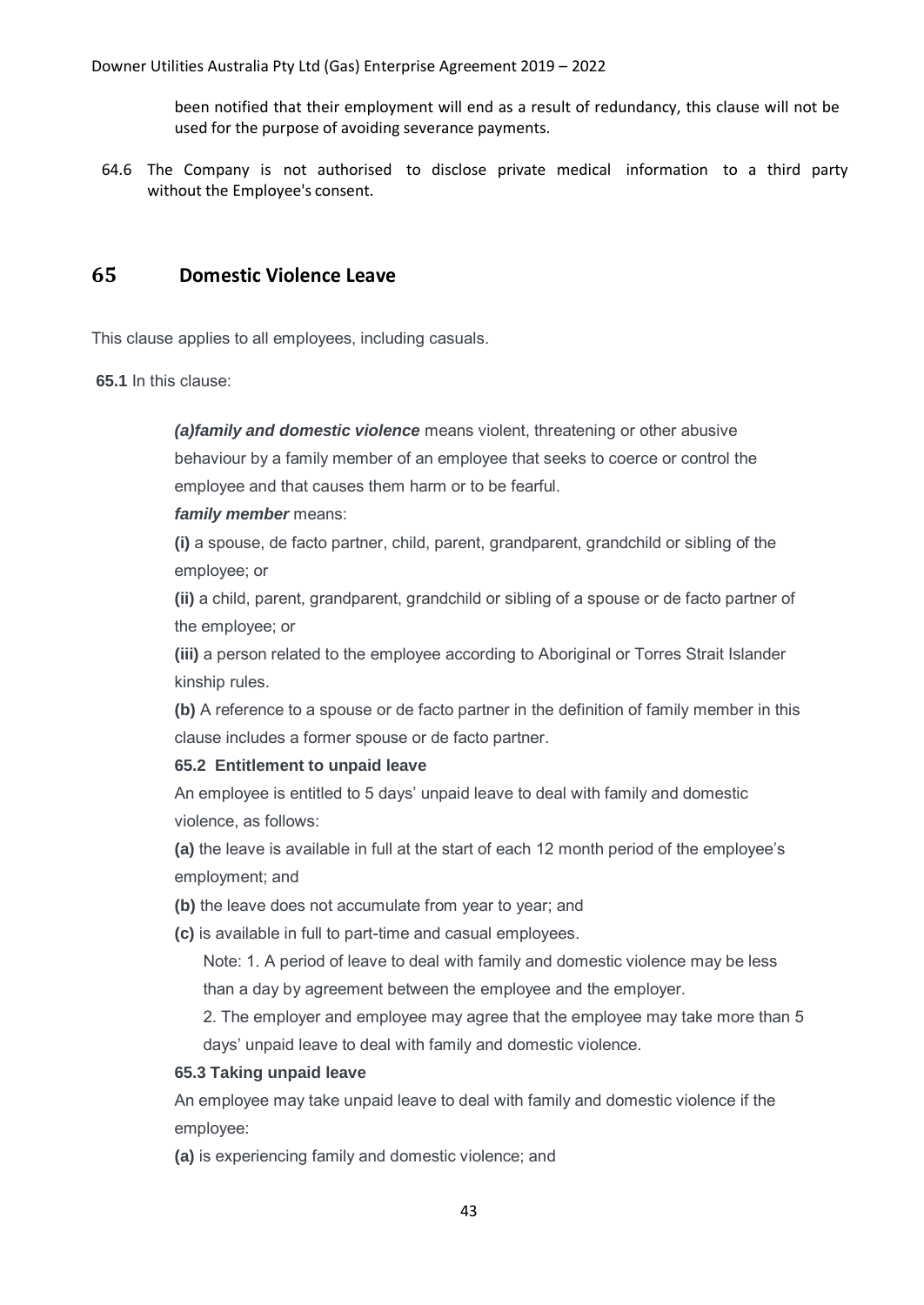**(b)** needs to do something to deal with the impact of the family and domestic violence and it is impractical for the employee to do that thing outside their ordinary hours of work.

Note: The reasons for which an employee may take leave include making arrangements for their safety or the safety of a family member (including relocation), attending urgent court hearings, or accessing police services.

#### **65.4 Service and continuity**

The time an employee is on unpaid leave to deal with family and domestic violence does not count as service but does not break the employee's continuity of service.

#### **65.5 Notice and evidence requirements**

**(a)** Notice

An employee must give their employer notice of the taking of leave by the employee. The notice:

**(i)** must be given to the employer as soon as practicable (which may be a time after the leave has started); and

**(ii)** must advise the employer of the period, or expected period, of the leave.

#### **(b) Evidence**

An employee who has given their employer notice of the taking of leave under this clause must, if required by the employer, give the employer evidence that would satisfy a reasonable person that the leave is taken for the purpose specified in this clause.

Note: Depending on the circumstances such evidence may include a document issued by the police service, a court or a family violence support service, or a statutory declaration.

#### **65.6 Confidentiality**

**a)** Employers must take steps to ensure information concerning any notice an employee has given, or evidence an employee has provided under this clause is treated confidentially, as far as it is reasonably practicable to do so.

**(b)** Nothing in this clause prevents an employer from disclosing information provided by an employee if the disclosure is required by an Australian law or is necessary to protect the life, health or safety of the employee or another person.

Note: Information concerning an employee's experience of family and domestic violence is sensitive and if mishandled can have adverse consequences for the employee. Employers should consult with such employees regarding the handling of this information.

#### **65.7 Compliance**

An employee is not entitled to take leave under this clause unless the employee complies with the clause.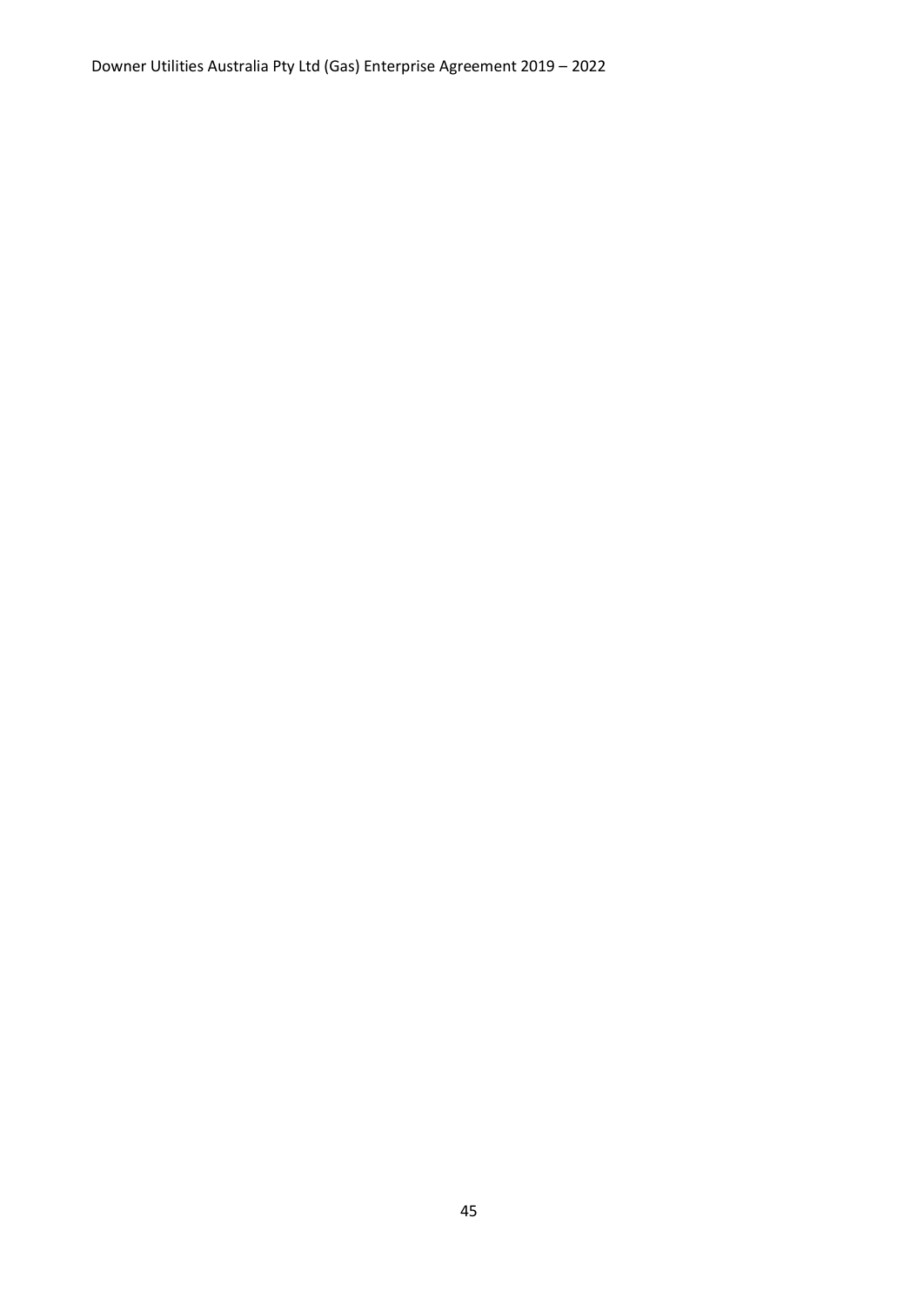### **66 SIGNATORIES**

This Agreement is made at Melbourne on this the .16th. day of .. August ........ 2019

SIGNED for and on behalf of:

Downer Utilities Pty Ltd Triniti 3, Triniti Business Campus 39 Delhi Road North Ryde NSW2113

Signature - Witness

 $4/2$ 

Signature - Representative

CEO Transport and Infrastructure Position Title

**Anthony Fletcher** Name (Please Print)

Sergio Cinerari Name (Please Print)

Signed for and on behalf of the Transport Workers Union:

Signature - Witness

N.MU

Signature -

NICK MCINTOSH Name

 $T$ <sup>HERESE</sup> WALTON

Name-Witness (Please Print)

ASST. NATIONAL SECRETARY Position

lvL. *1,* .3gg. 3~ *S* V>'SEX Sr-, *5'··--f:J>r~£'f*  Address  $2388$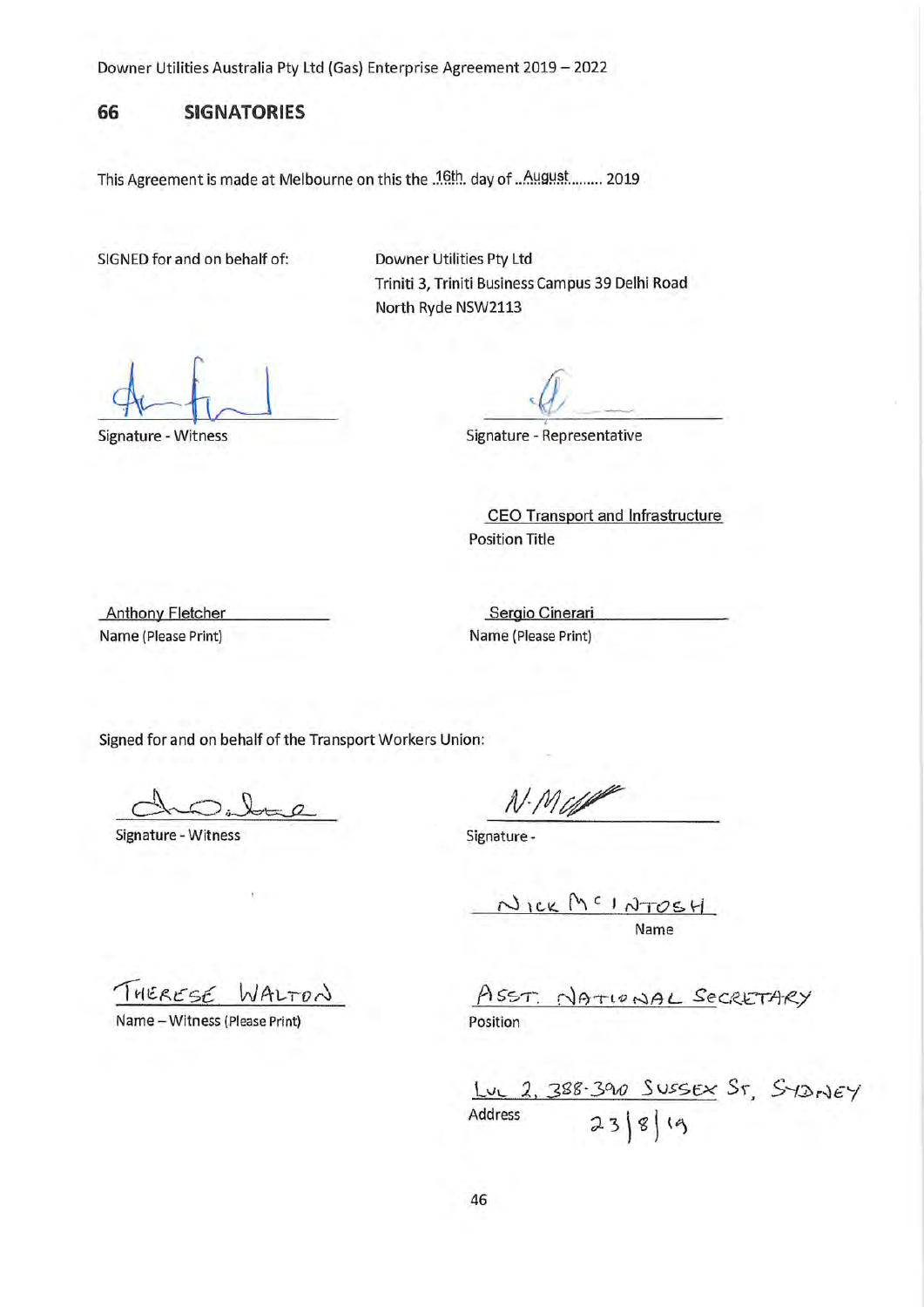Sighed for and on behalf of the Plumbing and Pipe Trades Employees Union:

Signature - Witness

 $\mathcal{E}_{0}$ 

Signature

EARL SETCHE

Name

FFE

Name - Witness (Please Print) Position

 $S_{TATE}$  $ECEETARY$ 

52 UICTOR VA ST CARLTON SCRITH

 $3053$ 

Address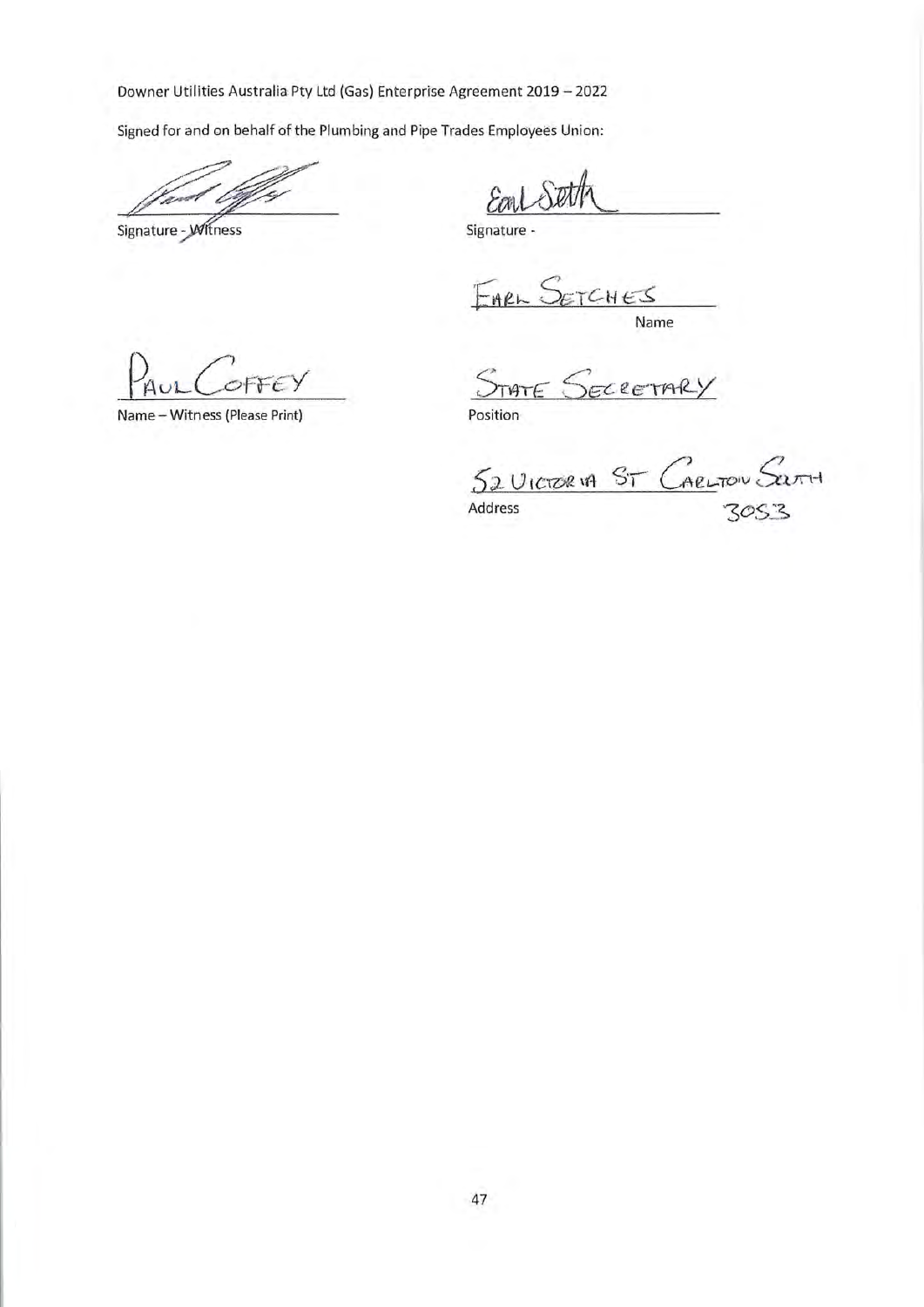### **Appendix A – Rates of Pay**

| Level          | <b>Classification</b>                                                                                                                              |                    | 1 July 2019 | $1-Jul-20$         |         | $1-Jul-21$         |         |
|----------------|----------------------------------------------------------------------------------------------------------------------------------------------------|--------------------|-------------|--------------------|---------|--------------------|---------|
|                |                                                                                                                                                    | Weekly 38<br>Hours | Hourly      | Weekly 38<br>Hours | Hourly  | Weekly 38<br>Hours | Hourly  |
| 9              | Senior Technical Officer (STO)                                                                                                                     | \$1,717.17         | \$45.19     | \$1,768.69         | \$46.54 | \$1,821.75         | \$47.94 |
| 8              | Team Leader 2 (TL2)<br>Class 1 Fitter<br><b>Technical Officer 1</b>                                                                                | \$1,593.94         | \$41.95     | \$1,641.75         | \$43.21 | \$1,691.01         | \$44.51 |
| $\overline{7}$ | Planner (PLA)<br>Pipeline Inspector                                                                                                                | \$1,536.50         | \$40.44     | \$1,582.60         | \$41.65 | \$1,630.08         | \$42.90 |
| 6              | Team Leader 1 (TL1)<br>Class 2 Fitter<br>Pipeline Patrol Officer                                                                                   | \$1,479.04         | \$38.92     | \$1,523.41         | \$40.09 | \$1,569.11         | \$41.29 |
| 5 <sup>5</sup> | <b>Trade Level Qualification</b><br>Team Member 3 (TM3)<br>Class 3 Fitter<br><b>Technical Officer 2</b><br>Gas Fitter (First Responder / Metering) | \$1,325.66         | \$34.88     | \$1,365.43         | \$35.92 | \$1,406.39         | \$37.00 |
| 4              | Team Member 2 (TM2)<br>Class 4 Fitter<br><b>Technical Officer 3</b><br>Apprentice 4th Year                                                         | \$1,152.86         | \$30.33     | \$1,187.44         | \$31.24 | \$1,223.07         | \$32.18 |
| 3              | Team Member 1 (TM1)<br>Class 5 Fitter<br>Apprentice 3rd Year                                                                                       | \$1,063.31         | \$27.99     | \$1,095.21         | \$28.82 | \$1,128.07         | \$29.69 |
| 2 <sup>1</sup> | Team Member ™<br>Class 6 Fitter<br>Apprentice 2nd Year                                                                                             | \$941.77           | \$24.78     | \$970.02           | \$25.53 | \$999.12           | \$26.29 |
| 1              | Trainee / Apprentice 1 <sup>st</sup> Year*                                                                                                         | \$821.35           | \$21.61     | \$845.99           | \$22.26 | \$871.37           | \$22.93 |

<span id="page-49-0"></span>\*An employee who commences as a Trainee or Apprentice and is aged 18 or over shall commence on the Team Member classification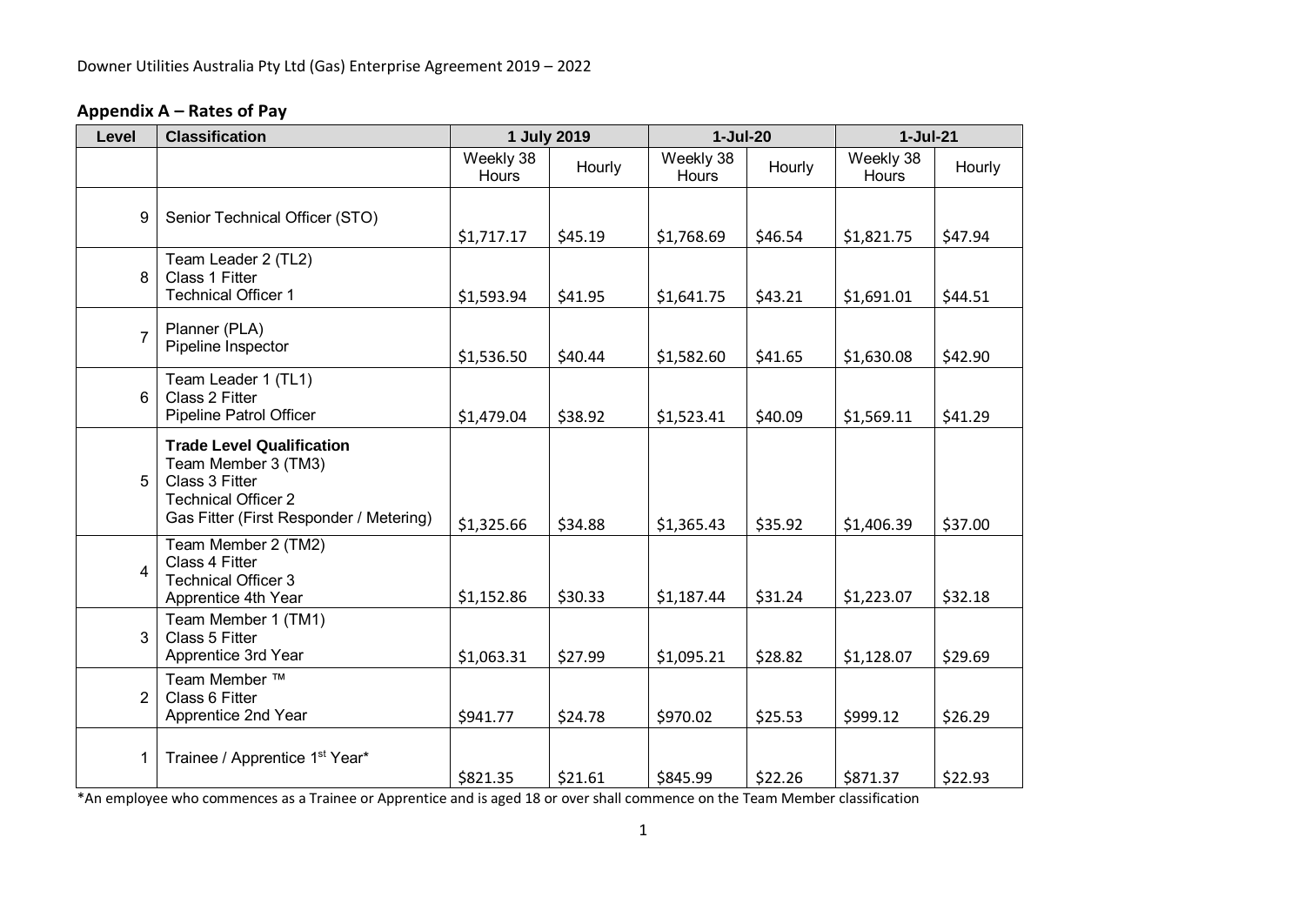| Allowance paid per day | 1 July 2019 | 1July 2020 | 1July 2021 |
|------------------------|-------------|------------|------------|
| Roster Duty            | \$78.27     | \$80.62    | \$83.04    |

The daily allowance for roster duty listed above is to be increased by \$20 for work performed on Saturdays and Sundays.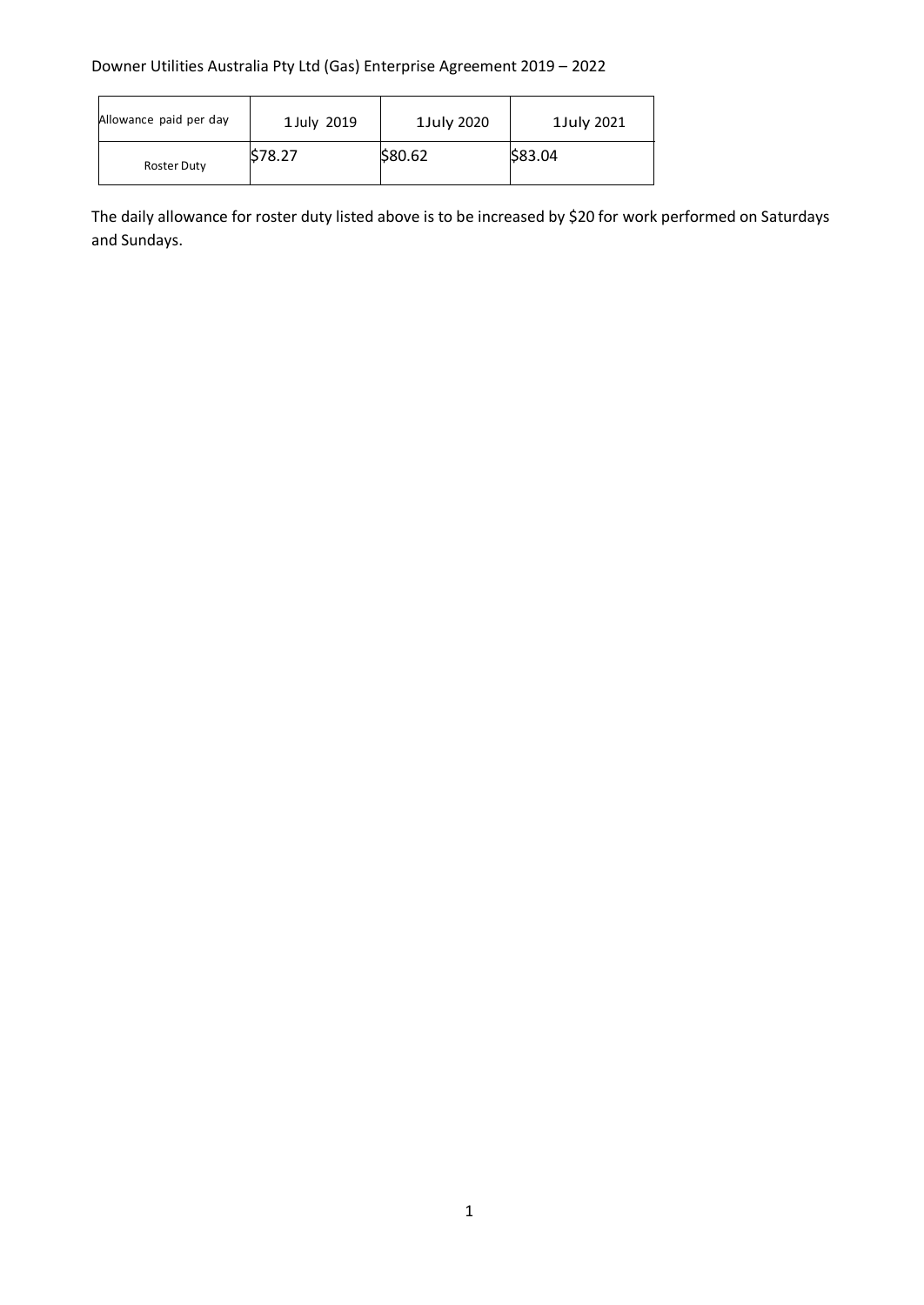#### <span id="page-51-0"></span>**Appendix B – Skills and Training, Mains and Services**

To be read in conjunction with the National Supervision advisory guideline for Gas Industry Traineeships & Apprenticeships - September 2006. *Initial Training Requirements*

- HLTAID003 Provide First aid
- RIIWHS205D & RIIWHS302D Control traffic with stop-slow bat & implement traffic management plan
- CPPFES2005A Demonstrate first attack firefighting equipment
- HLTWHS005 Conduct manual tasks safely
- Asbestos Awareness /Power Awareness and Electrical Safety
- Trench shoring awareness
- CPCCWHS1001 Prepare to work safely in the construction industry (White card or equivalent)

#### *Gas Industry training package UEG18*

#### *Mains and Services Construction*

#### *Certificate II (UEG20118)*

- UEGNGS005 Prepare to work in the gas industry
- UEGNSG132 Carry out basic work activities in a gas industry work environment
- UEGNSG140 Apply environmental policies in the utilities industry
- UEGNSG141 Apply workplace health and safety regulations, codes and practices in the gas supply industry
- UEGNSG004 Locate, prove and protect utility assets
- UEGNSG134 Establish a utilities infrastructure work site
- UEGNSG006 Use of portable gas detector to locate escape
- UEGNSG219 Conduct excavations in the utilities industry

#### *Units selected from Certificate Ill (UEG30118)*

#### Construction Units

- UEGNSG212 Construct, lay and connect a gas distribution service to a plastic main
- UEGNSG213 Construct, lay and connect a gas distribution service to a steel main
- UEGNSG220 Construct and lay polyethylene gas distribution mains
- UEGNSG222 Construct and lay nylon or PVC gas distribution mains
- UEGNSG223 Construct and lay steel gas distribution pipelines
- PMBWELD301 Butt weld polyethylene plastic pipelines
- PMBWELD302 Electrofusion weld polyethylene pipelines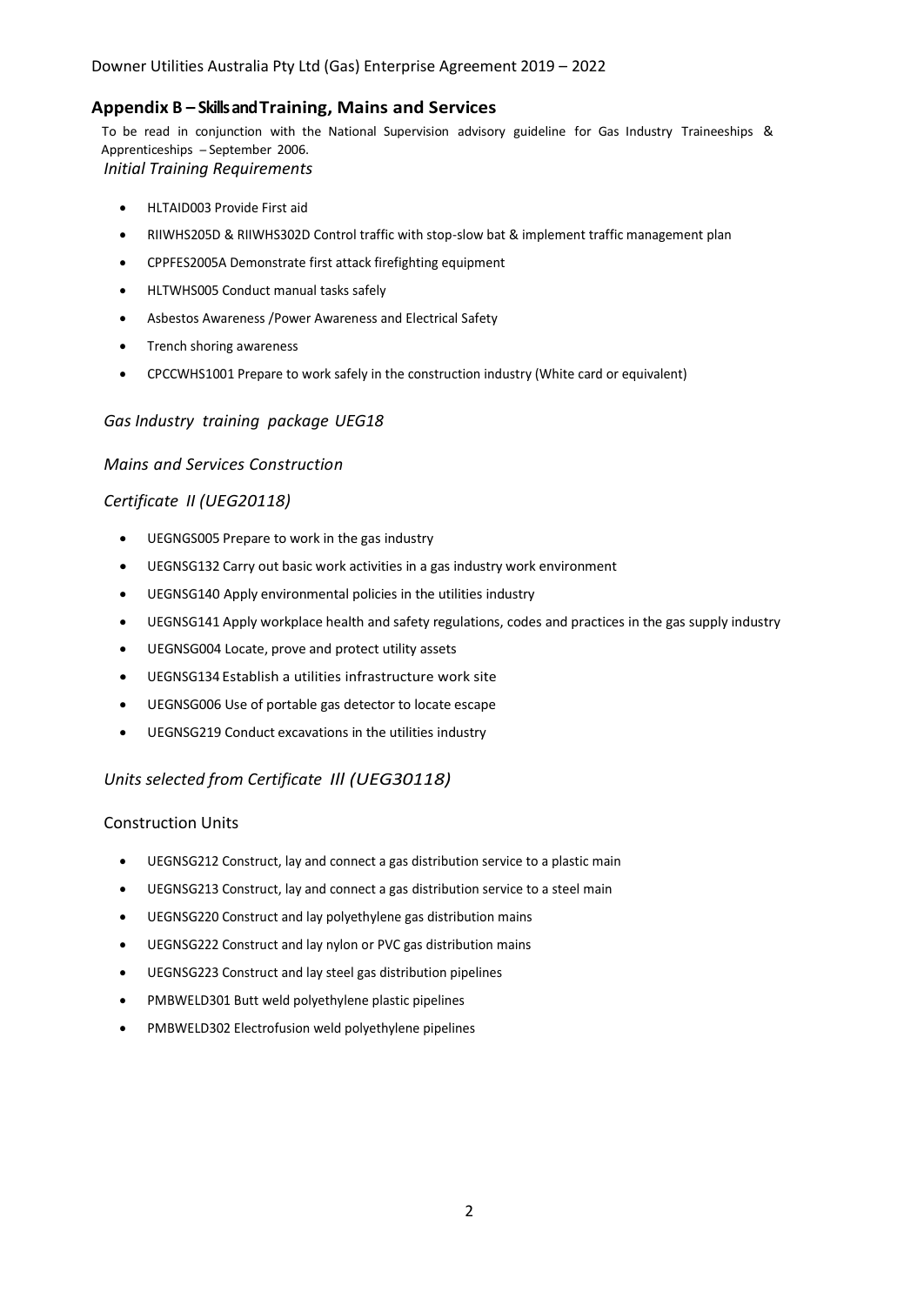#### Maintenance Units

- UEGNSG216 Commission and decommission gas distribution pipelines
- UEGNSG225 Perform routine maintenance on a distribution pipeline facilities and equipment
- UEGNSG221 First on site response to gas pipeline emergencies
- UEGNSG705 Disconnect and reconnect small capacity gas meters
- UEGNSG714 Relight Type A gas appliances
- RIIWHS202D Enter and work in confined spaces
- MSMWHS216 Operate breathing apparatus

#### *Certificate IV*

- UEG40118 Certificate IV in Gas Supply Industry Operations or
- BSB42015 Certificate IV in Leadership and Management

#### *Additional if required for the job*

- UEGNSG217 Launch and recover PIGs in a gas distribution pipeline
- UEGNSG207 Coordinate construction, laying and testing of gas distribution pipelines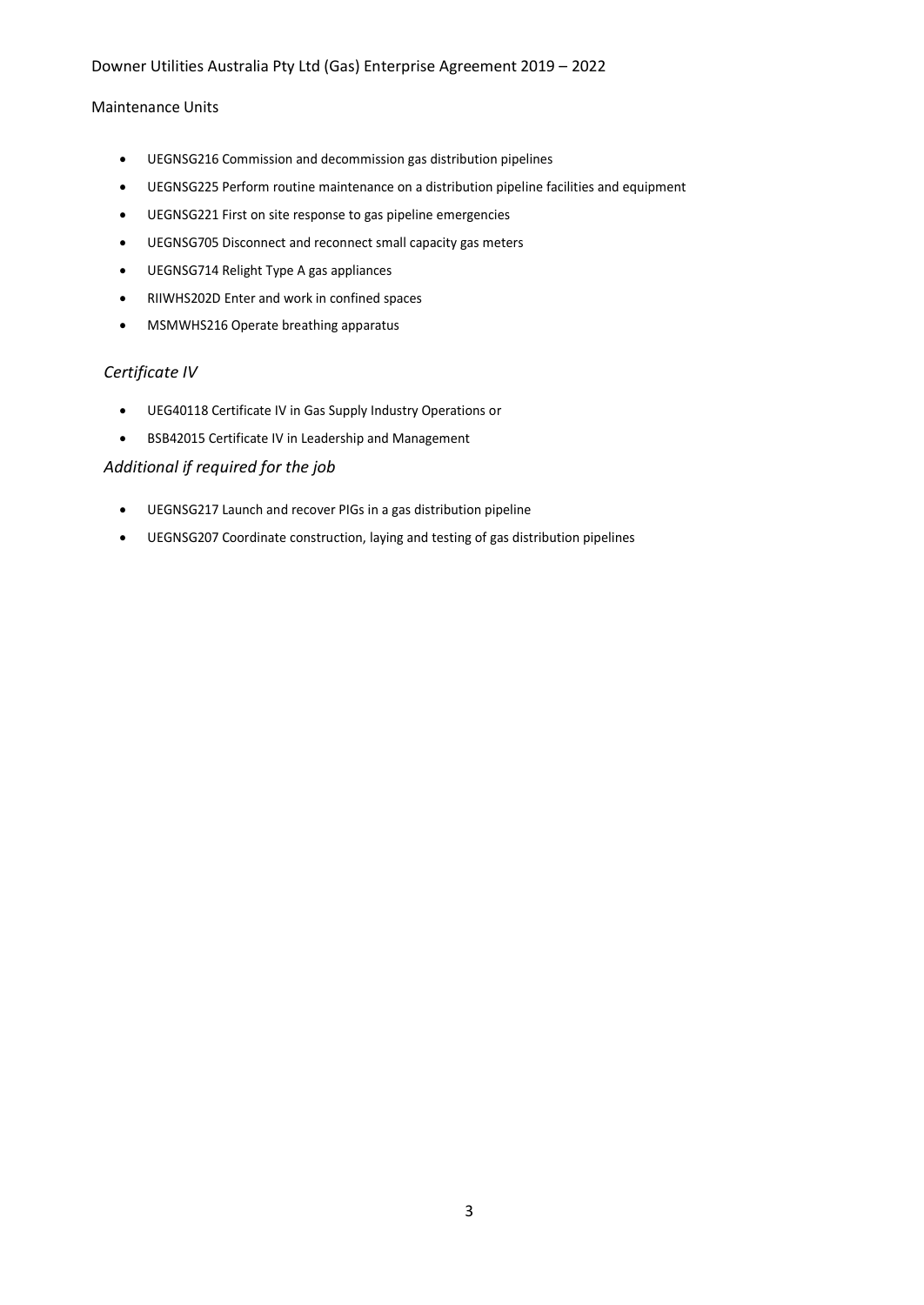#### <span id="page-53-0"></span>**Appendix C – Skills and Training, System Operations**

#### Systems Operations FITTERS

To be read in conjunction with the National Supervision advisory guideline for Gas Industry Traineeships & Apprenticeships - September 2006.

#### *Systems Operations Specific Training*

The Company undertakes to provide twenty four (24) hours of specific systems operations training per annum to Employees working within the systems operations department. The content of two units (16 hours) shall be determined by the Employees with one unit (8 hours) to be determined by the Company.

#### *Systems Operations Non Trade evaluations*

For Employees within the Systems Operations department who are undertaking but have not yet completed a trade qualification, each year the Company will formalise a training and assessment regime consistent with their level and competency. This program will:

- (a} Make an assessment of their current performance;
- (b) Agree with the Employee a program of works and/or mentoring to expose them to a range of work types and competencies required to progress to the next classification;
- (c) Between months 9-12 of the program, the Employee's on the job performance will be assessed by a selection of senior trade qualified peers;
- (d) At the conclusion of the year, the Company will assess the Employee's classification; and
- (e) If the Employee is not ready to progress to the next level, a further program will be undertaken with 6 monthly reviews.

#### *Certificate II (UEG20118)*

- UEGNGS005 Prepare to work in the gas industry
- UEGNSG132 Carry out basic work activities in a gas industry work environment
- UEGNSG140 Apply environmental policies in the utilities industry
- UEGNSG141 Apply workplace health and safety regulations, codes and practices in the gas supply industry
- UEGNSG006 Use a portable gas detector to locate escape
- UEGNSG134 Establish a utilities infrastructure work site
- UEENEEE102A Fabricate, assemble and dismantle utilities components
- MSMWHS216 Operate breathing apparatus
- RIIWHS202D Enter and work in confined spaces

#### *Units from Certificate III (UEG30118)*

- UEGNSG221 First on site response to gas pipeline emergencies
- UEGNSG225 Perform routine maintenance on distribution pipeline facilities and equipment
- UEGNSG344 Commission and decommission transmission pipelines
- UEGNSG347 Perform routine maintenance on transmission pipeline facilities and maintenance
- UEGNSG805 Maintain multi-stage and multi-run gas flow and pressure measuring and regulating devices
- UEGNSG804 Maintain single stage and single run gas flow and pressure control and measuring devices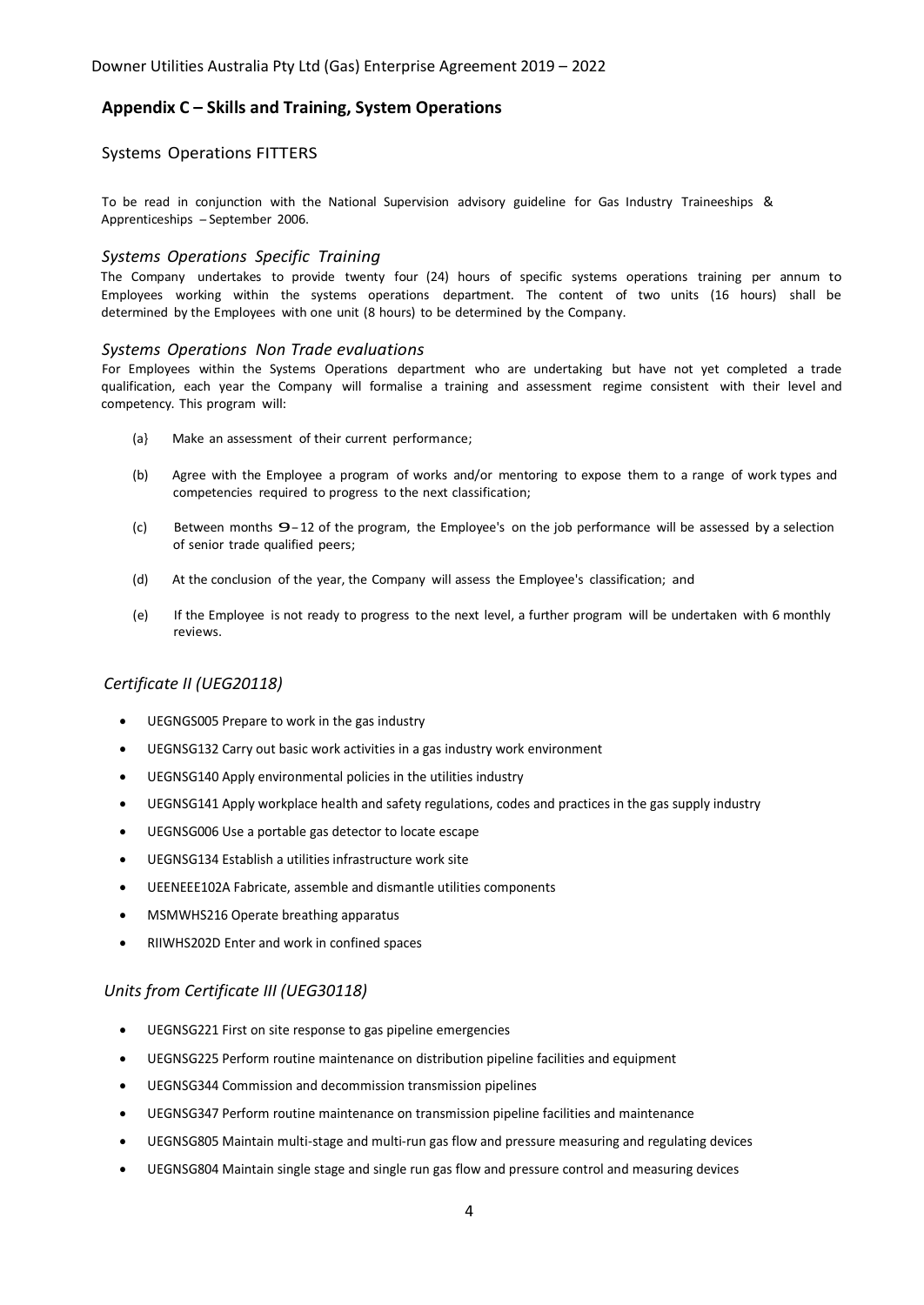• UEGNSG811 Monitor and operate complex flow control, measuring and regulating devices for gas distribution

#### *Certificate IV (UEG40118)*

• UEGNSG305 Coordinate gas transmission pipeline repair and modifications

#### *Additional to the above*

- HLTAID003 Provide First aid
- RIIWHS205D & RIIWHS302D Control traffic with stop-slow bat & implement traffic management plan
- CPPFES2005A Demonstrate first attack firefighting equipment
- HLTWHS005 Conduct manual tasks safely
- Asbestos Awareness /Power Awareness and Electrical Safety
- CPCCWHS1001 Prepare to work safely in the construction industry (White card or equivalent)
- UEGNSG714 Relight type A gas appliances

#### *Fitter Level 4*

UEGNSG132 Carry out basic work activities in a gas industry work environment

UEGNSG141 Apply workplace health and safety regulations, codes and practices in the

gas supply industry

UEGNSG005 Prepare to work in the gas industry

UEGNSG134 Establish a utilities infrastructure work site

Traffic Management First -Aid Confined Space *I* Breathing Apparatus Fire Extinguisher Training O.H & S Induction (Red Card) All Relevant Paperwork Relevant Knowledge of AS 1697

#### *Fitter Level 3*

UEGNSG811- Monitor and operate complex flow control,measuring and regulating devices for gas distribution Workshop *I* Construction Pipe Bending Meter Types Meter Telemetry Installation Drawings Auxiliary Drawings Bolting & Flanging Meter Change Build Install/ Pre Commission Testing Valves & Filters Selection of Appropriate Tools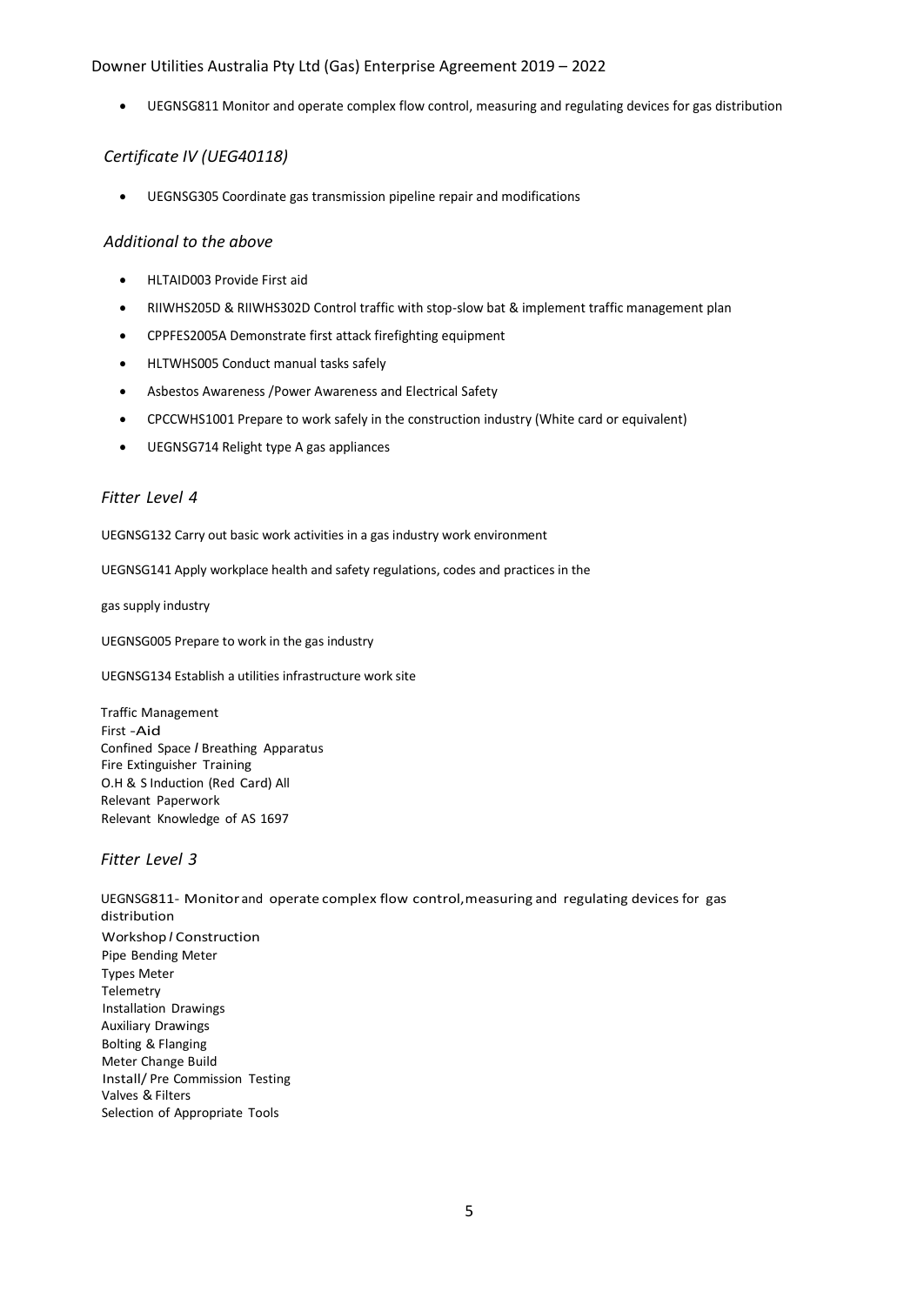#### *Fitter Level 2*

Maintenance /Installation (Semi -supervised) Panels Actuators Valves Regulators Heaters SCADA Systems Winter Testing Programs City Gates Industrial Commissioning *<sup>I</sup>* De -Commissioning Fail Safe Pilot Operation Operational Checks

#### *Fitter Level1*

BSBWOR301 Organise personalwork priorities and development

BSBFLM312 Contribute to team effectiveness

BSBFLM303Contribute to effectiveworkplacerelationships

BSBWHS301 Maintain workplace safety

Maintenance /Installation (Unsupervised) All the above un - supervised Trouble Shooting Dealing with unplanned events

#### *Certificate IV*

BSBMGT402 Implement operational plan

BSBWOR404 Develop work priorities REGULATOR PIT ATTENDANT (RPA)

#### *RPA Level 2*

UEGNSG005 Prepare to work in the gas industry UEGNSG132 Carry out basic work activities in a gas industry work environment UEGNSG140 Apply environmental policies and procedures in the utilities industry UEGNSG141 Apply workplace health and safety regulations, codes and practices in the gas supply industry MSMWHS216 Operate breathing apparatus RIIWHS202D Enter and work in confined spaces HLTAID003 Provide First aid RIIWHS205D & RIIWHS302D Control traffic with stop-slow bat & implement traffic management plan CPPFES2005A Demonstrate first attack firefighting equipment HLTWHS005 Conduct manual tasks safely Asbestos Awareness

Traffic Management First -Aid Confined Space *I* Breathing Apparatus Fire Extinguisher Training O.H & S Induction (Red Card) All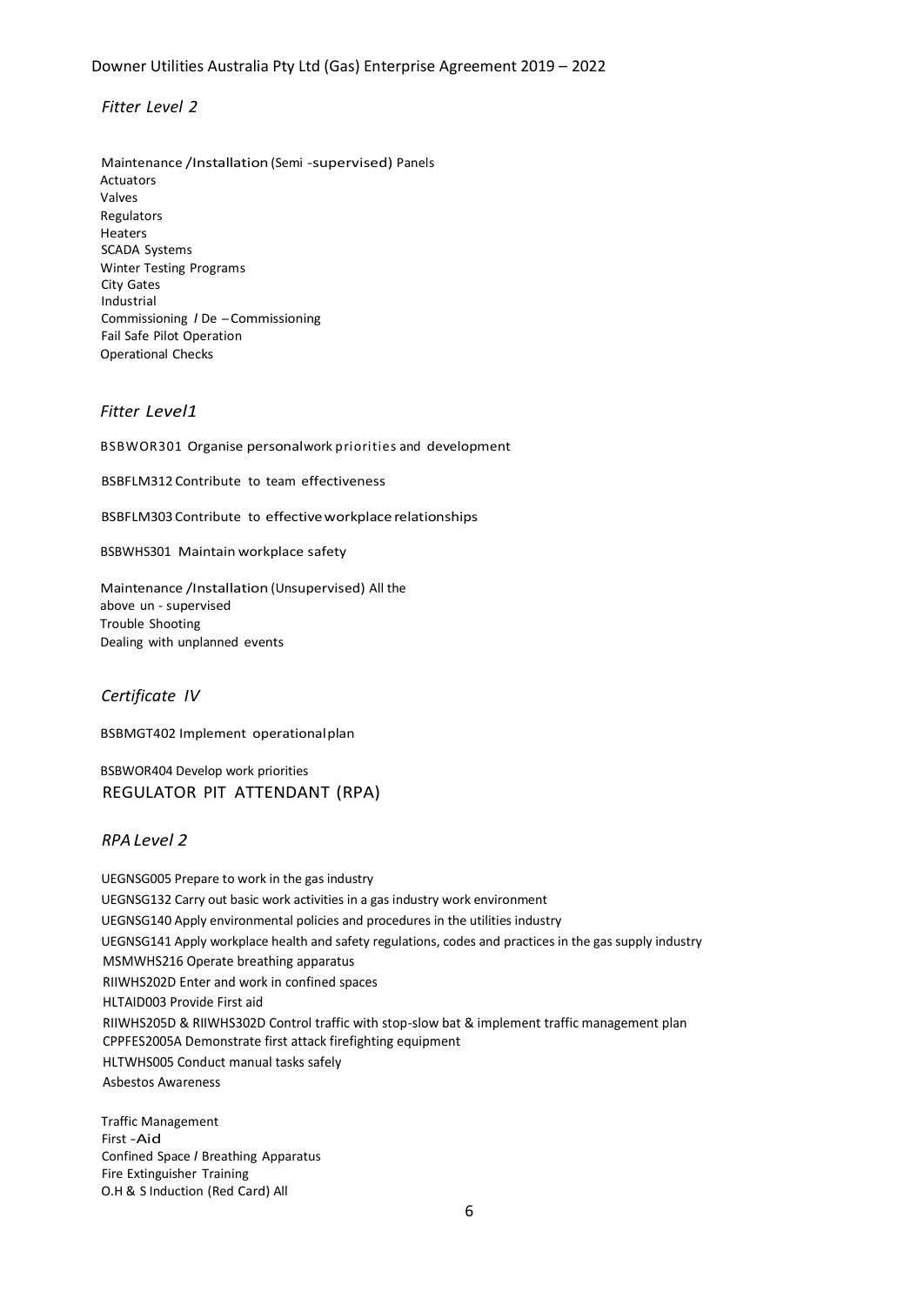Relevant Paperwork Relevant Knowledge of AS 1697

#### *RPA Level 1*

UEGNSG811- Monitorand operate complex flow control,measuring and regulating devices for gas pressure control

Workshop*I* Construction Meter Types Installation Drawings Bolting &Flanging Meter Change Install Valves & Filters Selection of Appropriate Tools Chart Run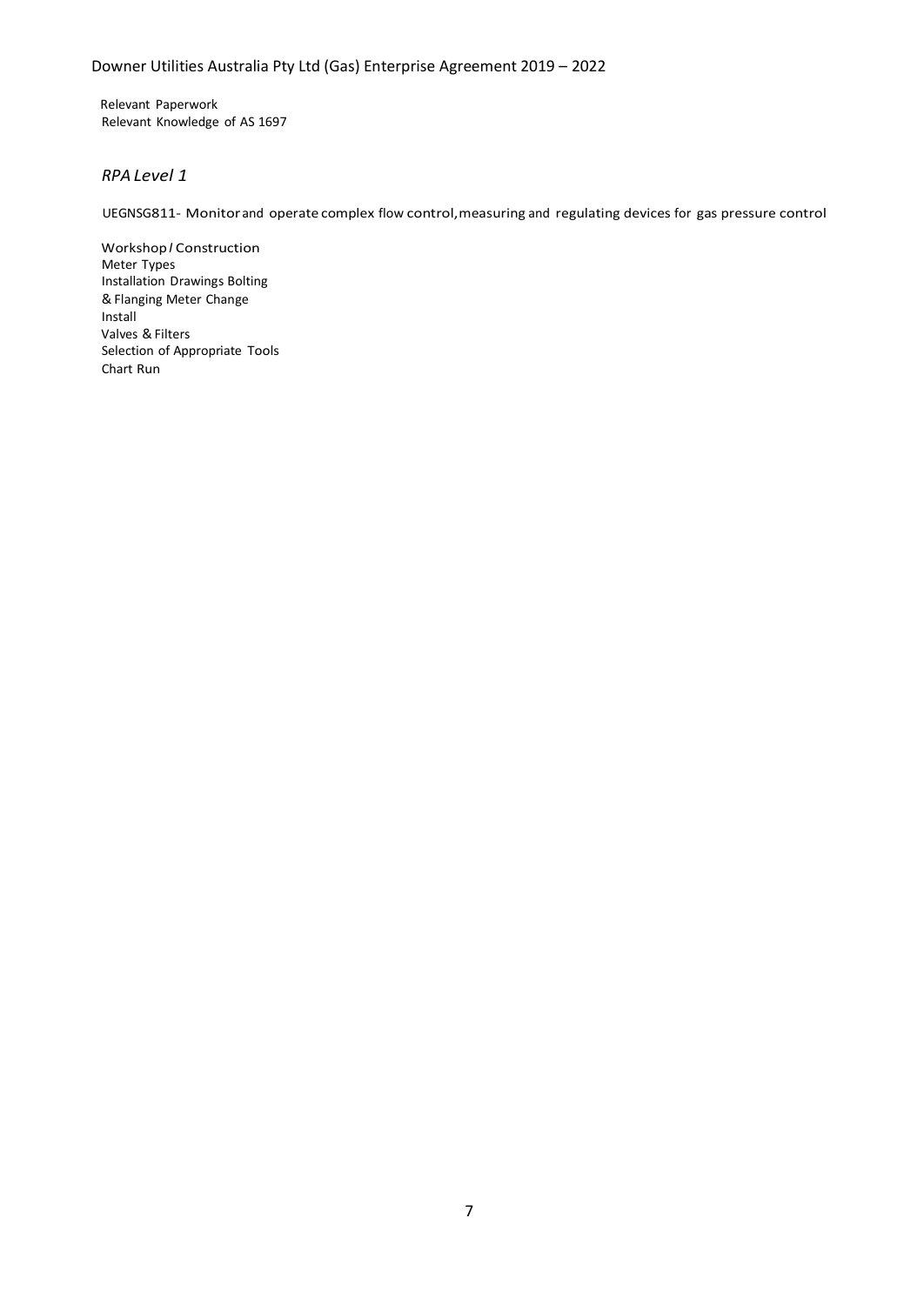#### <span id="page-57-0"></span>**Appendix D – Minimum Requirements for Employees to be included in Roster Duty (standby)**

The minimum training and competencies for an Employee to be included in the Roster Duty (Standby) are as follows:

(a) to be included on the roster as a Team leader or first call, the employee must have a minimum of two years field experience and completed the training listed below. For an experienced employee starting with the Company, an assessment of the Employee's skills and competencies will be made by the Operations Manager, Supervisor and Training Manager to determine if the employee is eligible to be included on the Roster Duty (standby).

| Personnel:         | Competencies:                                                                                                                                                                                                                                                                                                                                                                                                                                                                                                                                                                                                                                                                                                                                                                                                                                                                                                                                                                                                                                                                                                                         | Must be current in:                                                                                                                                                                                                                                                                                                           |
|--------------------|---------------------------------------------------------------------------------------------------------------------------------------------------------------------------------------------------------------------------------------------------------------------------------------------------------------------------------------------------------------------------------------------------------------------------------------------------------------------------------------------------------------------------------------------------------------------------------------------------------------------------------------------------------------------------------------------------------------------------------------------------------------------------------------------------------------------------------------------------------------------------------------------------------------------------------------------------------------------------------------------------------------------------------------------------------------------------------------------------------------------------------------|-------------------------------------------------------------------------------------------------------------------------------------------------------------------------------------------------------------------------------------------------------------------------------------------------------------------------------|
| First<br>Responder | Certificate II in Gas Supply Industry Operations & the<br>Certificate III<br>from<br>Gas Supply<br>following units<br>Industry<br>Operations:<br><b>UEGNSG216</b> Commission Decommission gas distribution pipelines<br>UEGNSG225 Perform routine maintenance on distribution pipeline facilities<br>and equipment<br><b>UEGNSG221</b> First on site response to gas pipeline emergencies<br>٠<br><b>UEGNSG212</b> Construct, lay and connect a gas distribution service to a plastic<br>$\bullet$<br>main<br><b>UEGNSG213</b> Construct, lay and connect a gas distribution service to a steel main<br>$\bullet$<br>UEGNSG220 Construct and lay polyethylene gas distribution mains<br>٠<br><b>UEGNSG222</b> Construct and lay nylon or PVC gas distribution mains<br>$\bullet$<br><b>UEGNSG223</b> Construct and lay steel gas distribution pipelines<br>$\bullet$<br><b>UEGNSG714 Relight Type A gas appliances</b><br>٠<br>RIIWHS202D Enter and work in confined spaces<br>$\bullet$<br><b>MSMWHS216</b> Operate breathing apparatus<br>$\bullet$<br>Hold a Licence to drive a heavy truck (unless otherwise agreed)<br>$\bullet$ | Breathing apparatus<br><b>Traffic Management</b><br>First aid / CPR<br>Fire training<br>Relight type A gas<br>appliances<br>Confined spaces<br>$Stop-off$<br>equipment<br>Asbestos Awareness<br>٠<br><b>Manual Handling</b><br>Poly Fusion<br>techniques<br>Trench shoring<br><b>Power Awareness</b><br>and Electrical Safety |

(b) A Team Member or second person on Roster Duty must have a minimum of one year's field experience and completed the training listed below. An assessment of the Employee's skills will be made by the Operations Manager, Supervisor and Training Manager to determine if the employee is eligible to be included on Roster Duty (Standby).

| Personnel:          | Competencies:                                                                                                                                                                                                                                                                                                                                                                                                                                                                                                                                                                                                                                                                                                                                                                 | Must be current In:                                                                                                                                                         |
|---------------------|-------------------------------------------------------------------------------------------------------------------------------------------------------------------------------------------------------------------------------------------------------------------------------------------------------------------------------------------------------------------------------------------------------------------------------------------------------------------------------------------------------------------------------------------------------------------------------------------------------------------------------------------------------------------------------------------------------------------------------------------------------------------------------|-----------------------------------------------------------------------------------------------------------------------------------------------------------------------------|
| Second<br>Responder | Minimum Certificate II in Gas Supply Industry Operations plus:<br>RIIWHS202D Enter and work in confined spaces<br><b>MSMWHS216</b> Operate breathing apparatus<br><b>UEGNSG714 Relight Type A gas appliances</b><br><b>UEGNSG005</b> Prepare to work in the gas industry<br><b>UEGNSG141</b> Apply workplace health and safety regulations, codes and practices<br>in the gas industry<br><b>UEGNSG132</b> Carry out basic work activities in a gas industry environment<br>٠<br><b>UEGNSG140</b> Apply environmental policies and procedures in the utilities<br>industry<br><b>UEGNSG004</b> Locate, prove and protect utility assets<br><b>UEGNSG134</b> Establish a utilities infrastructure work site<br>Hold a License to drive a heavy truck (unless otherwise agreed) | Breathing apparatus<br><b>Traffic Management</b><br>First aid / CPR<br>Fire training<br>Relight type A gas<br>appliances<br>Power Awareness and<br><b>Electrical Safety</b> |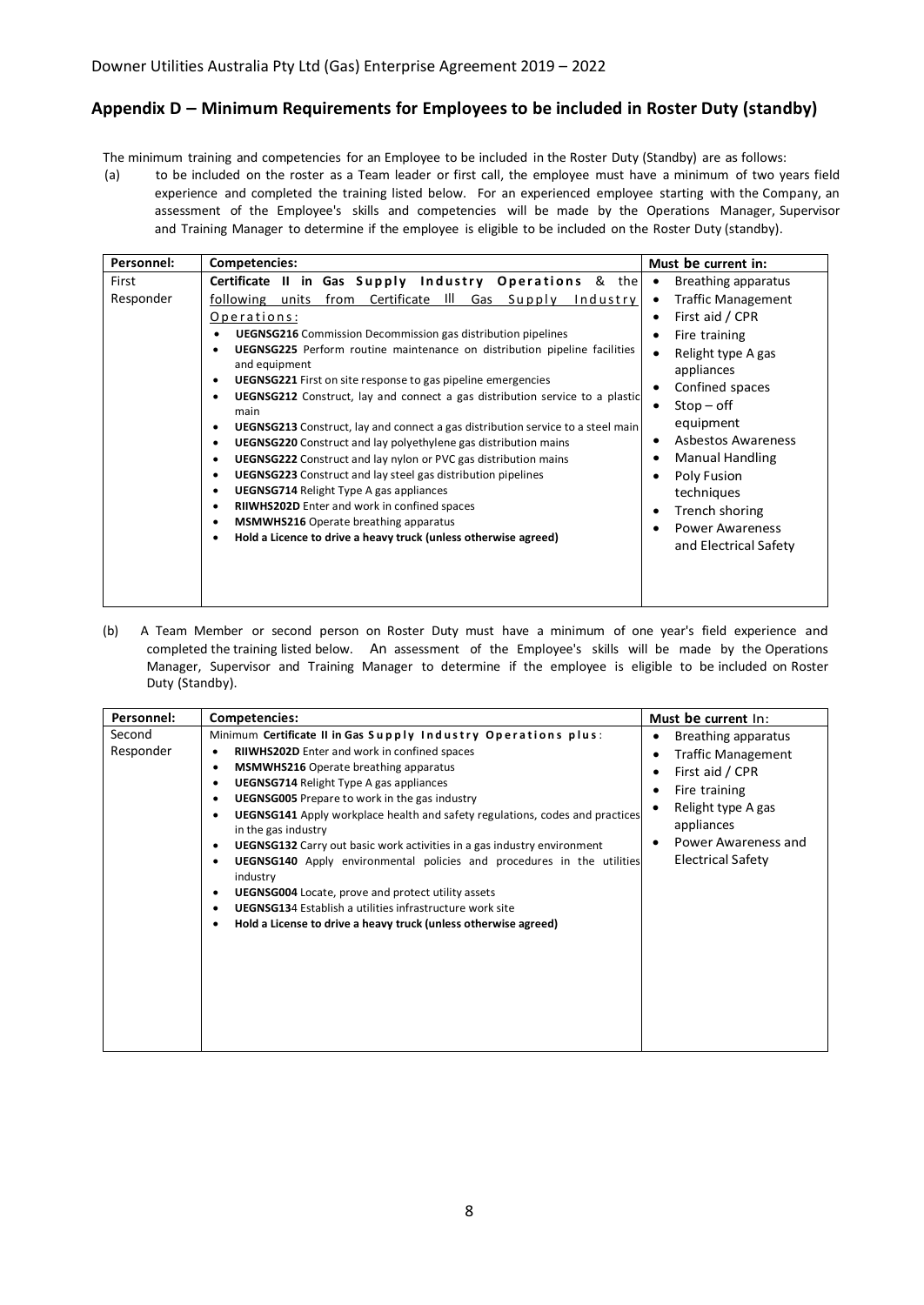#### <span id="page-58-0"></span>**Appendix E –Disciplinary Procedure**

#### **1.1 Unsatisfactory Performance or Misconduct**

#### 1.1.1 Misconduct

The following list contains examples of Employee misconduct, which if substantiated, could result in disciplinary action being taken. The list is not exhaustive.

- Failure to demonstrate required conduct in relation to attendance, timekeeping and housekeeping.
- Failure to act in a courteous manner to customers or clients Internal and external).
- Smoking in the workplace (except in designated smoking areas at approved times).
- Attending for work in a condition which constitutes a risk to one's own or other Employees' personal safety.

#### 1.1.2 Serious Misconduct

The following list contains examples of serious misconduct, which if substantiated, could result in instant dismissal. The list is not exhaustive.

- Refusalto obey <sup>a</sup> lawful and reasonable instruction. This includesrefusal to person assigned work, alterative duties or continuous refusal to work reasonable overtime (in accordance with the relevant Award and/or agreed contract of employment).
- Misrepresentation, falsifying, or being <sup>a</sup> third party, to the falsification of any Company or client documents or records. This includes timesheets, wage records, accident reports, expense claims, leave records, production reports etc.
- Unauthorised possession and/or movement of Company,client or other Employees'property.
- Unauthorised use of Company or client equipment or vehicles, including driving of vehicles while disqualified from driving.
- Unauthorised consumption of alcohol on Company premises. Consuming or being in possession of illicit drugs on Company property (other than personal medication prescribed by a medical practitioner).
- Provendiscrimination, harassment, bullying or victimisation.
- Willful, irresponsible or negligent ads which results or could result in damage to Company property, product or personnel.
- Being absent from the wor1<place during a period of unauthorised leave.
- Irresponsible use or misuse of fire protection or safety equipment.
- Failure to wear appropriate personal protective equipment and clothing.
- Failure to comply with safety regulations, safety signs, equipment isolation and plant entry procedures.
- Sleeping on the job.
- Criminalactivity (e.g.theft, fraud).
- Verbal abuse.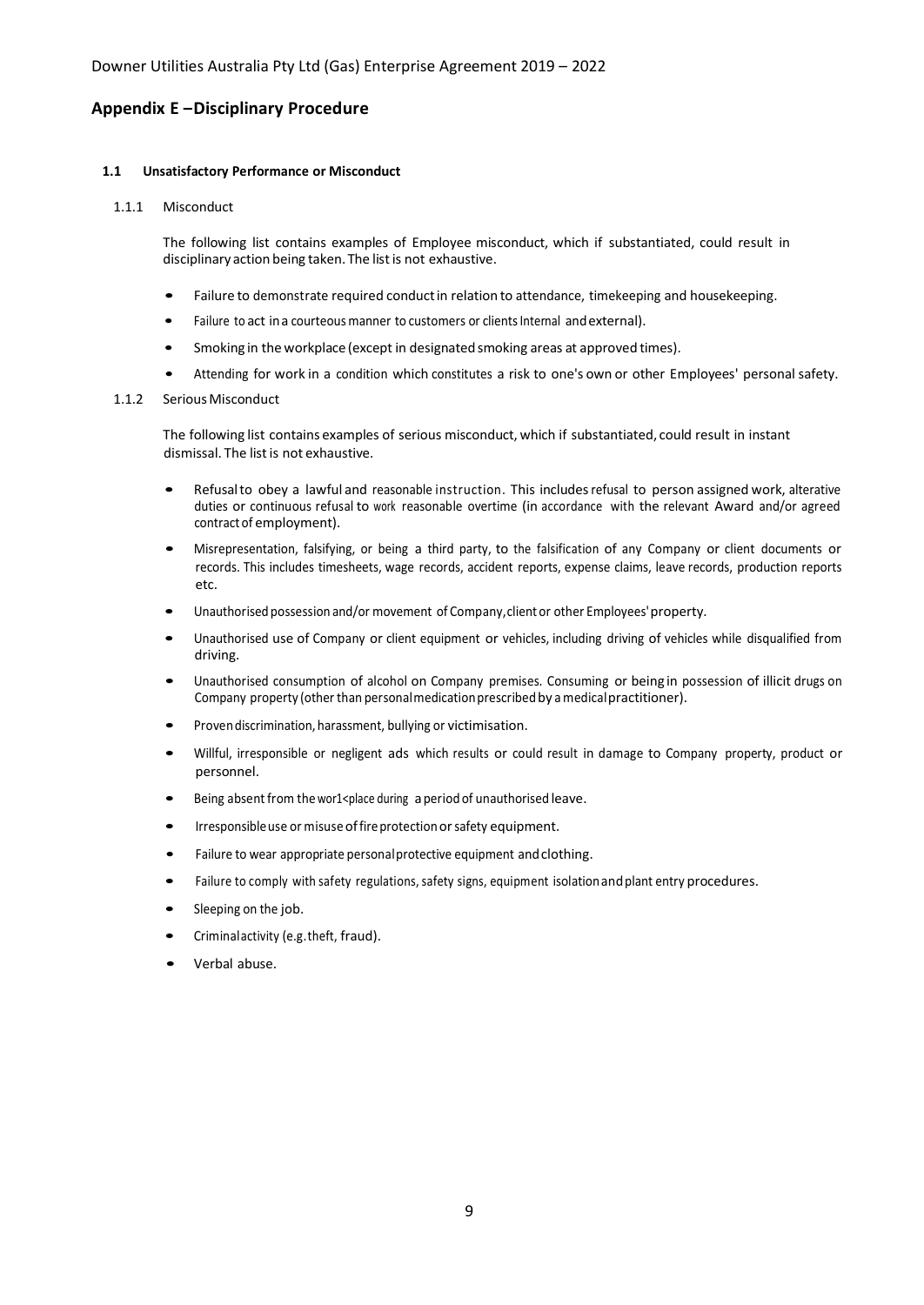1.1.3 Disciplinary Process-Disciplinary Interview

A disciplinary interview shall be conducted with the Employee(s) concerned and the process outlined below followed:

- The Employee shall be advised in advance of the disciplinary interview time and that they may choose to have thirdparty representation who is a party to the Agreement.
- <sup>A</sup> management representative maybe present atthemeeting if is likely that the outcome will be <sup>e</sup> her a final warning, first andfinalwarning ortermination. A Human Resources representative must be present at themeetingif ttislikely thatthe outcomewill be dismissal.
- <sup>A</sup> record of discussion shall be prepared **within 24 hours** of the meeting taking place. This document must clearly state the date, time and location of the interview,who was present and shall include a detailed account of what was said and by whom. The document isto be signed and dated by all parties, with a copy given to the Employee. In the event that the Employee refuses to sign the document, then a note to that effect shall be recorded on the document.
- The Employee will have put to him/her the allegations of unsatisfactory performance or misconduct.
- The supervisor/manager shall invite the Employee to respond to the allegations. This response shall be included in the record of discussion.

An Employee, of whom allegations of serious misconducthave been made against, may be suspended, with pay untilthe allegations have been fully investigated.

#### **1.2 Outcomes of the Disciplinary Process**

Once allegations of unsatisfactory performance or misconduct have been fully investigated and the Employee has had the opportunity to respond. An outcome shall be determined by the Company of the disciplinary process can result in the following outcomes:

- no action
- first warning
- final warning
- first and final warning
- termination.
- 1.2.1 Determining the Level of Disciplinary Action

The level of disciplinary action in any particular situation will depend upon a number of factors including:

- the Employee's length of service and work history
- whether or not any previous warnings have been issued, how long ago and how closely related they were to the present situation
- the Employee'slevel of skill,competency, classification andtraining (Internal and external)
- the Employee's knowledge of the Company's policies and procedures
- the Employee's response to theissuesraised,includingthelevelof contrition
- the seriousness and implications of the Employee'sperformance/conduct.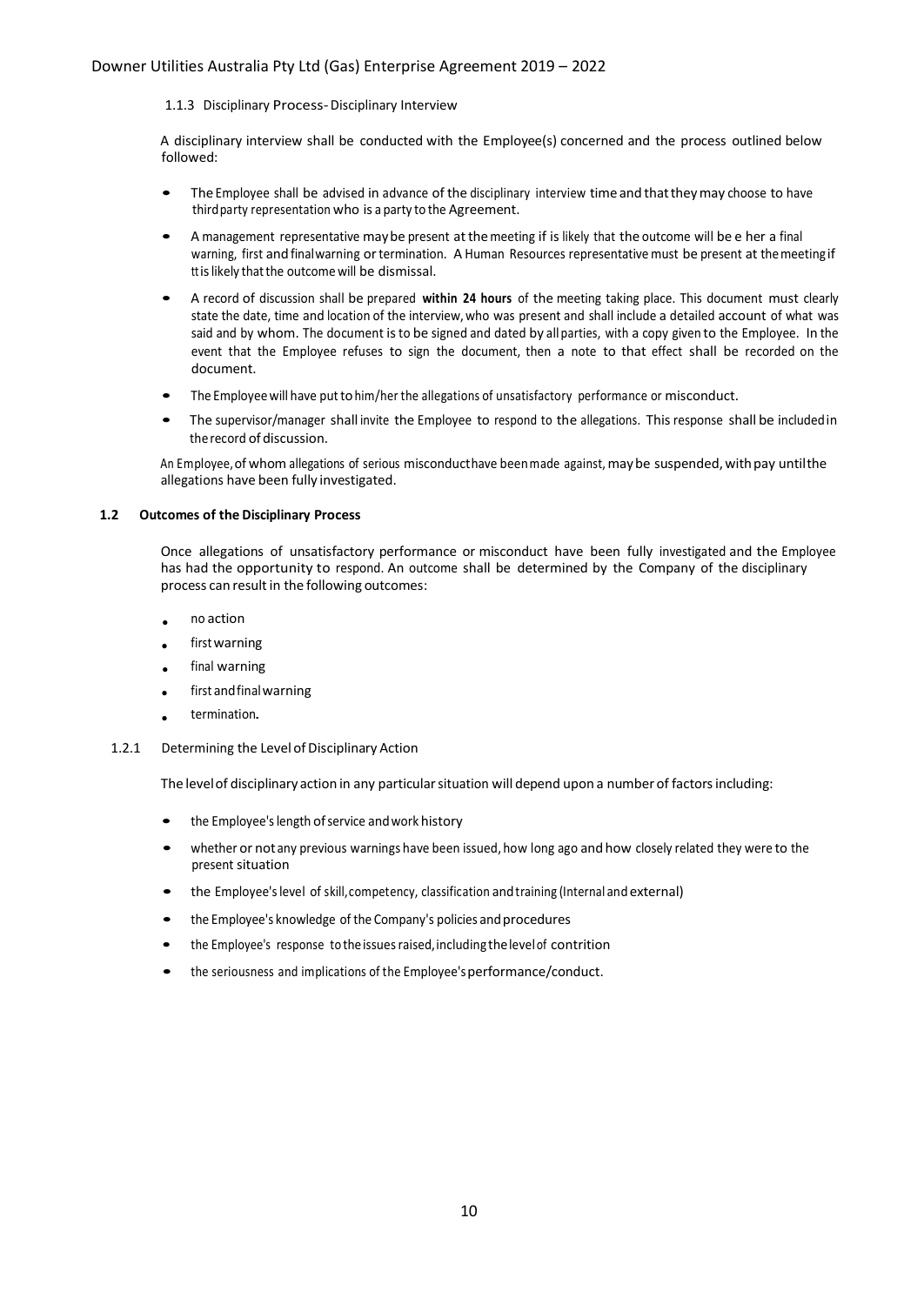Thiswillrequire consideration of:

the actual or potential effect on the individual Employee

the actual or potential effect on other Employees (e.g. risk of injury) and property

the actual or potential effect on the Company's name or business activities, including property and reputation

the legal obligations of the Employee or Company (common and statutory)

whether the Employee deliberately acted in a dishonest or fraudulent manner.

Generally there will be two warnings prior to termination, unless the seriousness of the misconduct indicates that fewer warnings be given (e.g. first and final warning or instant dismissal).

#### 1.2.2 Record of Disciplinary Action

Where disciplinary action (e.g. first warning, final warning, first and final warning or dismissal) is taken, the supervisor/manager must complete a Record of Disciplinary Action Form **within 24 hours** of the Employee being verbally notified that disciplinary action is being taken. This form shall outline:

- the performance gap (i.e. where the Employee's performance is currently deficient or not in accordance to company policy)
- the Employee's response to the concernsraised
- what is expected in terms of behavioural change to ensure the Employee meets company standards or policy requirements
- dates when supervisor/manager and Employee will meet to review performance
- the consequences of continued poor performance (i.e. further disciplinary action, up to and including dismissal).

#### **1.3 Continued Poor Performance/Misconduct**

1.3.1 Final Warning

If the Employee's performance does not improve within the agreed timeframe after disciplinary action has been taken, or if a further incident occurs, another disciplinary interview shall be held. The Employee may also choose to have a representative present. The same process for this disciplinary interview should be followed as outlined in section 1.2.2.

#### 1.3.2 Termination

If the poor performance continues after the final warning has been issued, or a further incident occurs, another disciplinary interview shall be conducted by a senior management representative and a Human Resources representative, the Employee may also choose to have a third party representative present.

- **1.4** If, once the investigation is complete, the allegations are substantiated; the Employee shall be notifiedthat their employment contract with the Company is terminated.
- **1.5** Disciplinary procedures will be conducted as quickly as practicable. Employees will be able to respond to show cause letters either verbally or in writing and can be represented during any stage of the process. For the sake of clarity, status quo does not apply to disciplinary matters, including termination of employment.